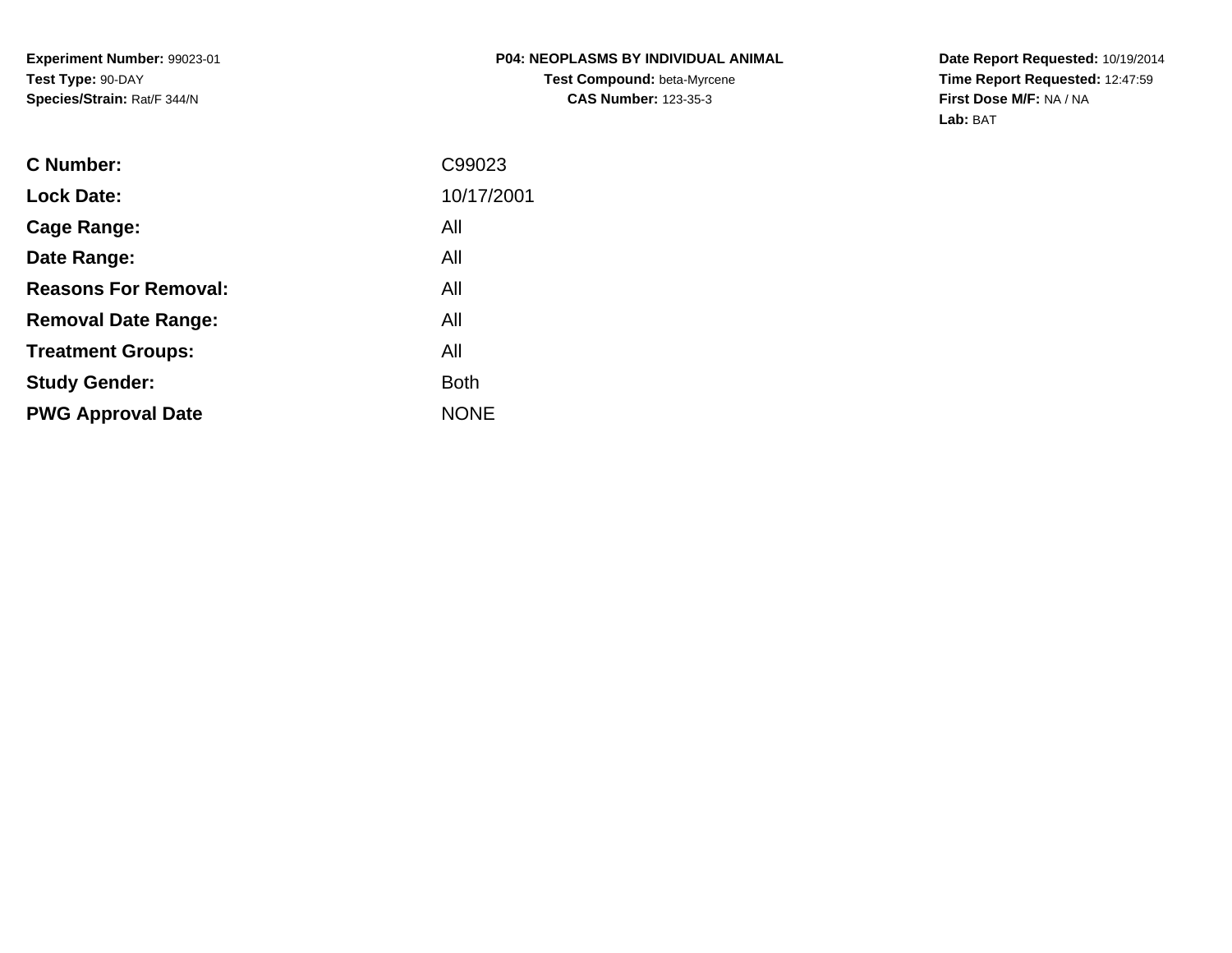# **P04: NEOPLASMS BY INDIVIDUAL ANIMAL**

**Test Compound:** beta-Myrcene**CAS Number:** 123-35-3

**Date Report Requested:** 10/19/2014**Time Report Requested:** 12:47:59**First Dose M/F:** NA / NA**Lab:** BAT

| DAY ON TEST | $\boldsymbol{\theta}$   | $\boldsymbol{\theta}$           | 0                                                                | 0                                  | 0                                                                | 0                                          | 0                                                   | 0                                                                | 0                                                   | 0                                         |                                  |
|-------------|-------------------------|---------------------------------|------------------------------------------------------------------|------------------------------------|------------------------------------------------------------------|--------------------------------------------|-----------------------------------------------------|------------------------------------------------------------------|-----------------------------------------------------|-------------------------------------------|----------------------------------|
|             |                         |                                 |                                                                  |                                    |                                                                  |                                            |                                                     |                                                                  |                                                     |                                           |                                  |
|             | $\overline{\mathbf{3}}$ | $\mathfrak{z}$                  | $\boldsymbol{\mathfrak{z}}$                                      | $\mathfrak{z}$                     | $\mathfrak{z}$                                                   | $\mathfrak{z}$                             | $\mathfrak{z}$                                      | $\mathfrak{z}$                                                   | $\overline{\mathbf{3}}$                             | $\mathfrak{z}$                            |                                  |
|             | $\mathbf 0$             | $\mathbf 0$                     | $\mathbf 0$                                                      | $\mathbf 0$                        | $\mathbf 0$                                                      | $\mathbf 0$                                | $\mathbf 0$                                         | $\mathbf 0$                                                      | $\mathbf 0$                                         | $\overline{0}$                            |                                  |
|             |                         |                                 |                                                                  |                                    |                                                                  |                                            |                                                     |                                                                  |                                                     |                                           |                                  |
|             | 0                       | $\boldsymbol{0}$                | $\boldsymbol{0}$                                                 | 0                                  | 0                                                                | 0                                          | 0                                                   | 0                                                                | 0                                                   | 1                                         |                                  |
|             |                         |                                 |                                                                  |                                    |                                                                  |                                            |                                                     |                                                                  |                                                     |                                           | *TOTALS                          |
|             |                         |                                 |                                                                  |                                    |                                                                  |                                            |                                                     |                                                                  |                                                     |                                           |                                  |
|             | +                       | +                               | +                                                                | +                                  | +                                                                | +                                          | +                                                   | +                                                                | +                                                   | ٠                                         | 10                               |
|             | +                       | $\ddot{}$                       | $\ddot{}$                                                        | $\ddot{}$                          | $\ddot{}$                                                        | $\ddot{}$                                  | $\ddot{}$                                           | $\ddot{}$                                                        | +                                                   | +                                         | 10                               |
|             | +                       | +                               | $\ddot{}$                                                        | +                                  | $\ddot{}$                                                        | +                                          | $\ddot{}$                                           | $\pm$                                                            | +                                                   | $\ddot{}$                                 | 10                               |
|             | +                       | +                               | +                                                                | +                                  | +                                                                | +                                          | +                                                   | $\ddot{}$                                                        | +                                                   | $\ddot{}$                                 | 10                               |
|             | +                       | +                               | $\ddot{}$                                                        | +                                  | $\ddot{}$                                                        | $\ddot{}$                                  | $\ddot{}$                                           | $\ddot{}$                                                        | $\ddot{}$                                           | $\ddot{}$                                 | 10                               |
|             | +                       | +                               | $\ddot{}$                                                        | +                                  | $\ddot{}$                                                        | $\ddot{}$                                  | $\ddot{}$                                           | +                                                                | +                                                   | +                                         | 10                               |
|             | $\ddot{}$               | +                               | +                                                                | +                                  | $\ddot{}$                                                        | $\ddot{}$                                  | $\ddot{}$                                           | $\ddot{}$                                                        | $\ddot{}$                                           | $\ddot{}$                                 | 10                               |
|             | +                       | $\ddot{}$                       | $\ddot{}$                                                        | +                                  | $\ddot{}$                                                        | $\ddot{}$                                  | $\ddot{}$                                           | $\ddot{}$                                                        | $+$                                                 | $\ddot{}$                                 | 10                               |
|             | +                       | +                               | $\ddot{}$                                                        | $\pm$                              | $\ddot{}$                                                        | $\ddot{}$                                  | $\ddot{}$                                           | $\pm$                                                            | $\pm$                                               | $\ddot{}$                                 | 10                               |
|             | +                       | $\ddot{}$                       | $\ddot{}$                                                        | +                                  | $\ddot{}$                                                        | $\ddot{}$                                  | $\ddot{}$                                           | $\ddot{}$                                                        | +                                                   | $\ddot{}$                                 | 10                               |
|             | $\ddot{}$               | $\ddot{}$                       | +                                                                | $\ddot{}$                          | $\ddot{}$                                                        | $\ddot{}$                                  | $+$                                                 | $+$                                                              | $\ddot{}$                                           | $\ddot{}$                                 | 10                               |
|             | $\ddot{}$               | $\ddot{}$                       | $\ddot{}$                                                        | $\ddot{}$                          | $\ddot{}$                                                        | $\ddot{}$                                  | $\ddot{}$                                           | $\ddot{}$                                                        | $\ddot{}$                                           | $\ddot{}$                                 | 10                               |
|             |                         |                                 |                                                                  |                                    |                                                                  |                                            |                                                     |                                                                  |                                                     |                                           |                                  |
|             | +                       | +                               | +                                                                | +                                  | +                                                                | +                                          | +                                                   |                                                                  | +                                                   | +                                         | 10                               |
|             | $\ddot{}$               |                                 | $\ddot{}$                                                        | +                                  | $\ddot{}$                                                        | $\ddot{}$                                  | $\ddot{}$                                           | $\ddot{}$                                                        | +                                                   | +                                         | 10                               |
|             |                         |                                 |                                                                  |                                    |                                                                  |                                            |                                                     |                                                                  |                                                     |                                           |                                  |
|             | +                       |                                 | +                                                                |                                    | ٠                                                                | +                                          | +                                                   |                                                                  | +                                                   | +                                         | 10                               |
|             | +                       | +                               | $\ddot{}$                                                        | $\ddot{}$                          | $\ddot{}$                                                        | $\ddot{}$                                  | $\ddot{}$                                           | $\ddot{}$                                                        | $\pm$                                               | $\ddot{}$                                 | 10                               |
|             | +                       |                                 |                                                                  |                                    | +                                                                | +                                          | +                                                   | $\pm$                                                            | $\pm$                                               | +                                         | 10                               |
|             | $\ddot{}$               | +                               | +                                                                | +                                  | +                                                                | $\ddot{}$                                  | +                                                   | $\ddot{}$                                                        | $\ddot{}$                                           | $\ddot{}$                                 | 10                               |
|             | <b>ANIMAL ID</b>        | 0<br>9<br>$\mathbf 0$<br>1<br>1 | $\boldsymbol{\theta}$<br>9<br>$\mathbf 0$<br>1<br>$\overline{2}$ | $\pmb{\theta}$<br>9<br>0<br>1<br>3 | $\boldsymbol{\theta}$<br>9<br>$\mathbf 0$<br>1<br>$\overline{4}$ | $\pmb{\theta}$<br>9<br>$\pmb{0}$<br>1<br>5 | $\boldsymbol{\theta}$<br>9<br>$\mathbf 0$<br>1<br>6 | $\boldsymbol{\theta}$<br>9<br>$\mathbf 0$<br>1<br>$\overline{7}$ | $\boldsymbol{\theta}$<br>9<br>$\mathbf 0$<br>1<br>8 | $\boldsymbol{\theta}$<br>9<br>0<br>1<br>9 | 0<br>9<br>0<br>$\mathbf{1}$<br>0 |

\* ..Total animals with tissue examined microscopically; Total animals with tumor **M** . Missing tissue M ..Missing tissue

+ ..Tissue examined microscopically

I ..Insufficient tissue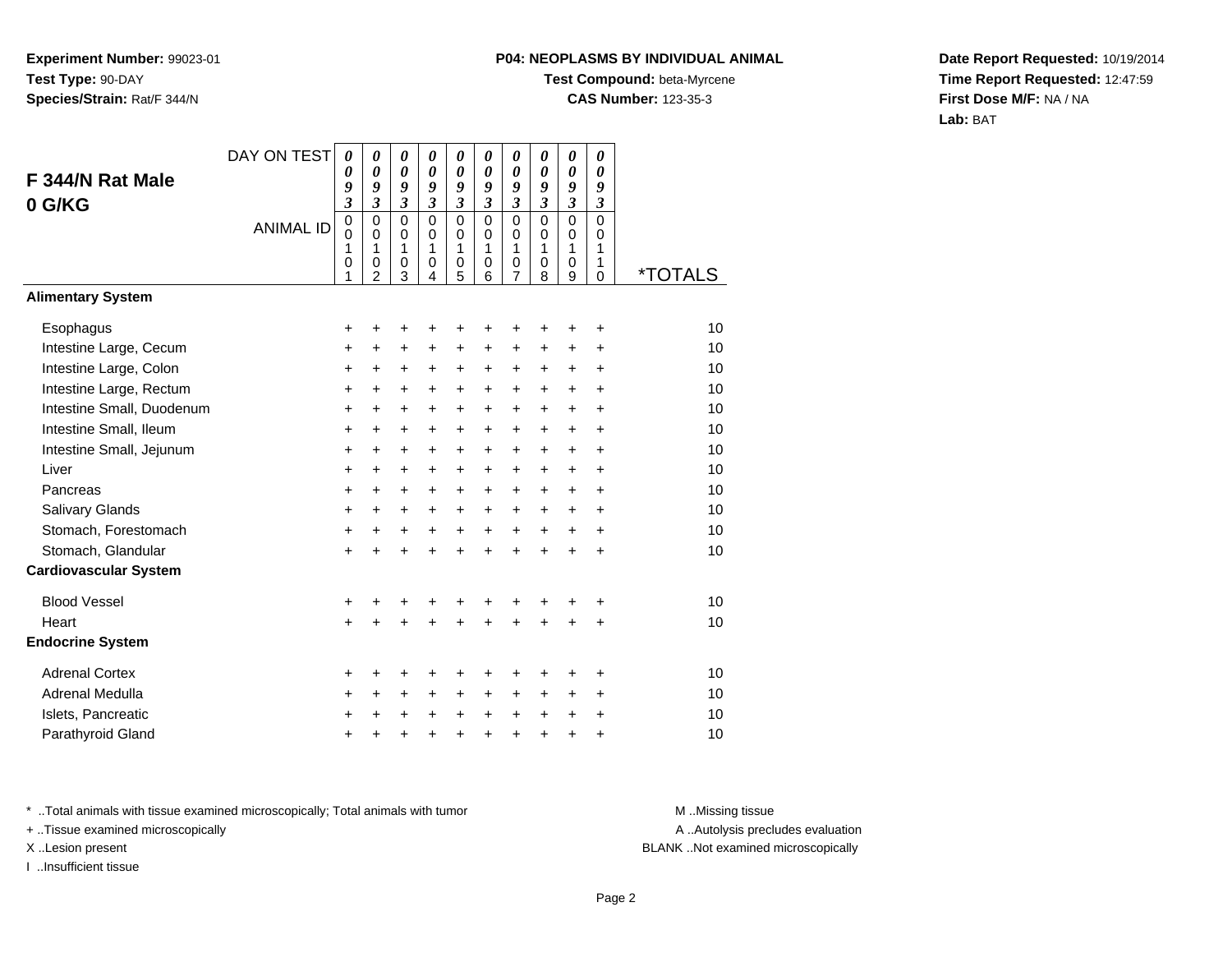#### **P04: NEOPLASMS BY INDIVIDUAL ANIMAL**

**Test Compound:** beta-Myrcene

**CAS Number:** 123-35-3

**Date Report Requested:** 10/19/2014**Time Report Requested:** 12:47:59**First Dose M/F:** NA / NA**Lab:** BAT

| F 344/N Rat Male<br>0 G/KG  | DAY ON TEST<br><b>ANIMAL ID</b> | $\boldsymbol{\theta}$<br>0<br>9<br>$\overline{\mathbf{3}}$<br>$\mathbf 0$<br>0<br>1<br>0<br>1 | 0<br>0<br>9<br>$\overline{\mathbf{3}}$<br>0<br>0<br>1<br>0<br>$\overline{c}$ | $\boldsymbol{\theta}$<br>$\boldsymbol{\theta}$<br>9<br>$\overline{\mathbf{3}}$<br>$\mathbf 0$<br>0<br>1<br>$\mathbf 0$<br>3 | 0<br>$\boldsymbol{\theta}$<br>9<br>$\overline{\mathbf{3}}$<br>$\Omega$<br>0<br>1<br>0<br>4 | $\boldsymbol{\theta}$<br>$\boldsymbol{\theta}$<br>9<br>$\mathfrak{z}$<br>$\mathbf 0$<br>0<br>1<br>$\pmb{0}$<br>5 | 0<br>$\boldsymbol{\theta}$<br>9<br>$\boldsymbol{\mathfrak{z}}$<br>$\Omega$<br>0<br>1<br>$\mathbf 0$<br>6 | 0<br>$\boldsymbol{\theta}$<br>9<br>$\overline{\mathbf{3}}$<br>$\mathbf 0$<br>0<br>1<br>$\boldsymbol{0}$<br>$\overline{7}$ | 0<br>$\boldsymbol{\theta}$<br>9<br>$\mathfrak{z}$<br>$\Omega$<br>0<br>1<br>$\mathbf 0$<br>8 | 0<br>0<br>9<br>$\mathfrak{z}$<br>$\mathbf 0$<br>0<br>1<br>$\mathbf 0$<br>$\boldsymbol{9}$ | 0<br>0<br>9<br>$\mathfrak{z}$<br>$\Omega$<br>0<br>1<br>1<br>$\mathbf 0$ | <i><b>*TOTALS</b></i> |
|-----------------------------|---------------------------------|-----------------------------------------------------------------------------------------------|------------------------------------------------------------------------------|-----------------------------------------------------------------------------------------------------------------------------|--------------------------------------------------------------------------------------------|------------------------------------------------------------------------------------------------------------------|----------------------------------------------------------------------------------------------------------|---------------------------------------------------------------------------------------------------------------------------|---------------------------------------------------------------------------------------------|-------------------------------------------------------------------------------------------|-------------------------------------------------------------------------|-----------------------|
| <b>Pituitary Gland</b>      |                                 | $\ddot{}$                                                                                     | $\ddot{}$                                                                    | $\ddot{}$                                                                                                                   | $\ddot{}$                                                                                  | $\ddot{}$                                                                                                        | $\ddot{}$                                                                                                | $\ddot{}$                                                                                                                 | $\ddot{}$                                                                                   | $\ddot{}$                                                                                 | +                                                                       | 10<br>10              |
| <b>Thyroid Gland</b>        |                                 | $\ddot{}$                                                                                     | +                                                                            | +                                                                                                                           | +                                                                                          | +                                                                                                                |                                                                                                          | +                                                                                                                         |                                                                                             | $\ddot{}$                                                                                 | $\ddot{}$                                                               |                       |
| <b>General Body System</b>  |                                 |                                                                                               |                                                                              |                                                                                                                             |                                                                                            |                                                                                                                  |                                                                                                          |                                                                                                                           |                                                                                             |                                                                                           |                                                                         |                       |
| <b>NONE</b>                 |                                 |                                                                                               |                                                                              |                                                                                                                             |                                                                                            |                                                                                                                  |                                                                                                          |                                                                                                                           |                                                                                             |                                                                                           |                                                                         |                       |
| <b>Genital System</b>       |                                 |                                                                                               |                                                                              |                                                                                                                             |                                                                                            |                                                                                                                  |                                                                                                          |                                                                                                                           |                                                                                             |                                                                                           |                                                                         |                       |
| Epididymis                  |                                 | +                                                                                             | +                                                                            | +                                                                                                                           | +                                                                                          | +                                                                                                                |                                                                                                          | +                                                                                                                         |                                                                                             | ٠                                                                                         | +                                                                       | 10                    |
| <b>Preputial Gland</b>      |                                 | +                                                                                             | +                                                                            | +                                                                                                                           | +                                                                                          | $\ddot{}$                                                                                                        | +                                                                                                        | $\ddot{}$                                                                                                                 | +                                                                                           | +                                                                                         | +                                                                       | 10                    |
| Prostate                    |                                 | +                                                                                             | +                                                                            | $\ddot{}$                                                                                                                   | $\ddot{}$                                                                                  | $\ddot{}$                                                                                                        | $\ddot{}$                                                                                                | $\ddot{}$                                                                                                                 | $\ddot{}$                                                                                   | +                                                                                         | $\ddot{}$                                                               | 10                    |
| <b>Seminal Vesicle</b>      |                                 | +                                                                                             | +                                                                            | +                                                                                                                           | $\ddot{}$                                                                                  | $\ddot{}$                                                                                                        | $\ddot{}$                                                                                                | $\ddot{}$                                                                                                                 | $\ddot{}$                                                                                   | $\ddot{}$                                                                                 | +                                                                       | 10                    |
| <b>Testes</b>               |                                 | $\ddot{}$                                                                                     | +                                                                            | $\ddot{}$                                                                                                                   | ÷                                                                                          | $\ddot{}$                                                                                                        |                                                                                                          | $\ddot{}$                                                                                                                 |                                                                                             | $\ddot{}$                                                                                 | $\ddot{}$                                                               | 10                    |
| <b>Hematopoietic System</b> |                                 |                                                                                               |                                                                              |                                                                                                                             |                                                                                            |                                                                                                                  |                                                                                                          |                                                                                                                           |                                                                                             |                                                                                           |                                                                         |                       |
| <b>Bone Marrow</b>          |                                 | $\ddot{}$                                                                                     | ٠                                                                            | +                                                                                                                           | +                                                                                          |                                                                                                                  |                                                                                                          |                                                                                                                           |                                                                                             | ٠                                                                                         | +                                                                       | 10                    |
| Lymph Node                  |                                 |                                                                                               | +                                                                            |                                                                                                                             |                                                                                            |                                                                                                                  |                                                                                                          |                                                                                                                           |                                                                                             |                                                                                           |                                                                         | 1                     |
| Lymph Node, Mandibular      |                                 | M                                                                                             | M                                                                            | M                                                                                                                           | M                                                                                          | M                                                                                                                | M                                                                                                        | M                                                                                                                         | M                                                                                           | M                                                                                         | M                                                                       | $\mathbf 0$           |
| Lymph Node, Mesenteric      |                                 | +                                                                                             | +                                                                            | +                                                                                                                           | +                                                                                          | +                                                                                                                | +                                                                                                        | +                                                                                                                         | +                                                                                           | +                                                                                         | +                                                                       | 10                    |
| Spleen                      |                                 | +                                                                                             | +                                                                            | +                                                                                                                           | +                                                                                          | +                                                                                                                | +                                                                                                        | $\ddot{}$                                                                                                                 | +                                                                                           | +                                                                                         | +                                                                       | 10                    |
| Thymus                      |                                 | +                                                                                             | +                                                                            | +                                                                                                                           | +                                                                                          | +                                                                                                                |                                                                                                          | +                                                                                                                         | +                                                                                           | $\ddot{}$                                                                                 | $\ddot{}$                                                               | 10                    |
| <b>Integumentary System</b> |                                 |                                                                                               |                                                                              |                                                                                                                             |                                                                                            |                                                                                                                  |                                                                                                          |                                                                                                                           |                                                                                             |                                                                                           |                                                                         |                       |
| <b>Mammary Gland</b>        |                                 | ٠                                                                                             |                                                                              | +                                                                                                                           |                                                                                            |                                                                                                                  |                                                                                                          |                                                                                                                           |                                                                                             | +                                                                                         | +                                                                       | 10                    |
| Skin                        |                                 | +                                                                                             | +                                                                            | +                                                                                                                           | +                                                                                          | +                                                                                                                |                                                                                                          | +                                                                                                                         | +                                                                                           | +                                                                                         | +                                                                       | 10                    |

\* ..Total animals with tissue examined microscopically; Total animals with tumor **M** . Missing tissue M ..Missing tissue

+ ..Tissue examined microscopically

I ..Insufficient tissue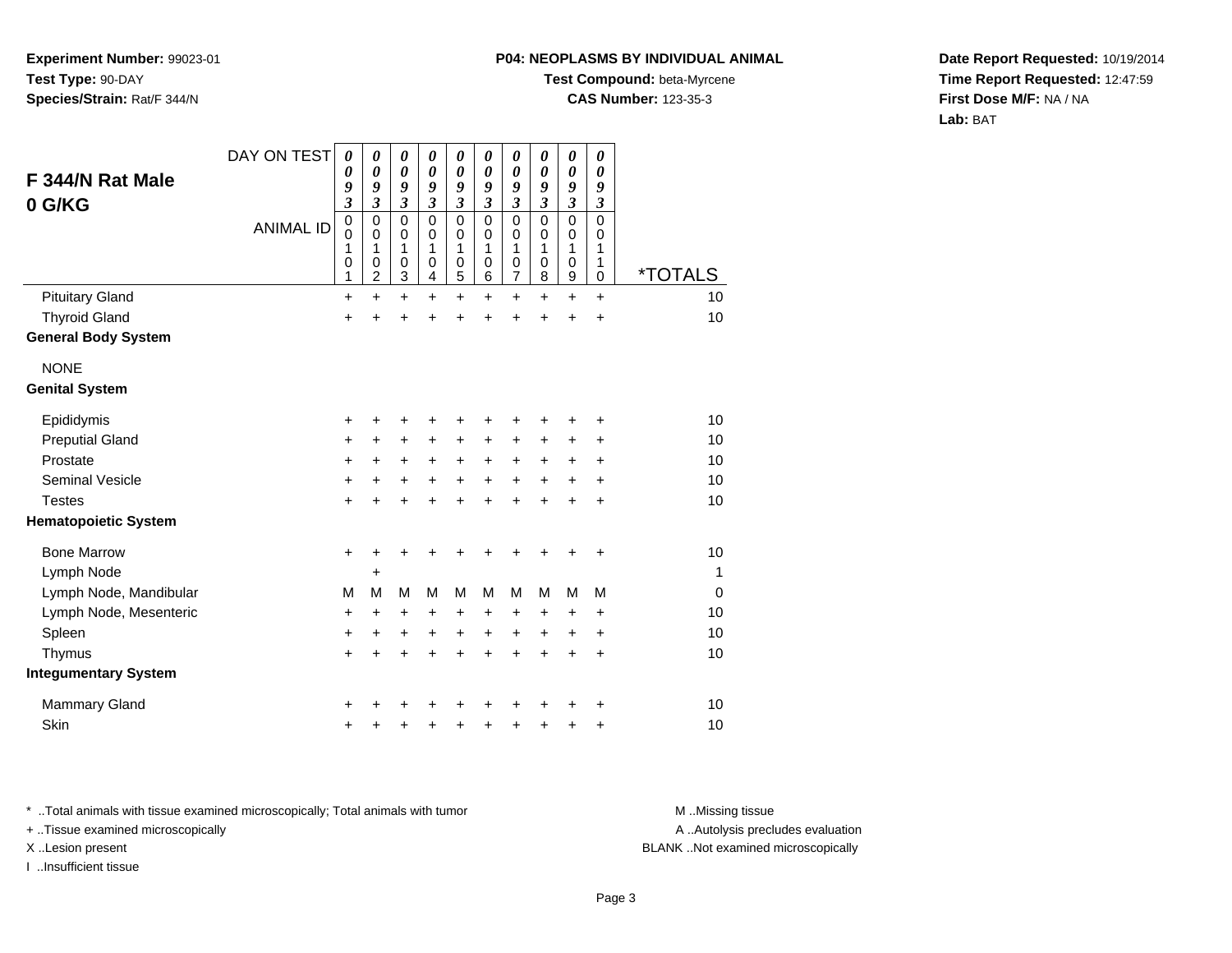## **P04: NEOPLASMS BY INDIVIDUAL ANIMAL**

**Test Compound:** beta-Myrcene

**CAS Number:** 123-35-3

**Date Report Requested:** 10/19/2014**Time Report Requested:** 12:47:59**First Dose M/F:** NA / NA**Lab:** BAT

| F 344/N Rat Male<br>0 G/KG                        | DAY ON TEST<br><b>ANIMAL ID</b> | $\boldsymbol{\theta}$<br>0<br>9<br>$\overline{\mathbf{3}}$<br>$\pmb{0}$<br>$\mathbf 0$<br>1<br>$\mathbf 0$<br>1 | 0<br>$\boldsymbol{\theta}$<br>9<br>3<br>$\mathbf 0$<br>$\mathbf 0$<br>1<br>$\mathbf 0$<br>$\mathfrak{p}$ | 0<br>$\boldsymbol{\theta}$<br>9<br>$\mathfrak{z}$<br>$\pmb{0}$<br>$\pmb{0}$<br>$\mathbf{1}$<br>$\pmb{0}$<br>3 | 0<br>0<br>9<br>3<br>$\mathbf 0$<br>0<br>1<br>0<br>4 | 0<br>0<br>9<br>3<br>$\mathbf 0$<br>0<br>1<br>$\mathbf 0$<br>5 | 0<br>0<br>9<br>3<br>$\Omega$<br>0<br>1<br>$\mathbf 0$<br>6 | $\boldsymbol{\theta}$<br>$\boldsymbol{\theta}$<br>9<br>$\overline{\mathbf{3}}$<br>$\pmb{0}$<br>$\mathbf 0$<br>1<br>$\mathbf 0$<br>7 | 0<br>0<br>9<br>$\overline{\mathbf{3}}$<br>$\mathbf 0$<br>0<br>$\mathbf 1$<br>$\mathbf 0$<br>8 | 0<br>0<br>9<br>$\overline{\mathbf{3}}$<br>$\mathbf 0$<br>0<br>1<br>$\mathbf 0$<br>9 | 0<br>$\boldsymbol{\theta}$<br>9<br>3<br>$\Omega$<br>0<br>$\mathbf{1}$<br>1<br>0 | <i><b>*TOTALS</b></i> |
|---------------------------------------------------|---------------------------------|-----------------------------------------------------------------------------------------------------------------|----------------------------------------------------------------------------------------------------------|---------------------------------------------------------------------------------------------------------------|-----------------------------------------------------|---------------------------------------------------------------|------------------------------------------------------------|-------------------------------------------------------------------------------------------------------------------------------------|-----------------------------------------------------------------------------------------------|-------------------------------------------------------------------------------------|---------------------------------------------------------------------------------|-----------------------|
| <b>Musculoskeletal System</b>                     |                                 |                                                                                                                 |                                                                                                          |                                                                                                               |                                                     |                                                               |                                                            |                                                                                                                                     |                                                                                               |                                                                                     |                                                                                 |                       |
| <b>Bone</b><br><b>Nervous System</b>              |                                 | +                                                                                                               |                                                                                                          |                                                                                                               |                                                     |                                                               |                                                            |                                                                                                                                     |                                                                                               |                                                                                     | $\ddot{}$                                                                       | 10                    |
| <b>Brain</b><br><b>Respiratory System</b>         |                                 | $\ddot{}$                                                                                                       | +                                                                                                        | +                                                                                                             |                                                     | ٠                                                             | ٠                                                          | +                                                                                                                                   |                                                                                               | ٠                                                                                   | $\ddot{}$                                                                       | 10                    |
| Lung                                              |                                 | +                                                                                                               | +                                                                                                        |                                                                                                               |                                                     |                                                               |                                                            |                                                                                                                                     |                                                                                               |                                                                                     | +                                                                               | 10                    |
| Nose                                              |                                 | $\ddot{}$                                                                                                       | $\ddot{}$                                                                                                | +                                                                                                             | +                                                   | +                                                             | $\ddot{}$                                                  | $\ddot{}$                                                                                                                           | +                                                                                             | +                                                                                   | +                                                                               | 10                    |
| Trachea<br><b>Special Senses System</b>           |                                 | $\ddot{}$                                                                                                       | $\ddot{}$                                                                                                | $\ddot{}$                                                                                                     | $\ddot{}$                                           | $\ddot{}$                                                     | $\ddot{}$                                                  | $\ddot{}$                                                                                                                           | $\ddot{}$                                                                                     | $\ddot{}$                                                                           | $\ddot{}$                                                                       | 10                    |
| Eye                                               |                                 | +                                                                                                               | +                                                                                                        | +                                                                                                             |                                                     | +                                                             |                                                            |                                                                                                                                     |                                                                                               |                                                                                     | +                                                                               | 10                    |
| <b>Harderian Gland</b>                            |                                 | $\ddot{}$                                                                                                       |                                                                                                          |                                                                                                               |                                                     |                                                               |                                                            | $\ddot{}$                                                                                                                           |                                                                                               | $\ddot{}$                                                                           | $\ddot{}$                                                                       | 10                    |
| <b>Urinary System</b>                             |                                 |                                                                                                                 |                                                                                                          |                                                                                                               |                                                     |                                                               |                                                            |                                                                                                                                     |                                                                                               |                                                                                     |                                                                                 |                       |
| Kidney                                            |                                 | +                                                                                                               | +                                                                                                        | +                                                                                                             | +                                                   |                                                               |                                                            | ٠                                                                                                                                   | +                                                                                             | +                                                                                   |                                                                                 | 7                     |
| <b>Urinary Bladder</b><br><b>SYSTEMIC LESIONS</b> |                                 | $\ddot{}$                                                                                                       | $\ddot{}$                                                                                                |                                                                                                               |                                                     | Ŧ.                                                            | +                                                          | $\ddot{}$                                                                                                                           | $\ddot{}$                                                                                     | $\ddot{}$                                                                           | $\ddot{}$                                                                       | 10                    |
| Multiple Organ                                    |                                 | +                                                                                                               |                                                                                                          |                                                                                                               |                                                     |                                                               |                                                            |                                                                                                                                     |                                                                                               |                                                                                     | +                                                                               | 10                    |

\* ..Total animals with tissue examined microscopically; Total animals with tumor **M** . Missing tissue M ..Missing tissue

+ ..Tissue examined microscopically

I ..Insufficient tissue

A ..Autolysis precludes evaluation

X ..Lesion present BLANK ..Not examined microscopically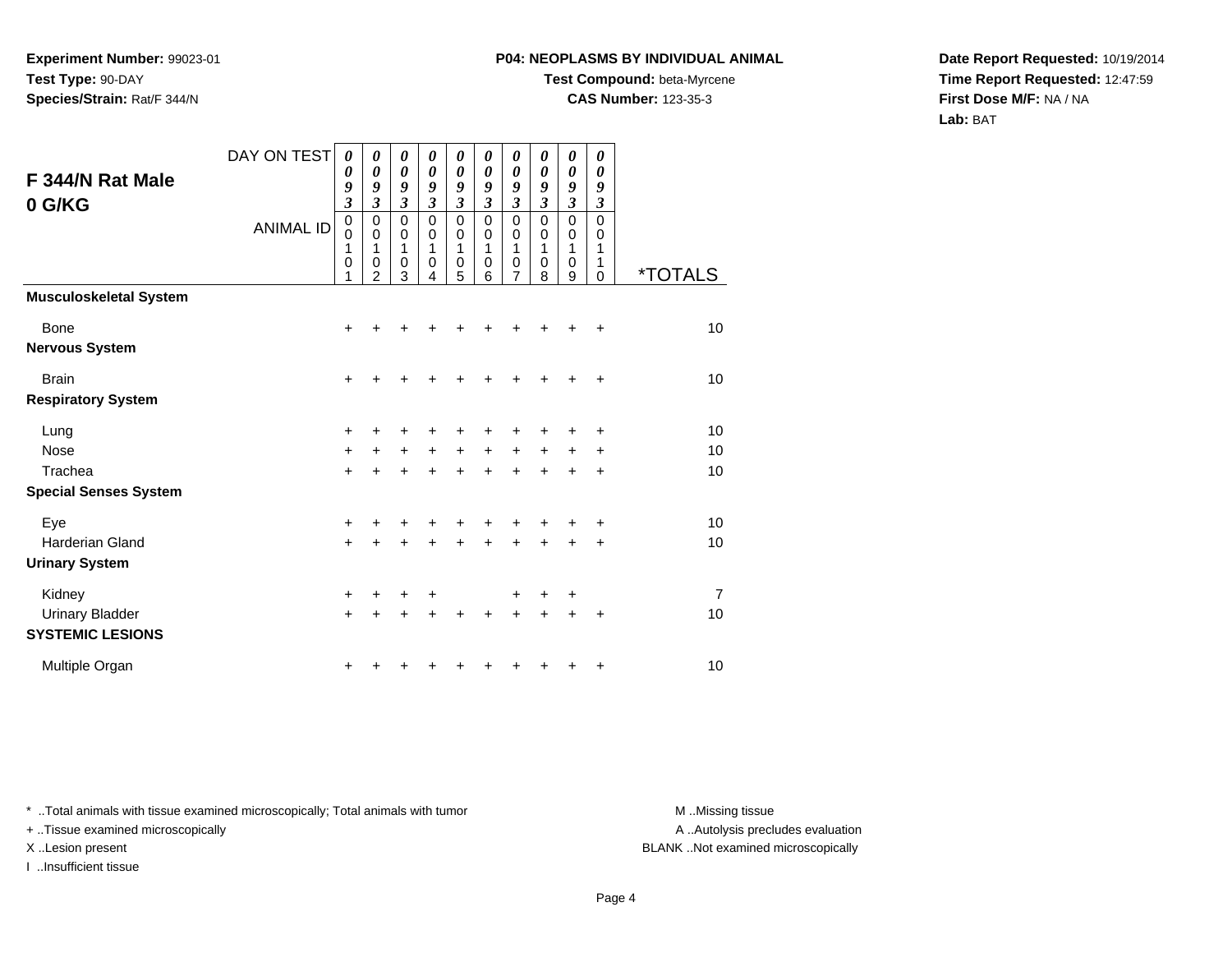## **P04: NEOPLASMS BY INDIVIDUAL ANIMAL**

**Test Compound:** beta-Myrcene**CAS Number:** 123-35-3

**Date Report Requested:** 10/19/2014**Time Report Requested:** 12:47:59**First Dose M/F:** NA / NA**Lab:** BAT

| F 344/N Rat Male<br>G/KG<br>0.25                                                                                  | DAY ON TEST      | $\boldsymbol{\theta}$<br>0<br>9<br>$\mathfrak{z}$    | 0<br>0<br>9<br>$\boldsymbol{\beta}$                  | 0<br>$\boldsymbol{\theta}$<br>9<br>$\boldsymbol{\beta}$        | 0<br>0<br>9<br>$\mathfrak{z}$                                         | 0<br>$\boldsymbol{\theta}$<br>9<br>$\boldsymbol{\beta}$               | $\boldsymbol{\theta}$<br>$\boldsymbol{\theta}$<br>9<br>$\boldsymbol{\beta}$ | 0<br>0<br>9<br>$\mathfrak{z}$                      | $\boldsymbol{\theta}$<br>$\boldsymbol{\theta}$<br>9<br>$\mathfrak{z}$ | $\pmb{\theta}$<br>$\boldsymbol{\theta}$<br>$\boldsymbol{9}$<br>$\boldsymbol{\beta}$ | $\boldsymbol{\theta}$<br>0<br>9<br>$\boldsymbol{\beta}$ |                                                       |
|-------------------------------------------------------------------------------------------------------------------|------------------|------------------------------------------------------|------------------------------------------------------|----------------------------------------------------------------|-----------------------------------------------------------------------|-----------------------------------------------------------------------|-----------------------------------------------------------------------------|----------------------------------------------------|-----------------------------------------------------------------------|-------------------------------------------------------------------------------------|---------------------------------------------------------|-------------------------------------------------------|
|                                                                                                                   | <b>ANIMAL ID</b> | $\mathbf 0$<br>0<br>$\overline{c}$<br>$\pmb{0}$<br>1 | 0<br>$\mathbf 0$<br>$\overline{c}$<br>$\pmb{0}$<br>2 | $\pmb{0}$<br>$\mathbf 0$<br>$\overline{c}$<br>$\mathbf 0$<br>3 | $\pmb{0}$<br>$\pmb{0}$<br>$\overline{\mathbf{c}}$<br>$\mathbf 0$<br>4 | $\mathbf 0$<br>0<br>$\boldsymbol{2}$<br>$\mathbf 0$<br>$\overline{5}$ | $\pmb{0}$<br>0<br>$\overline{2}$<br>$\mathbf 0$<br>6                        | $\pmb{0}$<br>0<br>$\overline{c}$<br>$\pmb{0}$<br>7 | $\pmb{0}$<br>0<br>$\overline{c}$<br>$\mathbf 0$<br>$\,8\,$            | $\pmb{0}$<br>0<br>$\boldsymbol{2}$<br>$\mathbf 0$<br>9                              | $\mathbf 0$<br>0<br>$\overline{c}$<br>$\mathbf{1}$<br>0 | <i><b>*TOTALS</b></i>                                 |
| <b>Alimentary System</b>                                                                                          |                  |                                                      |                                                      |                                                                |                                                                       |                                                                       |                                                                             |                                                    |                                                                       |                                                                                     |                                                         |                                                       |
| <b>NONE</b><br><b>Cardiovascular System</b>                                                                       |                  |                                                      |                                                      |                                                                |                                                                       |                                                                       |                                                                             |                                                    |                                                                       |                                                                                     |                                                         |                                                       |
| <b>NONE</b><br><b>Endocrine System</b>                                                                            |                  |                                                      |                                                      |                                                                |                                                                       |                                                                       |                                                                             |                                                    |                                                                       |                                                                                     |                                                         |                                                       |
| <b>NONE</b><br><b>General Body System</b>                                                                         |                  |                                                      |                                                      |                                                                |                                                                       |                                                                       |                                                                             |                                                    |                                                                       |                                                                                     |                                                         |                                                       |
| <b>NONE</b><br><b>Genital System</b>                                                                              |                  |                                                      |                                                      |                                                                |                                                                       |                                                                       |                                                                             |                                                    |                                                                       |                                                                                     |                                                         |                                                       |
| <b>NONE</b><br><b>Hematopoietic System</b>                                                                        |                  |                                                      |                                                      |                                                                |                                                                       |                                                                       |                                                                             |                                                    |                                                                       |                                                                                     |                                                         |                                                       |
| Lymph Node<br>Spleen<br><b>Integumentary System</b>                                                               |                  | $\ddot{}$                                            | $\ddot{}$                                            |                                                                |                                                                       |                                                                       | $+ + + + + + +$                                                             | $\ddot{}$                                          |                                                                       |                                                                                     | $\ddot{}$<br>$\ddot{}$                                  | $\overline{2}$<br>10                                  |
| <b>NONE</b><br><b>Musculoskeletal System</b>                                                                      |                  |                                                      |                                                      |                                                                |                                                                       |                                                                       |                                                                             |                                                    |                                                                       |                                                                                     |                                                         |                                                       |
| <b>NONE</b><br><b>Nervous System</b>                                                                              |                  |                                                      |                                                      |                                                                |                                                                       |                                                                       |                                                                             |                                                    |                                                                       |                                                                                     |                                                         |                                                       |
| * Total animals with tissue examined microscopically; Total animals with tumor<br>Ticous examined microscopically |                  |                                                      |                                                      |                                                                |                                                                       |                                                                       |                                                                             |                                                    |                                                                       |                                                                                     |                                                         | M Missing tissue<br>$\Lambda$ $\Lambda$ utolygia prog |

+ ..Tissue examined microscopically

I ..Insufficient tissue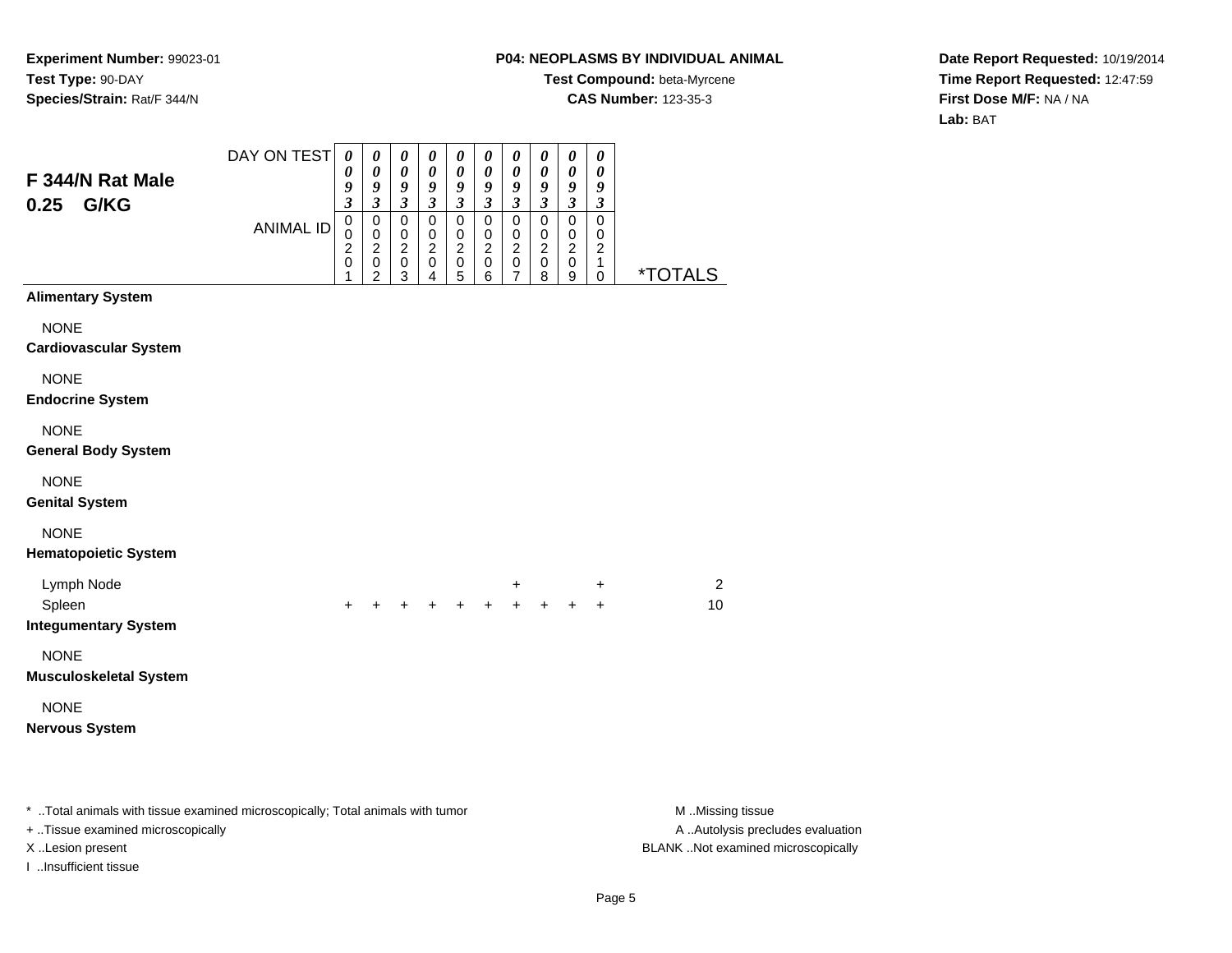## **P04: NEOPLASMS BY INDIVIDUAL ANIMAL**

**Test Compound:** beta-Myrcene

**CAS Number:** 123-35-3

**Date Report Requested:** 10/19/2014**Time Report Requested:** 12:47:59**First Dose M/F:** NA / NA**Lab:** BAT

| F 344/N Rat Male<br>G/KG<br>0.25                | DAY ON TEST<br><b>ANIMAL ID</b> | 0<br>0<br>9<br>3<br>0                             | 0<br>0<br>9<br>3<br>0                             | 0<br>$\theta$<br>9<br>3<br>0                      | 0<br>$\theta$<br>9<br>3<br>0 | 0<br>$\theta$<br>9<br>$\mathfrak{z}$<br>0 | 0<br>0<br>9<br>3<br>0             | 0<br>$\boldsymbol{\theta}$<br>9<br>$\mathfrak{z}$<br>0 | 0<br>0<br>9<br>$\mathfrak{z}$<br>0 | 0<br>$\boldsymbol{\theta}$<br>9<br>$\mathfrak{z}$<br>$\mathbf 0$ | 0<br>0<br>9<br>3<br>0    |                       |
|-------------------------------------------------|---------------------------------|---------------------------------------------------|---------------------------------------------------|---------------------------------------------------|------------------------------|-------------------------------------------|-----------------------------------|--------------------------------------------------------|------------------------------------|------------------------------------------------------------------|--------------------------|-----------------------|
|                                                 |                                 | $\Omega$<br>$\begin{array}{c} 2 \\ 0 \end{array}$ | $\pmb{0}$<br>$\boldsymbol{2}$<br>$\mathbf 0$<br>2 | $\mathbf 0$<br>$\overline{c}$<br>$\mathbf 0$<br>3 | 0<br>$\frac{2}{0}$           | 0<br>$\frac{2}{0}$<br>5                   | $\mathbf 0$<br>$\frac{2}{0}$<br>6 | 0<br>$\frac{2}{0}$<br>7                                | 0<br>$\frac{2}{0}$<br>8            | $\mathbf 0$<br>$\begin{array}{c} 2 \\ 0 \end{array}$<br>9        | 0<br>$\overline{c}$<br>0 | <i><b>*TOTALS</b></i> |
| <b>NONE</b><br><b>Respiratory System</b>        |                                 |                                                   |                                                   |                                                   |                              |                                           |                                   |                                                        |                                    |                                                                  |                          |                       |
| Nose<br><b>Special Senses System</b>            |                                 | $\div$                                            |                                                   |                                                   |                              |                                           |                                   |                                                        |                                    |                                                                  | ٠                        | 10                    |
| <b>Harderian Gland</b><br><b>Urinary System</b> |                                 | +                                                 |                                                   |                                                   |                              |                                           |                                   |                                                        |                                    | +                                                                | ٠                        | 10                    |
| Kidney<br><b>SYSTEMIC LESIONS</b>               |                                 | $\ddot{}$                                         | +                                                 |                                                   |                              | ٠                                         |                                   | +                                                      | +                                  | $\ddot{}$                                                        | $\ddot{}$                | 10                    |
| Multiple Organ                                  |                                 | ٠                                                 |                                                   |                                                   |                              |                                           |                                   |                                                        |                                    | +                                                                | ٠                        | 10                    |

\* ..Total animals with tissue examined microscopically; Total animals with tumor **M** . Missing tissue M ..Missing tissue

+ ..Tissue examined microscopically

I ..Insufficient tissue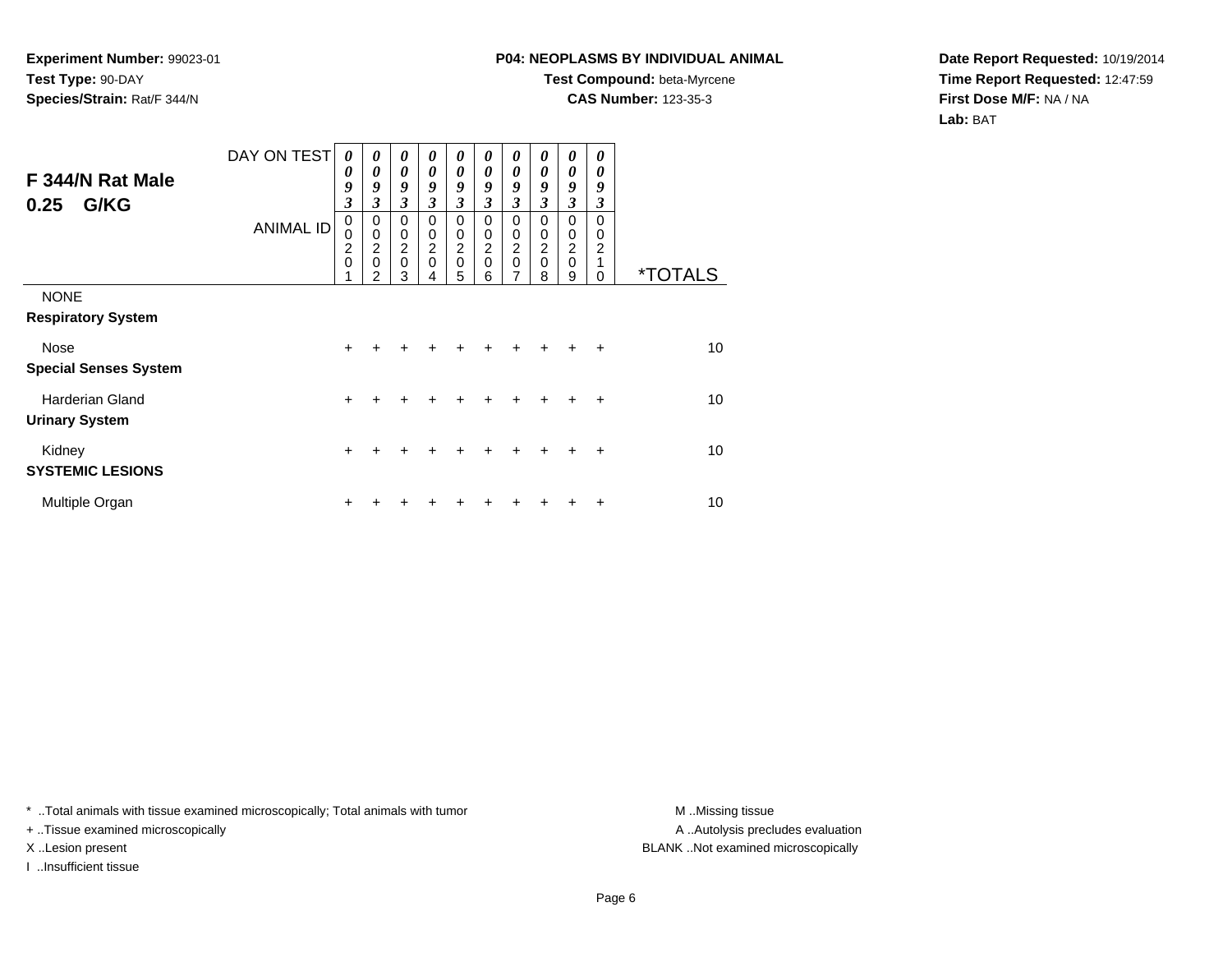## **P04: NEOPLASMS BY INDIVIDUAL ANIMAL**

**Test Compound:** beta-Myrcene

**CAS Number:** 123-35-3

**Date Report Requested:** 10/19/2014**Time Report Requested:** 12:47:59**First Dose M/F:** NA / NA**Lab:** BAT

|                              | DAY ON TEST      | $\boldsymbol{\theta}$                  | 0                                                                                  | 0                                                                 | $\boldsymbol{\theta}$           | 0                                                                       | 0                               | 0                                                      | 0                                                    | $\boldsymbol{\theta}$                                        | 0                                                   |                       |
|------------------------------|------------------|----------------------------------------|------------------------------------------------------------------------------------|-------------------------------------------------------------------|---------------------------------|-------------------------------------------------------------------------|---------------------------------|--------------------------------------------------------|------------------------------------------------------|--------------------------------------------------------------|-----------------------------------------------------|-----------------------|
| F 344/N Rat Male             |                  | 0<br>9                                 | $\boldsymbol{\theta}$<br>9                                                         | $\boldsymbol{\theta}$<br>$\mathfrak{z}$                           | 0<br>9                          | $\boldsymbol{\theta}$<br>9                                              | $\pmb{\theta}$<br>9             | $\boldsymbol{\theta}$<br>9                             | 0<br>9                                               | $\boldsymbol{\theta}$<br>9                                   | 0<br>9                                              |                       |
| G/KG<br>0.5                  |                  | $\overline{\mathbf{3}}$                | $\boldsymbol{\mathfrak{z}}$                                                        | $\overline{2}$                                                    | $\boldsymbol{\mathfrak{z}}$     | $\mathfrak{z}$                                                          | $\overline{\mathbf{3}}$         | $\mathfrak{z}$                                         | $\mathfrak{z}$                                       | $\boldsymbol{\mathfrak{z}}$                                  | $\mathfrak{z}$                                      |                       |
|                              | <b>ANIMAL ID</b> | $\mathbf 0$<br>$\Omega$<br>3<br>0<br>1 | $\mathbf 0$<br>$\pmb{0}$<br>$\ensuremath{\mathsf{3}}$<br>$\,0\,$<br>$\overline{2}$ | $\mathbf 0$<br>$\mathbf 0$<br>$\ensuremath{\mathsf{3}}$<br>0<br>3 | $\mathsf 0$<br>0<br>3<br>0<br>4 | $\mathsf 0$<br>$\mathbf 0$<br>$\ensuremath{\mathsf{3}}$<br>$\,0\,$<br>5 | $\mathsf 0$<br>0<br>3<br>0<br>6 | $\mathbf 0$<br>$\mathbf 0$<br>3<br>0<br>$\overline{7}$ | $\mathbf 0$<br>$\mathbf 0$<br>$\mathbf{3}$<br>0<br>8 | $\mathbf 0$<br>$\pmb{0}$<br>3<br>$\,0\,$<br>$\boldsymbol{9}$ | $\mathbf 0$<br>$\mathbf 0$<br>3<br>1<br>$\mathbf 0$ | <i><b>*TOTALS</b></i> |
| <b>Alimentary System</b>     |                  |                                        |                                                                                    |                                                                   |                                 |                                                                         |                                 |                                                        |                                                      |                                                              |                                                     |                       |
| Esophagus                    |                  |                                        |                                                                                    | +                                                                 |                                 |                                                                         |                                 |                                                        |                                                      |                                                              |                                                     | 1                     |
| Intestine Large, Cecum       |                  |                                        |                                                                                    | +                                                                 |                                 |                                                                         |                                 |                                                        |                                                      |                                                              |                                                     |                       |
| Intestine Large, Colon       |                  |                                        |                                                                                    | $\ddot{}$                                                         |                                 |                                                                         |                                 |                                                        |                                                      |                                                              |                                                     |                       |
| Intestine Large, Rectum      |                  |                                        |                                                                                    | +                                                                 |                                 |                                                                         |                                 |                                                        |                                                      |                                                              |                                                     |                       |
| Intestine Small, Duodenum    |                  |                                        |                                                                                    | $\ddot{}$                                                         |                                 |                                                                         |                                 |                                                        |                                                      |                                                              |                                                     |                       |
| Intestine Small, Ileum       |                  |                                        |                                                                                    | +                                                                 |                                 |                                                                         |                                 |                                                        |                                                      |                                                              |                                                     |                       |
| Intestine Small, Jejunum     |                  |                                        |                                                                                    | +                                                                 |                                 |                                                                         |                                 |                                                        |                                                      |                                                              |                                                     |                       |
| Liver                        |                  |                                        |                                                                                    | +                                                                 |                                 |                                                                         |                                 |                                                        | $\ddot{}$                                            |                                                              |                                                     | 2                     |
| Pancreas                     |                  |                                        |                                                                                    | $\ddot{}$                                                         |                                 |                                                                         |                                 |                                                        |                                                      |                                                              |                                                     |                       |
| Salivary Glands              |                  |                                        |                                                                                    | +                                                                 |                                 |                                                                         |                                 |                                                        |                                                      |                                                              |                                                     |                       |
| Stomach, Forestomach         |                  |                                        |                                                                                    | +                                                                 |                                 |                                                                         |                                 |                                                        |                                                      |                                                              |                                                     |                       |
| Stomach, Glandular           |                  |                                        |                                                                                    | $\ddot{}$                                                         |                                 |                                                                         |                                 |                                                        |                                                      |                                                              |                                                     |                       |
| <b>Cardiovascular System</b> |                  |                                        |                                                                                    |                                                                   |                                 |                                                                         |                                 |                                                        |                                                      |                                                              |                                                     |                       |
| <b>Blood Vessel</b>          |                  |                                        |                                                                                    | +                                                                 |                                 |                                                                         |                                 |                                                        |                                                      |                                                              |                                                     | 1                     |
| Heart                        |                  |                                        |                                                                                    | +                                                                 |                                 |                                                                         |                                 |                                                        |                                                      |                                                              |                                                     | 1                     |
| <b>Endocrine System</b>      |                  |                                        |                                                                                    |                                                                   |                                 |                                                                         |                                 |                                                        |                                                      |                                                              |                                                     |                       |
| <b>Adrenal Cortex</b>        |                  |                                        |                                                                                    | $\ddot{}$                                                         |                                 |                                                                         |                                 |                                                        |                                                      |                                                              |                                                     | 1                     |
| Adrenal Medulla              |                  |                                        |                                                                                    | +                                                                 |                                 |                                                                         |                                 |                                                        |                                                      |                                                              |                                                     |                       |
| Islets, Pancreatic           |                  |                                        |                                                                                    | +                                                                 |                                 |                                                                         |                                 |                                                        |                                                      |                                                              |                                                     |                       |
| Parathyroid Gland            |                  |                                        |                                                                                    | +                                                                 |                                 |                                                                         |                                 |                                                        |                                                      |                                                              |                                                     | 1                     |

\* ..Total animals with tissue examined microscopically; Total animals with tumor **M** . Missing tissue M ..Missing tissue

+ ..Tissue examined microscopically

I ..Insufficient tissue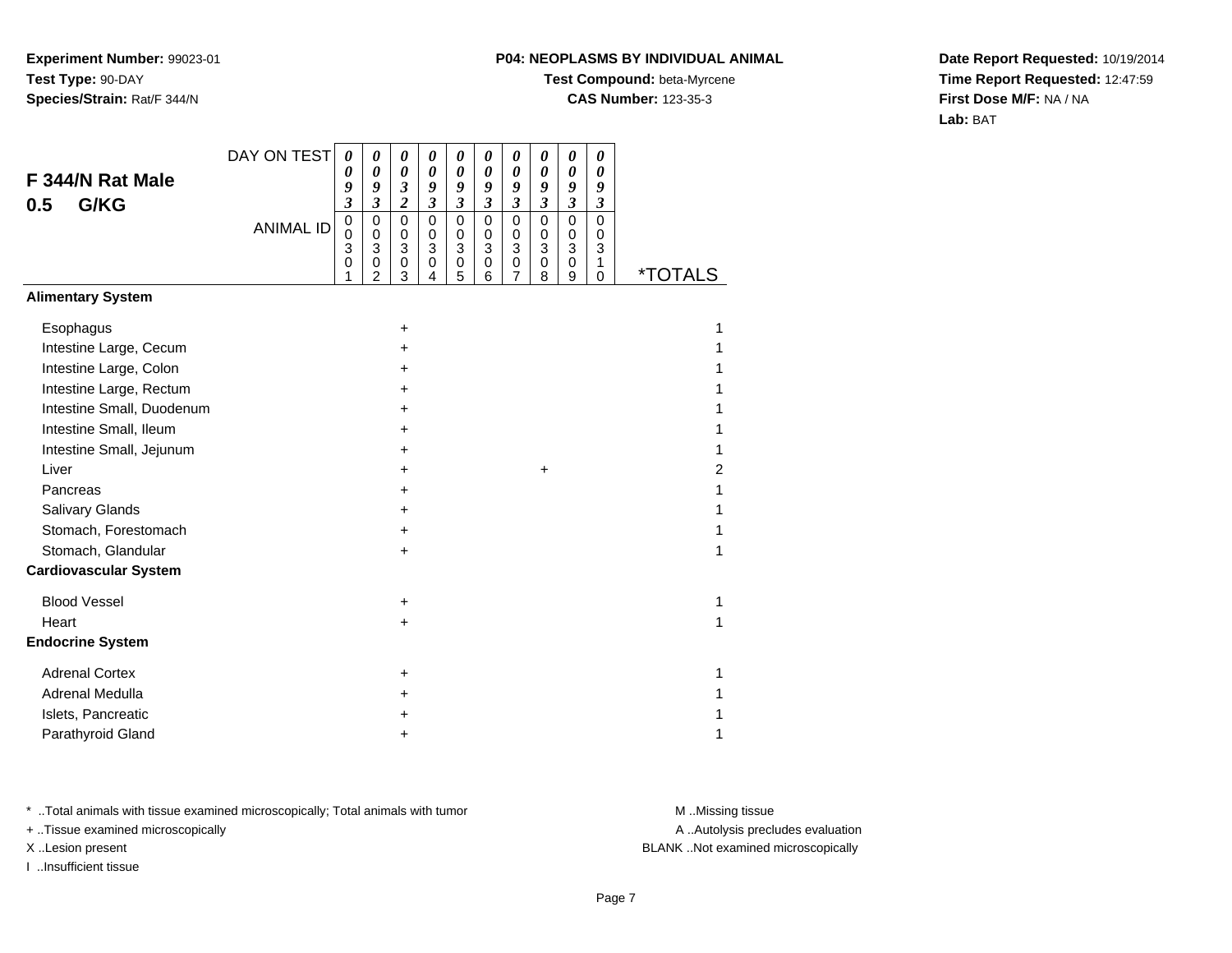## **P04: NEOPLASMS BY INDIVIDUAL ANIMAL**

**Test Compound:** beta-Myrcene

**CAS Number:** 123-35-3

**Date Report Requested:** 10/19/2014**Time Report Requested:** 12:48:00**First Dose M/F:** NA / NA**Lab:** BAT

|                             | DAY ON TEST      | 0                          | 0                                    | 0                                             | 0                                    | 0                           | 0                                                 | 0                                    | 0                                               | 0                                    | 0                          |                       |    |
|-----------------------------|------------------|----------------------------|--------------------------------------|-----------------------------------------------|--------------------------------------|-----------------------------|---------------------------------------------------|--------------------------------------|-------------------------------------------------|--------------------------------------|----------------------------|-----------------------|----|
| F 344/N Rat Male            |                  | 0<br>9                     | 0<br>9                               | $\boldsymbol{\theta}$<br>$\boldsymbol{\beta}$ | $\boldsymbol{\theta}$<br>9           | $\boldsymbol{\theta}$<br>9  | $\boldsymbol{\theta}$<br>9                        | $\boldsymbol{\theta}$<br>9           | $\boldsymbol{\theta}$<br>9                      | 0<br>9                               | $\boldsymbol{\theta}$<br>9 |                       |    |
| G/KG<br>0.5                 |                  | $\overline{\mathbf{3}}$    | $\overline{\mathbf{3}}$              | $\overline{\mathbf{c}}$                       | $\boldsymbol{\mathfrak{z}}$          | $\boldsymbol{\mathfrak{z}}$ | $\mathfrak{z}$                                    | $\boldsymbol{\beta}$                 | $\boldsymbol{\mathfrak{z}}$                     | $\boldsymbol{\mathfrak{z}}$          | 3                          |                       |    |
|                             | <b>ANIMAL ID</b> | $\mathbf 0$<br>0<br>3<br>0 | $\mathbf 0$<br>$\mathbf 0$<br>3<br>0 | $\mathbf 0$<br>0<br>3<br>0                    | $\mathbf 0$<br>$\mathbf 0$<br>3<br>0 | $\mathbf 0$<br>0<br>3<br>0  | $\mathsf 0$<br>$\mathbf 0$<br>$\mathfrak{S}$<br>0 | $\mathbf 0$<br>$\mathbf 0$<br>3<br>0 | $\mathsf 0$<br>0<br>$\overline{3}$<br>$\pmb{0}$ | $\mathbf 0$<br>0<br>3<br>$\mathbf 0$ | 0<br>0<br>3<br>1           |                       |    |
|                             |                  |                            | $\overline{c}$                       | 3                                             | 4                                    | 5                           | 6                                                 | 7                                    | 8                                               | 9                                    | $\mathbf 0$                | <i><b>*TOTALS</b></i> |    |
| <b>Pituitary Gland</b>      |                  |                            |                                      | $\ddot{}$                                     |                                      |                             |                                                   |                                      |                                                 |                                      |                            |                       |    |
| <b>Thyroid Gland</b>        |                  |                            |                                      | +                                             |                                      |                             |                                                   |                                      |                                                 |                                      |                            |                       | 1  |
| <b>General Body System</b>  |                  |                            |                                      |                                               |                                      |                             |                                                   |                                      |                                                 |                                      |                            |                       |    |
| <b>NONE</b>                 |                  |                            |                                      |                                               |                                      |                             |                                                   |                                      |                                                 |                                      |                            |                       |    |
| <b>Genital System</b>       |                  |                            |                                      |                                               |                                      |                             |                                                   |                                      |                                                 |                                      |                            |                       |    |
| Epididymis                  |                  |                            |                                      | +                                             |                                      |                             |                                                   |                                      |                                                 |                                      |                            |                       | 1  |
| <b>Preputial Gland</b>      |                  |                            |                                      | ٠                                             |                                      |                             |                                                   |                                      |                                                 |                                      |                            |                       |    |
| Prostate                    |                  |                            |                                      | +                                             |                                      |                             |                                                   |                                      |                                                 |                                      |                            |                       |    |
| <b>Seminal Vesicle</b>      |                  |                            |                                      | +                                             |                                      |                             |                                                   |                                      |                                                 |                                      |                            |                       |    |
| <b>Testes</b>               |                  |                            |                                      | $\ddot{}$                                     |                                      |                             |                                                   |                                      |                                                 |                                      |                            |                       | 1  |
| <b>Hematopoietic System</b> |                  |                            |                                      |                                               |                                      |                             |                                                   |                                      |                                                 |                                      |                            |                       |    |
| <b>Bone Marrow</b>          |                  |                            |                                      | +                                             |                                      |                             |                                                   |                                      |                                                 |                                      |                            |                       | 1  |
| Lymph Node                  |                  |                            | $\ddot{}$                            |                                               | +                                    |                             |                                                   |                                      | +                                               | +                                    |                            |                       | 4  |
| Lymph Node, Mandibular      |                  |                            |                                      | M                                             |                                      |                             |                                                   |                                      |                                                 |                                      |                            |                       | 0  |
| Lymph Node, Mesenteric      |                  |                            |                                      | +                                             |                                      |                             |                                                   |                                      |                                                 |                                      |                            |                       | 1  |
| Spleen                      |                  | $\ddot{}$                  |                                      | +                                             |                                      |                             |                                                   |                                      |                                                 |                                      |                            |                       | 10 |
| Thymus                      |                  |                            |                                      | +                                             |                                      |                             |                                                   |                                      |                                                 |                                      |                            |                       | 1  |
| <b>Integumentary System</b> |                  |                            |                                      |                                               |                                      |                             |                                                   |                                      |                                                 |                                      |                            |                       |    |
| <b>Mammary Gland</b>        |                  |                            |                                      | +                                             |                                      |                             |                                                   |                                      |                                                 |                                      |                            |                       | 1  |
| Skin                        |                  |                            |                                      | +                                             |                                      |                             |                                                   |                                      |                                                 |                                      |                            |                       | 1  |

\* ..Total animals with tissue examined microscopically; Total animals with tumor **M** . Missing tissue M ..Missing tissue

+ ..Tissue examined microscopically

I ..Insufficient tissue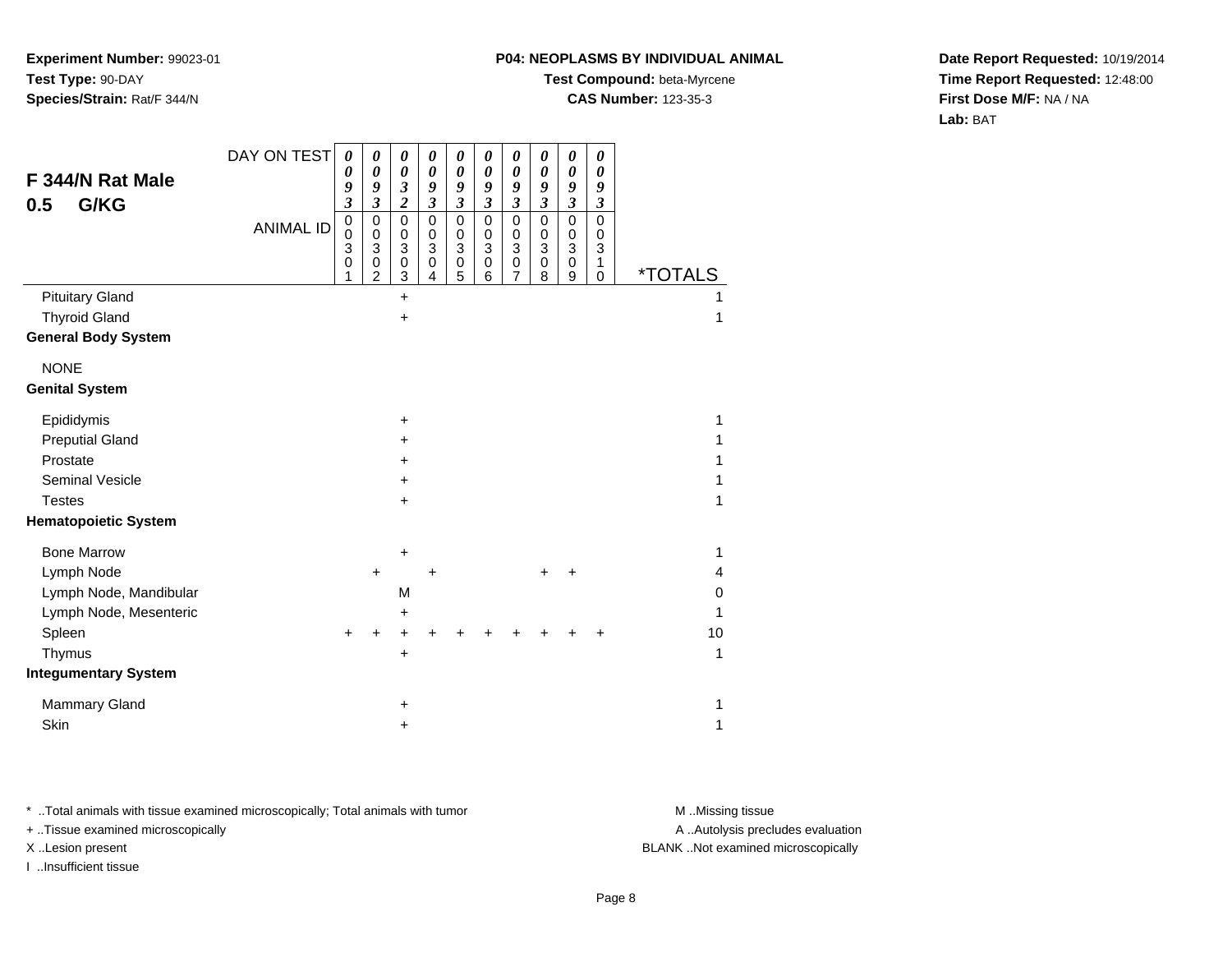## **P04: NEOPLASMS BY INDIVIDUAL ANIMAL**

**Test Compound:** beta-Myrcene

**CAS Number:** 123-35-3

**Date Report Requested:** 10/19/2014**Time Report Requested:** 12:48:00**First Dose M/F:** NA / NA**Lab:** BAT

| F 344/N Rat Male<br>G/KG<br>0.5                             | DAY ON TEST      | $\boldsymbol{\theta}$<br>0<br>9<br>$\mathfrak{z}$ | 0<br>0<br>9<br>$\mathfrak{z}$                                                        | 0<br>$\pmb{\theta}$<br>$\overline{\mathbf{3}}$<br>$\boldsymbol{2}$ | 0<br>0<br>9<br>3                          | $\boldsymbol{\theta}$<br>$\boldsymbol{\theta}$<br>9<br>$\boldsymbol{\mathfrak{z}}$ | 0<br>0<br>9<br>$\boldsymbol{\beta}$                 | 0<br>$\boldsymbol{\theta}$<br>9<br>$\boldsymbol{\beta}$                                       | $\boldsymbol{\theta}$<br>$\boldsymbol{\theta}$<br>9<br>$\boldsymbol{\beta}$ | $\boldsymbol{\theta}$<br>0<br>9<br>$\boldsymbol{\beta}$        | 0<br>$\boldsymbol{\theta}$<br>9<br>$\boldsymbol{\mathfrak{z}}$                   |                       |
|-------------------------------------------------------------|------------------|---------------------------------------------------|--------------------------------------------------------------------------------------|--------------------------------------------------------------------|-------------------------------------------|------------------------------------------------------------------------------------|-----------------------------------------------------|-----------------------------------------------------------------------------------------------|-----------------------------------------------------------------------------|----------------------------------------------------------------|----------------------------------------------------------------------------------|-----------------------|
|                                                             | <b>ANIMAL ID</b> | $\pmb{0}$<br>$\mathsf 0$<br>3<br>$\mathbf 0$<br>1 | $\mathbf 0$<br>$\mathbf 0$<br>$\ensuremath{\mathsf{3}}$<br>$\,0\,$<br>$\overline{2}$ | $\mathsf 0$<br>0<br>$\ensuremath{\mathsf{3}}$<br>$\mathbf 0$<br>3  | $\mathbf 0$<br>$\mathbf 0$<br>3<br>0<br>4 | $\mathbf 0$<br>$\mathbf 0$<br>3<br>$\pmb{0}$<br>5                                  | $\mathbf 0$<br>$\mathbf 0$<br>3<br>$\mathbf 0$<br>6 | $\mathbf 0$<br>$\mathbf 0$<br>$\ensuremath{\mathsf{3}}$<br>$\boldsymbol{0}$<br>$\overline{7}$ | $\mathbf 0$<br>0<br>$\sqrt{3}$<br>$\pmb{0}$<br>8                            | $\mathbf 0$<br>$\pmb{0}$<br>$\overline{3}$<br>$\mathbf 0$<br>9 | $\mathbf 0$<br>$\boldsymbol{0}$<br>$\ensuremath{\mathsf{3}}$<br>1<br>$\mathbf 0$ | <i><b>*TOTALS</b></i> |
| <b>Musculoskeletal System</b>                               |                  |                                                   |                                                                                      |                                                                    |                                           |                                                                                    |                                                     |                                                                                               |                                                                             |                                                                |                                                                                  |                       |
| <b>Bone</b><br><b>Skeletal Muscle</b>                       |                  |                                                   |                                                                                      | $\ddot{}$<br>$\ddot{}$                                             |                                           |                                                                                    |                                                     |                                                                                               |                                                                             |                                                                |                                                                                  | 1<br>1                |
| <b>Nervous System</b>                                       |                  |                                                   |                                                                                      |                                                                    |                                           |                                                                                    |                                                     |                                                                                               |                                                                             |                                                                |                                                                                  |                       |
| <b>Brain</b><br><b>Respiratory System</b>                   |                  |                                                   |                                                                                      | $\ddot{}$                                                          |                                           |                                                                                    |                                                     |                                                                                               |                                                                             |                                                                |                                                                                  | 1                     |
| Lung                                                        |                  |                                                   |                                                                                      | +                                                                  |                                           |                                                                                    |                                                     |                                                                                               |                                                                             |                                                                |                                                                                  | 1                     |
| Nose                                                        |                  | $\ddot{}$                                         | +                                                                                    | +                                                                  |                                           |                                                                                    |                                                     |                                                                                               |                                                                             |                                                                | $\ddot{}$                                                                        | 10                    |
| Trachea<br><b>Special Senses System</b>                     |                  |                                                   |                                                                                      | +                                                                  |                                           |                                                                                    |                                                     |                                                                                               |                                                                             |                                                                |                                                                                  | 1                     |
| Eye                                                         |                  |                                                   |                                                                                      | +                                                                  |                                           |                                                                                    |                                                     |                                                                                               |                                                                             |                                                                |                                                                                  | 1                     |
| <b>Harderian Gland</b><br><b>Urinary System</b>             |                  | $\ddot{}$                                         |                                                                                      | +                                                                  |                                           |                                                                                    |                                                     |                                                                                               |                                                                             |                                                                | ٠                                                                                | 10                    |
| Kidney<br><b>Urinary Bladder</b><br><b>SYSTEMIC LESIONS</b> |                  | $\ddot{}$                                         |                                                                                      | А<br>+                                                             |                                           |                                                                                    |                                                     |                                                                                               |                                                                             |                                                                | $\ddot{}$                                                                        | 9<br>1                |
| Multiple Organ                                              |                  | +                                                 |                                                                                      |                                                                    |                                           |                                                                                    |                                                     |                                                                                               |                                                                             | +                                                              | +                                                                                | 10                    |

\* ..Total animals with tissue examined microscopically; Total animals with tumor **M** . Missing tissue M ..Missing tissue

+ ..Tissue examined microscopically

I ..Insufficient tissue

A ..Autolysis precludes evaluation

X ..Lesion present BLANK ..Not examined microscopically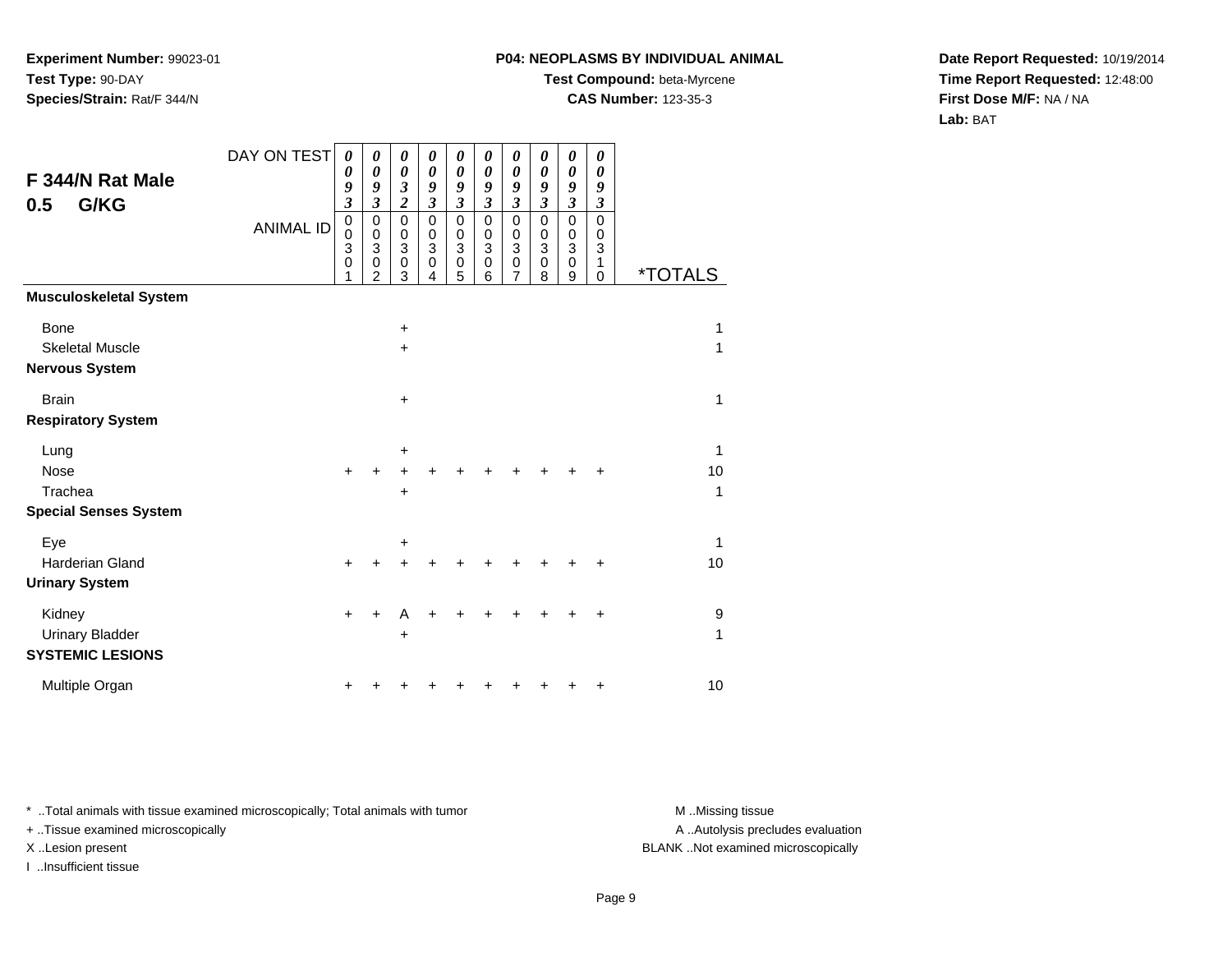## **P04: NEOPLASMS BY INDIVIDUAL ANIMAL**

**Test Compound:** beta-Myrcene

**CAS Number:** 123-35-3

**Date Report Requested:** 10/19/2014**Time Report Requested:** 12:48:00**First Dose M/F:** NA / NA**Lab:** BAT

|                              | DAY ON TEST      | 0                       | $\boldsymbol{\theta}$      | 0                                       | 0                          | 0                   | 0                          | $\boldsymbol{\theta}$ | 0                          | 0                          | 0                       |                       |
|------------------------------|------------------|-------------------------|----------------------------|-----------------------------------------|----------------------------|---------------------|----------------------------|-----------------------|----------------------------|----------------------------|-------------------------|-----------------------|
| F 344/N Rat Male             |                  | 0<br>9                  | $\boldsymbol{\theta}$<br>9 | $\boldsymbol{\theta}$<br>$\overline{2}$ | $\boldsymbol{\theta}$<br>9 | $\pmb{\theta}$<br>9 | $\boldsymbol{\theta}$<br>9 | 0<br>9                | $\boldsymbol{\theta}$<br>9 | 0<br>9                     | $\pmb{\theta}$<br>9     |                       |
| G/KG<br>1.0                  |                  | $\overline{\mathbf{3}}$ | $\mathfrak{z}$             | 6                                       | $\mathfrak{z}$             | $\mathfrak{z}$      | $\mathfrak{z}$             | $\boldsymbol{\beta}$  | $\mathfrak{z}$             | $\mathfrak{z}$             | $\overline{\mathbf{3}}$ |                       |
|                              | <b>ANIMAL ID</b> | $\mathbf 0$<br>0        | $\mathbf 0$<br>0           | $\mathbf 0$<br>$\pmb{0}$                | 0<br>$\mathbf 0$           | $\mathsf 0$<br>0    | $\mathbf 0$<br>0           | $\mathbf 0$<br>0      | $\mathbf 0$<br>0           | $\mathbf 0$<br>$\mathbf 0$ | 0<br>0                  |                       |
|                              |                  | 4                       | $\overline{4}$             | 4                                       | $\overline{4}$             | 4                   | $\overline{4}$             | 4                     | 4                          | $\overline{4}$             | 4                       |                       |
|                              |                  | 0<br>1                  | 0<br>$\overline{2}$        | $\mathbf 0$<br>3                        | 0<br>$\overline{4}$        | 0<br>5              | 0<br>$\,6$                 | 0<br>$\overline{7}$   | $\mathbf 0$<br>8           | 0<br>9                     | 1<br>0                  | <i><b>*TOTALS</b></i> |
| <b>Alimentary System</b>     |                  |                         |                            |                                         |                            |                     |                            |                       |                            |                            |                         |                       |
| Esophagus                    |                  |                         |                            | $\ddot{}$                               |                            |                     |                            |                       |                            |                            |                         | 1                     |
| Intestine Large, Cecum       |                  |                         |                            | ٠                                       |                            |                     |                            |                       |                            |                            |                         |                       |
| Intestine Large, Colon       |                  |                         |                            | +                                       |                            |                     |                            |                       |                            |                            |                         |                       |
| Intestine Large, Rectum      |                  |                         |                            | $\div$                                  |                            |                     |                            |                       |                            |                            |                         |                       |
| Intestine Small, Duodenum    |                  |                         |                            | $\div$                                  |                            |                     |                            |                       |                            |                            |                         |                       |
| Intestine Small, Ileum       |                  |                         |                            | ٠                                       |                            |                     |                            |                       |                            |                            |                         |                       |
| Intestine Small, Jejunum     |                  |                         |                            | +                                       |                            |                     |                            |                       |                            |                            |                         |                       |
| Liver                        |                  |                         |                            | ٠                                       |                            |                     |                            |                       |                            |                            |                         |                       |
| Pancreas                     |                  |                         |                            | +                                       |                            |                     |                            |                       |                            |                            |                         |                       |
| Salivary Glands              |                  |                         |                            | ٠                                       |                            |                     |                            |                       |                            |                            |                         | 1                     |
| Stomach, Forestomach         |                  |                         |                            |                                         |                            |                     |                            |                       |                            |                            |                         | 10                    |
| Stomach, Glandular           |                  |                         |                            | +                                       |                            |                     |                            |                       |                            |                            |                         | 1                     |
| <b>Cardiovascular System</b> |                  |                         |                            |                                         |                            |                     |                            |                       |                            |                            |                         |                       |
| <b>Blood Vessel</b>          |                  |                         |                            | +                                       |                            |                     |                            |                       |                            |                            |                         | 1                     |
| Heart                        |                  |                         |                            | $\pm$                                   |                            |                     |                            |                       |                            |                            |                         | 1                     |
| <b>Endocrine System</b>      |                  |                         |                            |                                         |                            |                     |                            |                       |                            |                            |                         |                       |
| <b>Adrenal Cortex</b>        |                  |                         |                            | +                                       |                            |                     |                            |                       |                            |                            |                         | 1                     |
| Adrenal Medulla              |                  |                         |                            | +                                       |                            |                     |                            |                       |                            |                            |                         |                       |
| Islets, Pancreatic           |                  |                         |                            |                                         |                            |                     |                            |                       |                            |                            |                         |                       |
| Parathyroid Gland            |                  |                         |                            | ٠                                       |                            |                     |                            |                       |                            |                            |                         | 1                     |

\* ..Total animals with tissue examined microscopically; Total animals with tumor **M** . Missing tissue M ..Missing tissue

+ ..Tissue examined microscopically

I ..Insufficient tissue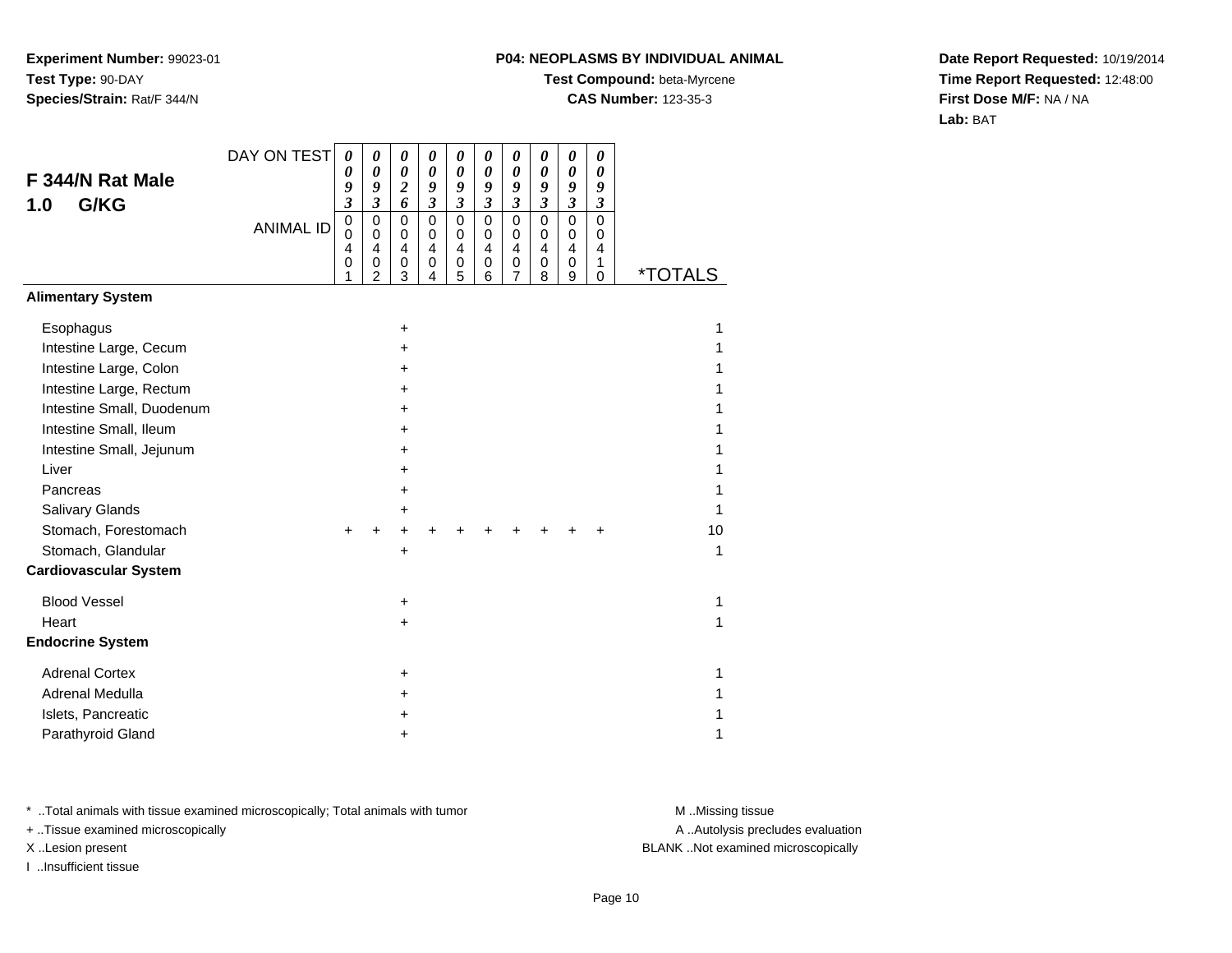### **P04: NEOPLASMS BY INDIVIDUAL ANIMAL**

**Test Compound:** beta-Myrcene

**CAS Number:** 123-35-3

**Date Report Requested:** 10/19/2014**Time Report Requested:** 12:48:00**First Dose M/F:** NA / NA**Lab:** BAT

|                             | DAY ON TEST      | 0                        | 0                          | 0                                         | 0                          | 0                                         | 0                          | 0                          | 0                          | 0                                                | 0                          |                       |
|-----------------------------|------------------|--------------------------|----------------------------|-------------------------------------------|----------------------------|-------------------------------------------|----------------------------|----------------------------|----------------------------|--------------------------------------------------|----------------------------|-----------------------|
| F 344/N Rat Male            |                  | $\pmb{\theta}$<br>9      | $\boldsymbol{\theta}$<br>9 | $\boldsymbol{\theta}$<br>$\boldsymbol{2}$ | $\boldsymbol{\theta}$<br>9 | $\boldsymbol{\theta}$<br>9                | $\boldsymbol{\theta}$<br>9 | $\boldsymbol{\theta}$<br>9 | $\boldsymbol{\theta}$<br>9 | $\boldsymbol{\theta}$<br>9                       | $\boldsymbol{\theta}$<br>9 |                       |
| G/KG<br>1.0                 |                  | $\overline{\mathbf{3}}$  | $\overline{\mathbf{3}}$    | 6                                         | $\mathfrak{z}$             | $\mathfrak{z}$                            | $\mathfrak{z}$             | $\mathfrak{z}$             | $\mathfrak{z}$             | $\mathfrak{z}$                                   | $\boldsymbol{\beta}$       |                       |
|                             | <b>ANIMAL ID</b> | $\pmb{0}$<br>$\mathsf 0$ | 0<br>$\mathbf 0$           | $\mathbf 0$<br>$\mathbf 0$                | $\mathbf 0$<br>$\mathbf 0$ | $\mathbf 0$<br>$\mathbf 0$                | $\mathbf 0$<br>$\pmb{0}$   | $\mathbf 0$<br>$\mathbf 0$ | $\mathbf 0$<br>$\mathbf 0$ | $\overline{0}$<br>$\pmb{0}$                      | $\overline{0}$<br>0        |                       |
|                             |                  | 4<br>0<br>1              | 4<br>0<br>$\overline{c}$   | 4<br>$\,0\,$<br>3                         | 4<br>0<br>4                | $\overline{\mathbf{4}}$<br>$\pmb{0}$<br>5 | 4<br>0<br>6                | 4<br>0<br>7                | $\overline{4}$<br>0<br>8   | $\overline{\mathbf{4}}$<br>0<br>$\boldsymbol{9}$ | 4<br>1<br>$\mathbf 0$      | <i><b>*TOTALS</b></i> |
| <b>Pituitary Gland</b>      |                  |                          |                            | $\ddot{}$                                 |                            |                                           |                            |                            |                            |                                                  |                            | 1                     |
| <b>Thyroid Gland</b>        |                  |                          |                            | $\ddot{}$                                 |                            |                                           |                            |                            |                            |                                                  |                            | 1                     |
| <b>General Body System</b>  |                  |                          |                            |                                           |                            |                                           |                            |                            |                            |                                                  |                            |                       |
| <b>NONE</b>                 |                  |                          |                            |                                           |                            |                                           |                            |                            |                            |                                                  |                            |                       |
| <b>Genital System</b>       |                  |                          |                            |                                           |                            |                                           |                            |                            |                            |                                                  |                            |                       |
| Epididymis                  |                  |                          |                            | $\ddot{}$                                 |                            |                                           |                            |                            |                            |                                                  |                            | 1                     |
| <b>Preputial Gland</b>      |                  |                          |                            | +                                         |                            |                                           |                            |                            |                            |                                                  |                            | 1                     |
| Prostate                    |                  |                          |                            | +                                         |                            |                                           |                            |                            |                            |                                                  |                            | 1                     |
| <b>Seminal Vesicle</b>      |                  |                          |                            | $\ddot{}$                                 |                            |                                           |                            |                            |                            |                                                  |                            | 1                     |
| <b>Testes</b>               |                  |                          |                            | $\ddot{}$                                 |                            |                                           |                            |                            |                            |                                                  |                            | 1                     |
| <b>Hematopoietic System</b> |                  |                          |                            |                                           |                            |                                           |                            |                            |                            |                                                  |                            |                       |
| <b>Bone Marrow</b>          |                  |                          |                            | +                                         |                            |                                           |                            |                            |                            |                                                  |                            | 1                     |
| Lymph Node                  |                  |                          |                            |                                           |                            |                                           |                            |                            | $\ddot{}$                  |                                                  |                            | 1                     |
| Lymph Node, Mandibular      |                  |                          |                            | +                                         |                            |                                           |                            |                            |                            |                                                  |                            | 1                     |
| Lymph Node, Mesenteric      |                  |                          |                            | +                                         |                            |                                           |                            |                            |                            |                                                  |                            | 1                     |
| Spleen                      |                  | $\ddot{}$                |                            | +                                         |                            |                                           |                            |                            |                            |                                                  | ٠                          | 10                    |
| Thymus                      |                  | $\ddot{}$                |                            | +                                         |                            |                                           |                            | +                          | $\ddot{}$                  |                                                  | $\ddot{}$                  | 10                    |
| <b>Integumentary System</b> |                  |                          |                            |                                           |                            |                                           |                            |                            |                            |                                                  |                            |                       |
| <b>Mammary Gland</b>        |                  |                          |                            | +                                         |                            |                                           |                            |                            |                            |                                                  |                            | 1                     |
| Skin                        |                  |                          |                            | +                                         |                            |                                           |                            |                            |                            |                                                  |                            | 1                     |

\* ..Total animals with tissue examined microscopically; Total animals with tumor **M** . Missing tissue M ..Missing tissue

+ ..Tissue examined microscopically

I ..Insufficient tissue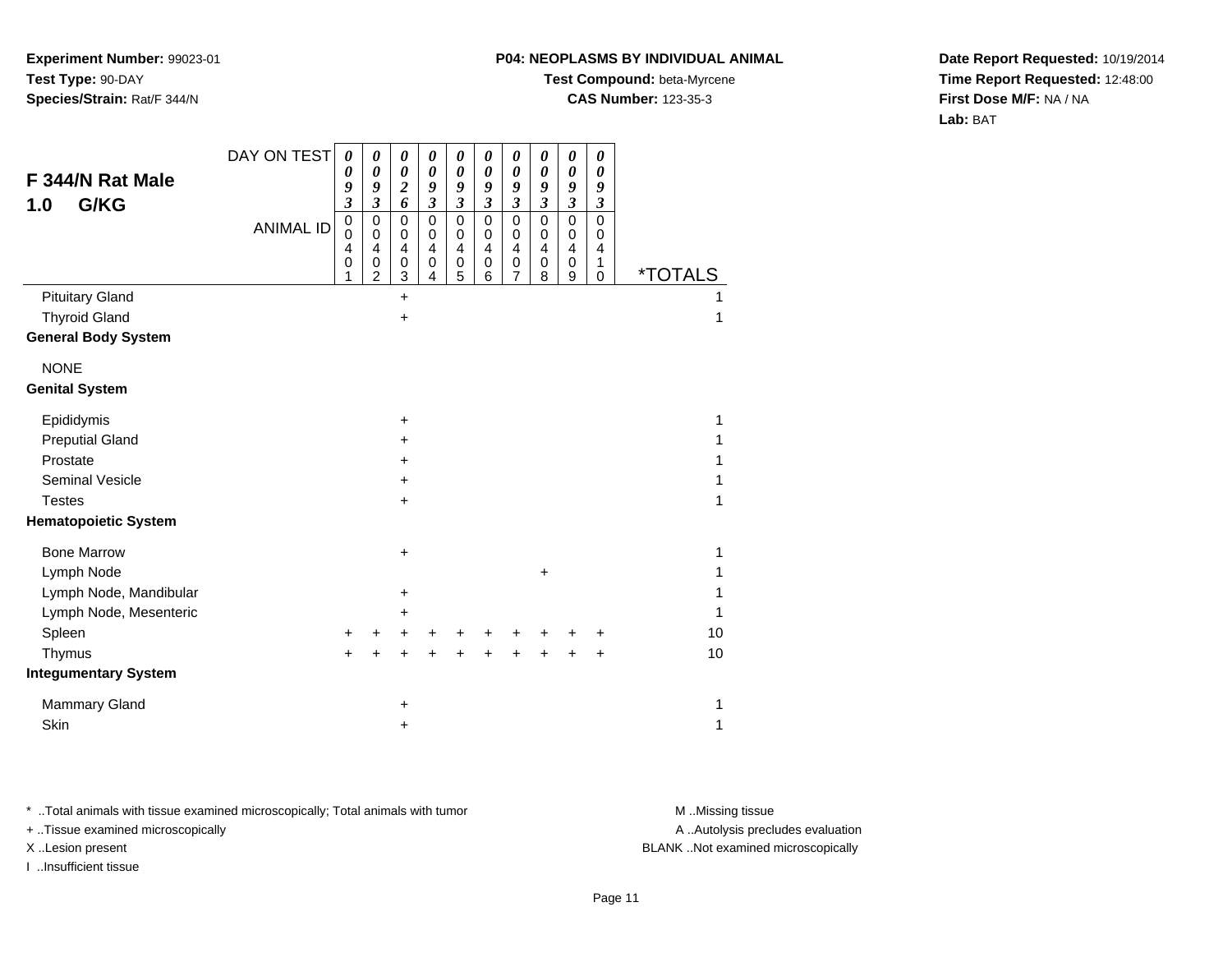## **P04: NEOPLASMS BY INDIVIDUAL ANIMAL**

**Test Compound:** beta-Myrcene

**CAS Number:** 123-35-3

**Date Report Requested:** 10/19/2014**Time Report Requested:** 12:48:00**First Dose M/F:** NA / NA**Lab:** BAT

| F 344/N Rat Male<br>G/KG<br>1.0 | DAY ON TEST<br><b>ANIMAL ID</b> | 0<br>0<br>9<br>$\mathfrak{z}$<br>$\pmb{0}$<br>$\mathbf 0$<br>4<br>$\mathbf 0$<br>1 | 0<br>0<br>9<br>$\mathfrak{z}$<br>$\mathbf 0$<br>$\mathbf 0$<br>4<br>$\mathbf 0$<br>$\overline{2}$ | 0<br>$\boldsymbol{\theta}$<br>$\overline{\mathbf{c}}$<br>6<br>$\mathbf 0$<br>$\mathbf 0$<br>$\overline{4}$<br>$\mathbf 0$<br>3 | 0<br>0<br>9<br>$\mathfrak{z}$<br>$\mathbf 0$<br>0<br>4<br>$\mathbf 0$<br>4 | 0<br>$\boldsymbol{\theta}$<br>9<br>$\overline{\mathbf{3}}$<br>0<br>0<br>4<br>0<br>5 | 0<br>$\boldsymbol{\theta}$<br>9<br>$\mathfrak{z}$<br>$\mathbf 0$<br>$\mathbf 0$<br>$\overline{4}$<br>$\mathbf 0$<br>6 | 0<br>0<br>9<br>$\mathfrak{z}$<br>$\mathbf 0$<br>$\mathbf 0$<br>4<br>$\mathbf 0$<br>7 | 0<br>0<br>9<br>$\mathfrak{z}$<br>$\mathbf 0$<br>$\mathbf 0$<br>4<br>$\mathbf 0$<br>8 | 0<br>0<br>9<br>$\mathfrak{z}$<br>$\mathbf 0$<br>$\mathbf 0$<br>$\overline{4}$<br>$\mathbf 0$<br>9 | 0<br>0<br>9<br>$\mathfrak{z}$<br>$\mathbf 0$<br>0<br>$\overline{4}$<br>1<br>$\mathbf 0$ | <i><b>*TOTALS</b></i> |
|---------------------------------|---------------------------------|------------------------------------------------------------------------------------|---------------------------------------------------------------------------------------------------|--------------------------------------------------------------------------------------------------------------------------------|----------------------------------------------------------------------------|-------------------------------------------------------------------------------------|-----------------------------------------------------------------------------------------------------------------------|--------------------------------------------------------------------------------------|--------------------------------------------------------------------------------------|---------------------------------------------------------------------------------------------------|-----------------------------------------------------------------------------------------|-----------------------|
| <b>Musculoskeletal System</b>   |                                 |                                                                                    |                                                                                                   |                                                                                                                                |                                                                            |                                                                                     |                                                                                                                       |                                                                                      |                                                                                      |                                                                                                   |                                                                                         |                       |
| <b>Bone</b>                     |                                 |                                                                                    |                                                                                                   | $\ddot{}$                                                                                                                      |                                                                            |                                                                                     |                                                                                                                       |                                                                                      |                                                                                      |                                                                                                   |                                                                                         | 1                     |
| <b>Nervous System</b>           |                                 |                                                                                    |                                                                                                   |                                                                                                                                |                                                                            |                                                                                     |                                                                                                                       |                                                                                      |                                                                                      |                                                                                                   |                                                                                         |                       |
| <b>Brain</b>                    |                                 |                                                                                    |                                                                                                   | $\ddot{}$                                                                                                                      |                                                                            |                                                                                     |                                                                                                                       |                                                                                      |                                                                                      |                                                                                                   |                                                                                         | 1                     |
| <b>Respiratory System</b>       |                                 |                                                                                    |                                                                                                   |                                                                                                                                |                                                                            |                                                                                     |                                                                                                                       |                                                                                      |                                                                                      |                                                                                                   |                                                                                         |                       |
| Lung                            |                                 |                                                                                    |                                                                                                   | +                                                                                                                              |                                                                            |                                                                                     |                                                                                                                       |                                                                                      |                                                                                      |                                                                                                   |                                                                                         | 1                     |
| Nose                            |                                 | $\ddot{}$                                                                          |                                                                                                   |                                                                                                                                |                                                                            |                                                                                     |                                                                                                                       |                                                                                      |                                                                                      |                                                                                                   | +                                                                                       | 10                    |
| Trachea                         |                                 |                                                                                    |                                                                                                   | $\ddot{}$                                                                                                                      |                                                                            |                                                                                     |                                                                                                                       |                                                                                      |                                                                                      |                                                                                                   |                                                                                         | 1                     |
| <b>Special Senses System</b>    |                                 |                                                                                    |                                                                                                   |                                                                                                                                |                                                                            |                                                                                     |                                                                                                                       |                                                                                      |                                                                                      |                                                                                                   |                                                                                         |                       |
| Eye                             |                                 |                                                                                    |                                                                                                   | +                                                                                                                              |                                                                            |                                                                                     |                                                                                                                       |                                                                                      |                                                                                      |                                                                                                   |                                                                                         | 1                     |
| <b>Harderian Gland</b>          |                                 | $+$                                                                                |                                                                                                   |                                                                                                                                |                                                                            |                                                                                     |                                                                                                                       |                                                                                      |                                                                                      |                                                                                                   | +                                                                                       | 10                    |
| <b>Urinary System</b>           |                                 |                                                                                    |                                                                                                   |                                                                                                                                |                                                                            |                                                                                     |                                                                                                                       |                                                                                      |                                                                                      |                                                                                                   |                                                                                         |                       |
| Kidney                          |                                 | $\ddot{}$                                                                          |                                                                                                   |                                                                                                                                |                                                                            |                                                                                     |                                                                                                                       |                                                                                      |                                                                                      |                                                                                                   | ٠                                                                                       | 10                    |
| <b>Urinary Bladder</b>          |                                 |                                                                                    |                                                                                                   | +                                                                                                                              |                                                                            |                                                                                     |                                                                                                                       |                                                                                      |                                                                                      |                                                                                                   |                                                                                         | 1                     |
| <b>SYSTEMIC LESIONS</b>         |                                 |                                                                                    |                                                                                                   |                                                                                                                                |                                                                            |                                                                                     |                                                                                                                       |                                                                                      |                                                                                      |                                                                                                   |                                                                                         |                       |
| Multiple Organ                  |                                 |                                                                                    |                                                                                                   |                                                                                                                                |                                                                            |                                                                                     |                                                                                                                       |                                                                                      |                                                                                      |                                                                                                   | +                                                                                       | 10                    |

\* ..Total animals with tissue examined microscopically; Total animals with tumor **M** . Missing tissue M ..Missing tissue

+ ..Tissue examined microscopically

I ..Insufficient tissue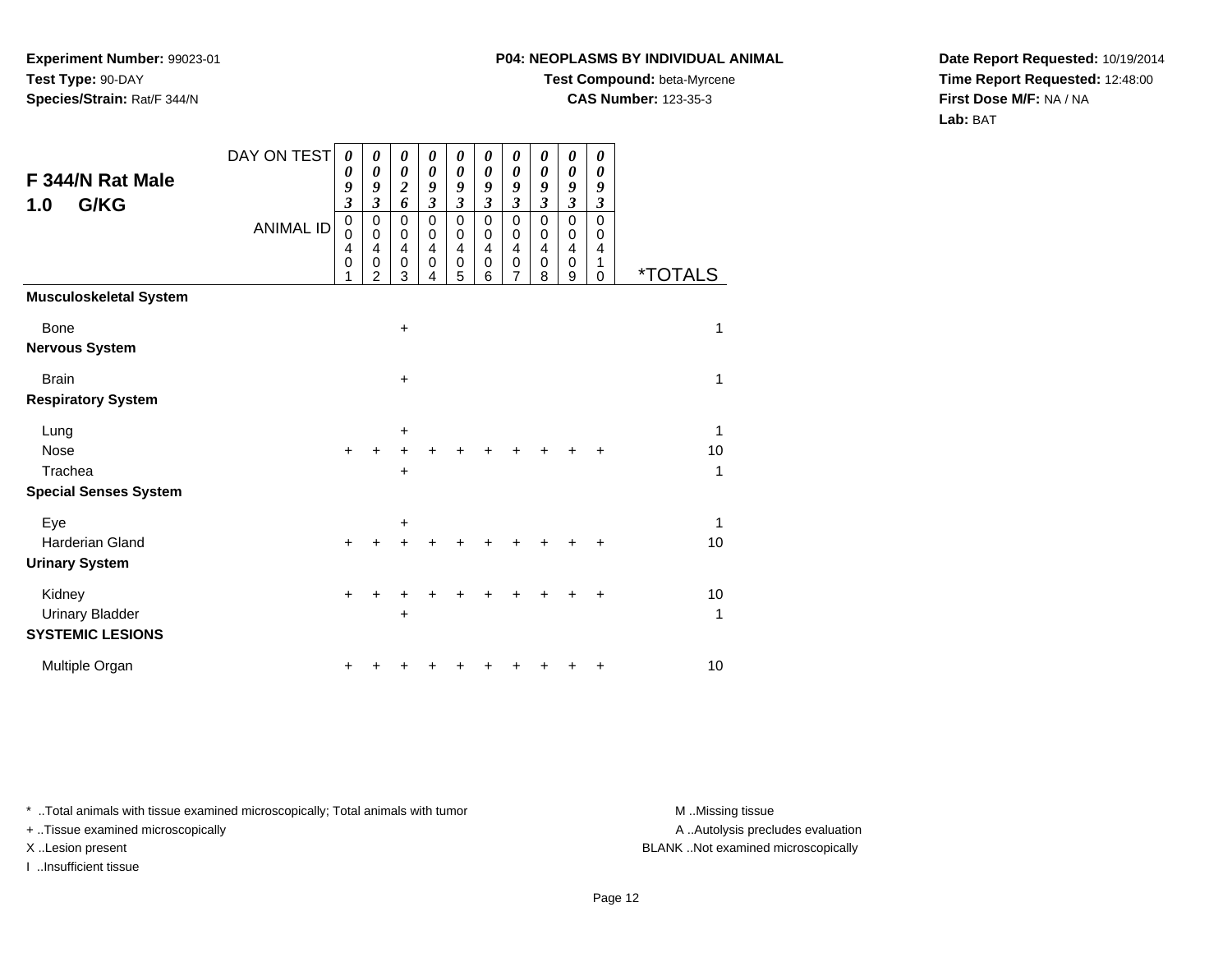# **P04: NEOPLASMS BY INDIVIDUAL ANIMAL**

**Test Compound:** beta-Myrcene

**CAS Number:** 123-35-3

**Date Report Requested:** 10/19/2014**Time Report Requested:** 12:48:00**First Dose M/F:** NA / NA**Lab:** BAT

|                              | DAY ON TEST      | 0                       | 0                                  | 0                          | 0                       | 0                     | 0                          | $\boldsymbol{\theta}$      | 0                          | 0                          | 0                                |                       |
|------------------------------|------------------|-------------------------|------------------------------------|----------------------------|-------------------------|-----------------------|----------------------------|----------------------------|----------------------------|----------------------------|----------------------------------|-----------------------|
| F 344/N Rat Male             |                  | 0<br>9                  | $\boldsymbol{\theta}$<br>9         | $\boldsymbol{\theta}$<br>9 | 0<br>9                  | 0<br>9                | $\boldsymbol{\theta}$<br>9 | $\boldsymbol{\theta}$<br>9 | 0<br>$\boldsymbol{l}$      | $\boldsymbol{\theta}$<br>9 | $\boldsymbol{\theta}$<br>0       |                       |
| G/KG<br>2.0                  |                  | $\overline{\mathbf{3}}$ | $\overline{\mathbf{3}}$            | $\mathfrak{z}$             | $\overline{\mathbf{3}}$ | 3                     | $\mathfrak{z}$             | $\mathfrak{z}$             | 8                          | $\overline{\mathbf{3}}$    | $\boldsymbol{4}$                 |                       |
|                              | <b>ANIMAL ID</b> | 0<br>$\mathbf 0$        | $\mathbf 0$<br>$\mathbf 0$         | $\mathbf 0$<br>$\pmb{0}$   | $\Omega$<br>$\mathbf 0$ | $\mathbf 0$<br>0      | $\Omega$<br>$\mathbf 0$    | $\mathbf 0$<br>$\pmb{0}$   | $\mathbf 0$<br>$\mathbf 0$ | $\mathbf 0$<br>$\mathbf 0$ | $\mathbf 0$<br>$\mathbf 0$       |                       |
|                              |                  | 5<br>0<br>1             | 5<br>$\mathbf 0$<br>$\overline{2}$ | 5<br>$\mathbf 0$<br>3      | 5<br>0<br>4             | 5<br>$\mathbf 0$<br>5 | 5<br>0<br>6                | 5<br>$\pmb{0}$<br>7        | 5<br>0<br>8                | 5<br>0<br>9                | 5<br>$\mathbf{1}$<br>$\mathbf 0$ | <i><b>*TOTALS</b></i> |
| <b>Alimentary System</b>     |                  |                         |                                    |                            |                         |                       |                            |                            |                            |                            |                                  |                       |
| Esophagus                    |                  | +                       | +                                  | +                          | ٠                       | ٠                     | +                          |                            |                            | +                          | +                                | 10                    |
| Intestine Large, Cecum       |                  | +                       | +                                  | +                          | +                       | +                     | +                          | +                          | +                          | $\ddot{}$                  | +                                | 10                    |
| Intestine Large, Colon       |                  | +                       | $\ddot{}$                          | $\ddot{}$                  | $\ddot{}$               | +                     | $\ddot{}$                  | +                          | $\ddot{}$                  | $\ddot{}$                  | $\ddot{}$                        | 10                    |
| Intestine Large, Rectum      |                  | +                       | $\ddot{}$                          | $\ddot{}$                  | $\ddot{}$               | $\ddot{}$             | $\ddot{}$                  | $\ddot{}$                  | $\ddot{}$                  | +                          | $\ddot{}$                        | 10                    |
| Intestine Small, Duodenum    |                  | $\ddot{}$               | $\ddot{}$                          | $\ddot{}$                  | $\ddot{}$               | $+$                   | $\ddot{}$                  | $\ddot{}$                  | +                          | $\ddot{}$                  | $\ddot{}$                        | 10                    |
| Intestine Small, Ileum       |                  | +                       | $\ddot{}$                          | $\ddot{}$                  | $\ddot{}$               | $\ddot{}$             | $\ddot{}$                  | $\ddot{}$                  | +                          | $\ddot{}$                  | $\ddot{}$                        | 10                    |
| Intestine Small, Jejunum     |                  | +                       | +                                  | $\ddot{}$                  | $\ddot{}$               | $\ddot{}$             | $\ddot{}$                  | $\ddot{}$                  | +                          | $\pm$                      | $\ddot{}$                        | 10                    |
| Liver                        |                  | $\ddot{}$               | $\ddot{}$                          | $\ddot{}$                  | $\ddot{}$               | $+$                   | $\ddot{}$                  | $+$                        | $\ddot{}$                  | $\ddot{}$                  | $\ddot{}$                        | 10                    |
| Oral Mucosa                  |                  |                         |                                    |                            | +                       | $\ddot{}$             |                            |                            |                            |                            |                                  | $\overline{2}$        |
| Pancreas                     |                  | +                       | +                                  | +                          | $\ddot{}$               | $\pm$                 | +                          | $\ddot{}$                  | +                          | +                          | +                                | 10                    |
| Salivary Glands              |                  | +                       | $\ddot{}$                          | $\ddot{}$                  | $\ddot{}$               | $+$                   | $\ddot{}$                  | $\ddot{}$                  | $\ddot{}$                  | +                          | +                                | 10                    |
| Stomach, Forestomach         |                  | +                       | $\ddot{}$                          | $\ddot{}$                  | $\ddot{}$               | $+$                   | $+$                        | $\ddot{}$                  | $\ddot{}$                  | $\ddot{}$                  | +                                | 10                    |
| Stomach, Glandular           |                  | $\ddot{}$               | $\ddot{}$                          | $\ddot{}$                  | ÷                       | $\ddot{}$             | $\ddot{}$                  | $\ddot{}$                  | $\ddot{}$                  | $\ddot{}$                  | $\ddot{}$                        | 10                    |
| <b>Cardiovascular System</b> |                  |                         |                                    |                            |                         |                       |                            |                            |                            |                            |                                  |                       |
| <b>Blood Vessel</b>          |                  | +                       | +                                  | +                          | +                       | +                     | +                          | +                          | +                          | +                          | +                                | 10                    |
| Heart                        |                  | $\ddot{}$               | $\ddot{}$                          | $\ddot{}$                  |                         | $\ddot{}$             | $\ddot{}$                  |                            | ÷                          | $\ddot{}$                  | $\ddot{}$                        | 10                    |
| <b>Endocrine System</b>      |                  |                         |                                    |                            |                         |                       |                            |                            |                            |                            |                                  |                       |
| <b>Adrenal Cortex</b>        |                  | +                       | +                                  | +                          | ٠                       | ٠                     | ÷                          |                            | ٠                          | +                          | $\ddot{}$                        | 10                    |
| Adrenal Medulla              |                  | +                       | +                                  | +                          | +                       | $\pm$                 | $\ddot{}$                  | $\ddot{}$                  | $\pm$                      | +                          | +                                | 10                    |
| Islets, Pancreatic           |                  | +                       | +                                  | $\pmb{+}$                  | +                       | $\ddot{}$             | $\ddot{}$                  | $\ddot{}$                  | $\ddot{}$                  | $\pmb{+}$                  | +                                | 10                    |

\* ..Total animals with tissue examined microscopically; Total animals with tumor **M** . Missing tissue M ..Missing tissue

+ ..Tissue examined microscopically

I ..Insufficient tissue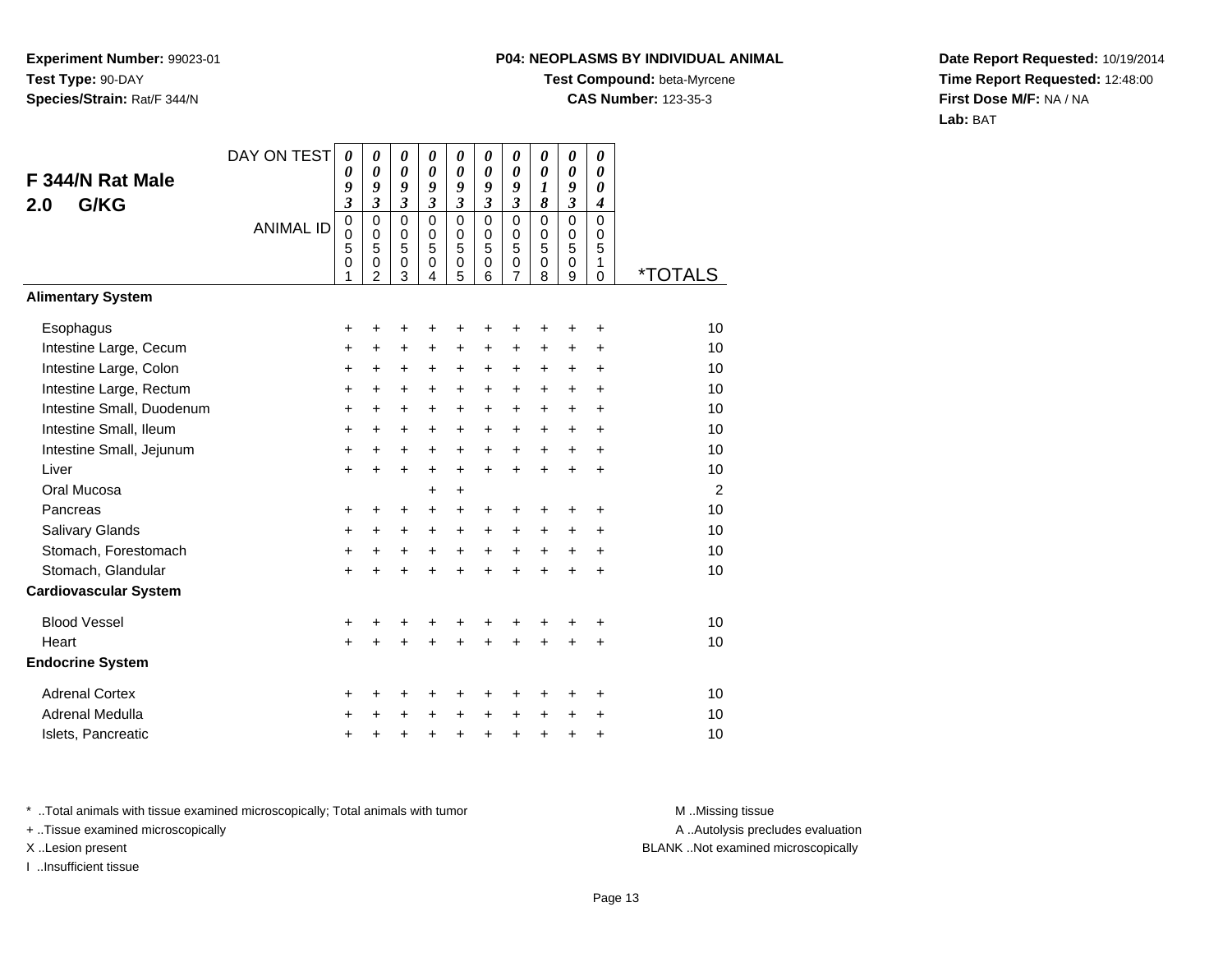#### **P04: NEOPLASMS BY INDIVIDUAL ANIMAL**

**Test Compound:** beta-Myrcene

**CAS Number:** 123-35-3

**Date Report Requested:** 10/19/2014**Time Report Requested:** 12:48:00**First Dose M/F:** NA / NA**Lab:** BAT

| F 344/N Rat Male<br>G/KG<br>2.0 | DAY ON TEST<br><b>ANIMAL ID</b> | 0<br>0<br>9<br>$\overline{\mathbf{3}}$<br>$\mathbf 0$ | 0<br>$\boldsymbol{\theta}$<br>9<br>$\overline{\mathbf{3}}$<br>$\mathbf 0$ | $\boldsymbol{\theta}$<br>$\boldsymbol{\theta}$<br>9<br>$\mathfrak{z}$<br>$\mathbf 0$ | 0<br>$\boldsymbol{\theta}$<br>9<br>$\mathfrak{z}$<br>$\mathbf 0$ | $\boldsymbol{\theta}$<br>$\boldsymbol{\theta}$<br>9<br>$\boldsymbol{\mathfrak{z}}$<br>$\mathbf 0$ | 0<br>0<br>9<br>$\boldsymbol{\mathfrak{z}}$<br>$\mathbf 0$ | 0<br>0<br>9<br>$\mathfrak{z}$<br>0    | 0<br>$\boldsymbol{\theta}$<br>1<br>8<br>$\mathbf 0$ | 0<br>$\boldsymbol{\theta}$<br>9<br>3<br>$\mathbf 0$ | 0<br>$\boldsymbol{\theta}$<br>0<br>$\boldsymbol{4}$<br>$\mathbf 0$ |                       |
|---------------------------------|---------------------------------|-------------------------------------------------------|---------------------------------------------------------------------------|--------------------------------------------------------------------------------------|------------------------------------------------------------------|---------------------------------------------------------------------------------------------------|-----------------------------------------------------------|---------------------------------------|-----------------------------------------------------|-----------------------------------------------------|--------------------------------------------------------------------|-----------------------|
|                                 |                                 | 0<br>5<br>0<br>1                                      | $\mathbf 0$<br>5<br>0<br>$\overline{c}$                                   | 0<br>5<br>$\mathbf 0$<br>3                                                           | 0<br>5<br>$\mathbf 0$<br>4                                       | 0<br>5<br>$\mathbf 0$<br>5                                                                        | $\mathbf 0$<br>5<br>0<br>6                                | 0<br>5<br>$\pmb{0}$<br>$\overline{7}$ | 0<br>5<br>$\mathbf 0$<br>8                          | 0<br>5<br>$\mathsf 0$<br>9                          | $\mathbf 0$<br>5<br>1<br>0                                         | <i><b>*TOTALS</b></i> |
| Parathyroid Gland               |                                 | $\ddot{}$                                             | $\ddot{}$                                                                 | $\ddot{}$                                                                            | M                                                                | $\ddot{}$                                                                                         | $\ddot{}$                                                 | $\ddot{}$                             | $\ddot{}$                                           | +                                                   | $+$                                                                | 9                     |
| <b>Pituitary Gland</b>          |                                 | +                                                     | +                                                                         | +                                                                                    | $\ddot{}$                                                        | +                                                                                                 | +                                                         | +                                     | +                                                   | +                                                   | $\ddot{}$                                                          | 10                    |
| <b>Thyroid Gland</b>            |                                 | +                                                     | +                                                                         | $\ddot{}$                                                                            | +                                                                | $\ddot{}$                                                                                         | +                                                         | $\ddot{}$                             | $\ddot{}$                                           | $\ddot{}$                                           | $\ddot{}$                                                          | 10                    |
| <b>General Body System</b>      |                                 |                                                       |                                                                           |                                                                                      |                                                                  |                                                                                                   |                                                           |                                       |                                                     |                                                     |                                                                    |                       |
| <b>NONE</b>                     |                                 |                                                       |                                                                           |                                                                                      |                                                                  |                                                                                                   |                                                           |                                       |                                                     |                                                     |                                                                    |                       |
| <b>Genital System</b>           |                                 |                                                       |                                                                           |                                                                                      |                                                                  |                                                                                                   |                                                           |                                       |                                                     |                                                     |                                                                    |                       |
| Epididymis                      |                                 | +                                                     | +                                                                         | +                                                                                    | ٠                                                                | +                                                                                                 | +                                                         | +                                     | +                                                   | +                                                   | $\ddot{}$                                                          | 10                    |
| <b>Preputial Gland</b>          |                                 | +                                                     | +                                                                         | $\ddot{}$                                                                            | +                                                                | +                                                                                                 | +                                                         | +                                     | +                                                   | +                                                   | $\ddot{}$                                                          | 10                    |
| Prostate                        |                                 | +                                                     | $\ddot{}$                                                                 | +                                                                                    | $\ddot{}$                                                        | $\ddot{}$                                                                                         | $\ddot{}$                                                 | $\ddot{}$                             | $\ddot{}$                                           | +                                                   | $\ddot{}$                                                          | 10                    |
| <b>Seminal Vesicle</b>          |                                 | $\ddot{}$                                             | $\ddot{}$                                                                 | $\ddot{}$                                                                            | $\ddot{}$                                                        | $\ddot{}$                                                                                         | $\ddot{}$                                                 | $\ddot{}$                             | $\ddot{}$                                           | +                                                   | $\ddot{}$                                                          | 10                    |
| <b>Testes</b>                   |                                 | $\ddot{}$                                             | $\ddot{}$                                                                 | $\ddot{}$                                                                            | $\ddot{}$                                                        | $\ddot{}$                                                                                         | $\ddot{}$                                                 | $\ddot{}$                             | $\ddot{}$                                           | $\ddot{}$                                           | $\ddot{}$                                                          | 10                    |
| <b>Hematopoietic System</b>     |                                 |                                                       |                                                                           |                                                                                      |                                                                  |                                                                                                   |                                                           |                                       |                                                     |                                                     |                                                                    |                       |
| <b>Bone Marrow</b>              |                                 | $\ddot{}$                                             | +                                                                         | +                                                                                    |                                                                  | +                                                                                                 |                                                           | +                                     | +                                                   | +                                                   | +                                                                  | 10                    |
| Lymph Node, Mandibular          |                                 | M                                                     | M                                                                         | M                                                                                    | M                                                                | M                                                                                                 | М                                                         | M                                     | м                                                   | M                                                   | М                                                                  | $\Omega$              |
| Lymph Node, Mesenteric          |                                 | +                                                     | +                                                                         | +                                                                                    | +                                                                | $\ddot{}$                                                                                         | +                                                         | +                                     | +                                                   | +                                                   | $\ddot{}$                                                          | 10                    |
| Spleen                          |                                 | $\ddot{}$                                             | +                                                                         | $\ddot{}$                                                                            | $\ddot{}$                                                        | $\ddot{}$                                                                                         | +                                                         | $\ddot{}$                             | $\ddot{}$                                           | +                                                   | $\ddot{}$                                                          | 10                    |
| Thymus                          |                                 | $\ddot{}$                                             | +                                                                         | $\ddot{}$                                                                            | M                                                                | $\ddot{}$                                                                                         | $\ddot{}$                                                 | $\ddot{}$                             | $\ddot{}$                                           | $\ddot{}$                                           | $+$                                                                | 9                     |
| <b>Integumentary System</b>     |                                 |                                                       |                                                                           |                                                                                      |                                                                  |                                                                                                   |                                                           |                                       |                                                     |                                                     |                                                                    |                       |
| <b>Mammary Gland</b>            |                                 | ٠                                                     |                                                                           |                                                                                      |                                                                  |                                                                                                   |                                                           |                                       |                                                     | +                                                   | ٠                                                                  | 10                    |
| Skin                            |                                 | +                                                     |                                                                           | +                                                                                    |                                                                  | +                                                                                                 |                                                           | +                                     | +                                                   | +                                                   | +                                                                  | 10                    |

\* ..Total animals with tissue examined microscopically; Total animals with tumor **M** . Missing tissue M ..Missing tissue

+ ..Tissue examined microscopically

I ..Insufficient tissue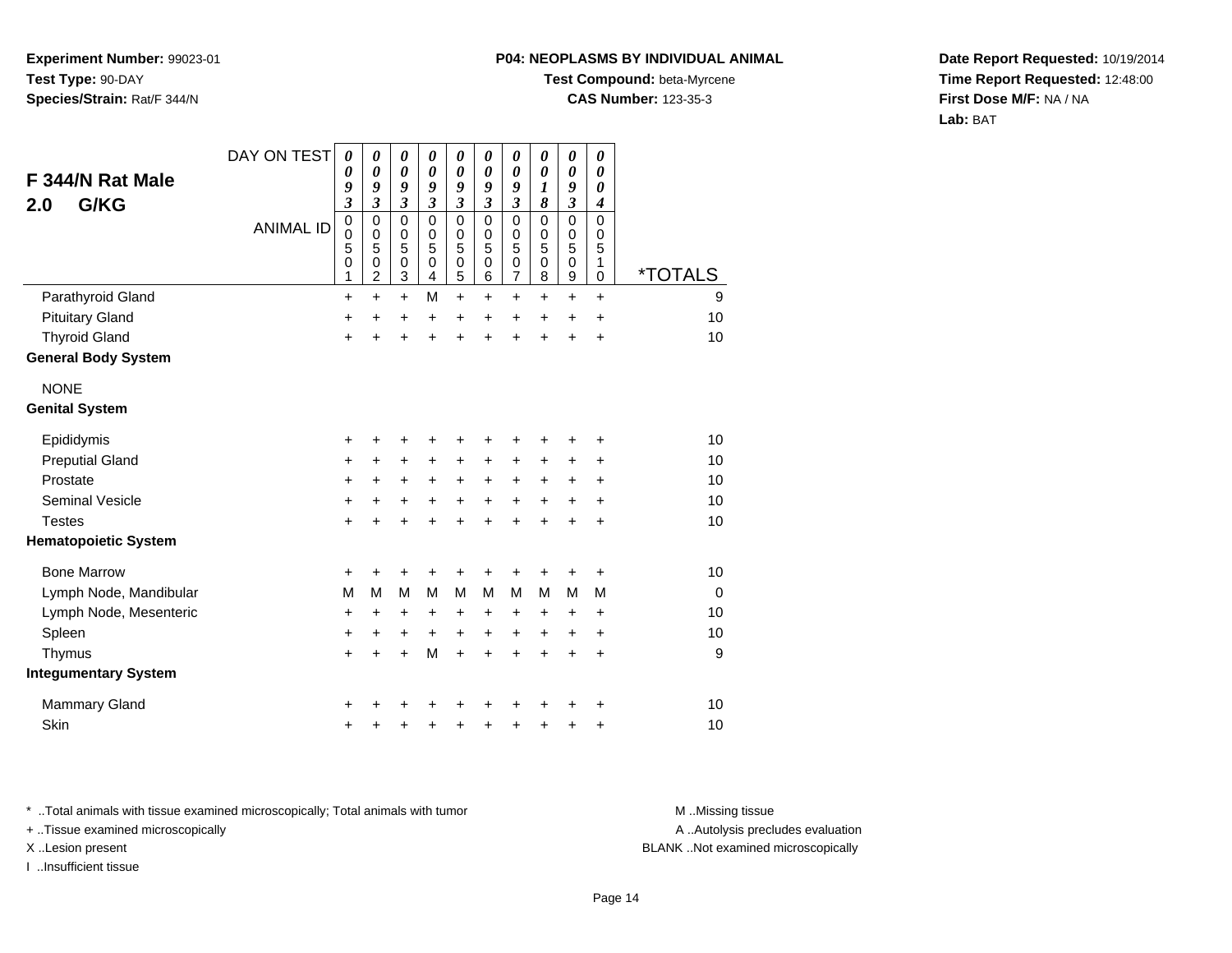## **P04: NEOPLASMS BY INDIVIDUAL ANIMAL**

**Test Compound:** beta-Myrcene

**CAS Number:** 123-35-3

**Date Report Requested:** 10/19/2014**Time Report Requested:** 12:48:00**First Dose M/F:** NA / NA**Lab:** BAT

| F 344/N Rat Male<br>G/KG<br>2.0                                                                   | DAY ON TEST<br><b>ANIMAL ID</b> | 0<br>0<br>9<br>3<br>0<br>0<br>5<br>0 | 0<br>$\boldsymbol{\theta}$<br>9<br>3<br>0<br>0<br>5<br>0<br>2 | 0<br>$\boldsymbol{\theta}$<br>9<br>$\mathfrak{z}$<br>$\mathbf 0$<br>0<br>5<br>$\mathbf 0$<br>3 | 0<br>$\boldsymbol{\theta}$<br>9<br>$\mathfrak{z}$<br>$\mathbf 0$<br>0<br>5<br>$\mathbf 0$<br>4 | 0<br>0<br>9<br>$\mathfrak{z}$<br>0<br>0<br>5<br>$\mathbf 0$<br>5 | 0<br>$\boldsymbol{\theta}$<br>9<br>$\boldsymbol{\beta}$<br>$\mathbf 0$<br>$\mathbf 0$<br>5<br>$\mathbf 0$<br>6 | 0<br>$\boldsymbol{\theta}$<br>9<br>$\overline{\mathbf{3}}$<br>0<br>0<br>$\overline{5}$<br>$\mathbf 0$<br>7 | 0<br>$\boldsymbol{\theta}$<br>$\boldsymbol{l}$<br>8<br>0<br>0<br>5<br>$\mathbf 0$<br>8 | 0<br>$\boldsymbol{\theta}$<br>9<br>$\mathfrak{z}$<br>0<br>0<br>5<br>0<br>9 | $\boldsymbol{\theta}$<br>$\boldsymbol{\theta}$<br>$\boldsymbol{\theta}$<br>$\boldsymbol{4}$<br>0<br>0<br>5<br>1<br>$\mathbf 0$ | <i><b>*TOTALS</b></i> |
|---------------------------------------------------------------------------------------------------|---------------------------------|--------------------------------------|---------------------------------------------------------------|------------------------------------------------------------------------------------------------|------------------------------------------------------------------------------------------------|------------------------------------------------------------------|----------------------------------------------------------------------------------------------------------------|------------------------------------------------------------------------------------------------------------|----------------------------------------------------------------------------------------|----------------------------------------------------------------------------|--------------------------------------------------------------------------------------------------------------------------------|-----------------------|
| <b>Musculoskeletal System</b>                                                                     |                                 |                                      |                                                               |                                                                                                |                                                                                                |                                                                  |                                                                                                                |                                                                                                            |                                                                                        |                                                                            |                                                                                                                                |                       |
| <b>Bone</b><br><b>Nervous System</b>                                                              |                                 | +                                    |                                                               |                                                                                                |                                                                                                |                                                                  | +                                                                                                              |                                                                                                            | +                                                                                      | +                                                                          | +                                                                                                                              | 10                    |
| <b>Brain</b><br><b>Respiratory System</b>                                                         |                                 | $\ddot{}$                            |                                                               |                                                                                                |                                                                                                |                                                                  |                                                                                                                |                                                                                                            | +                                                                                      | +                                                                          | $\ddot{}$                                                                                                                      | 10                    |
| Lung<br><b>Nose</b>                                                                               |                                 | +                                    |                                                               |                                                                                                |                                                                                                | ٠                                                                | +<br>$\ddot{}$                                                                                                 | +                                                                                                          | +                                                                                      | +                                                                          | +                                                                                                                              | 10<br>10              |
| Trachea                                                                                           |                                 | $\ddot{}$<br>÷                       | +                                                             | $\pm$                                                                                          | $\ddot{}$                                                                                      | $\ddot{}$<br>$\ddot{}$                                           | $\ddot{}$                                                                                                      | $\ddot{}$<br>$\ddot{}$                                                                                     | $\ddot{}$<br>$\ddot{}$                                                                 | +<br>$\ddot{}$                                                             | $\ddot{}$<br>+                                                                                                                 | 10                    |
| <b>Special Senses System</b>                                                                      |                                 |                                      |                                                               |                                                                                                |                                                                                                |                                                                  |                                                                                                                |                                                                                                            |                                                                                        |                                                                            |                                                                                                                                |                       |
| Eye<br><b>Harderian Gland</b><br><b>Lacrimal Gland</b><br>Zymbal's Gland<br><b>Urinary System</b> |                                 | $\ddot{}$<br>$\ddot{}$               |                                                               |                                                                                                | $\ddot{}$                                                                                      | +<br>$+$<br>+                                                    | +<br>M                                                                                                         | +<br>$\ddot{}$                                                                                             | +<br>$\ddot{}$<br>$\ddot{}$                                                            | +<br>$\ddot{}$                                                             | $\ddot{}$<br>$\ddot{}$                                                                                                         | 10<br>9<br>1<br>1     |
|                                                                                                   |                                 |                                      |                                                               |                                                                                                |                                                                                                |                                                                  |                                                                                                                |                                                                                                            |                                                                                        |                                                                            |                                                                                                                                |                       |
| Kidney<br><b>Urinary Bladder</b><br><b>SYSTEMIC LESIONS</b>                                       |                                 | +<br>$\ddot{}$                       |                                                               |                                                                                                |                                                                                                | +                                                                | +                                                                                                              | +                                                                                                          | +                                                                                      | +                                                                          | +<br>+                                                                                                                         | 10<br>10              |
| Multiple Organ                                                                                    |                                 | +                                    |                                                               |                                                                                                |                                                                                                | ٠                                                                | ٠                                                                                                              | +                                                                                                          | +                                                                                      | +                                                                          | +                                                                                                                              | 10                    |

\* ..Total animals with tissue examined microscopically; Total animals with tumor **M** . Missing tissue M ..Missing tissue

+ ..Tissue examined microscopically

I ..Insufficient tissue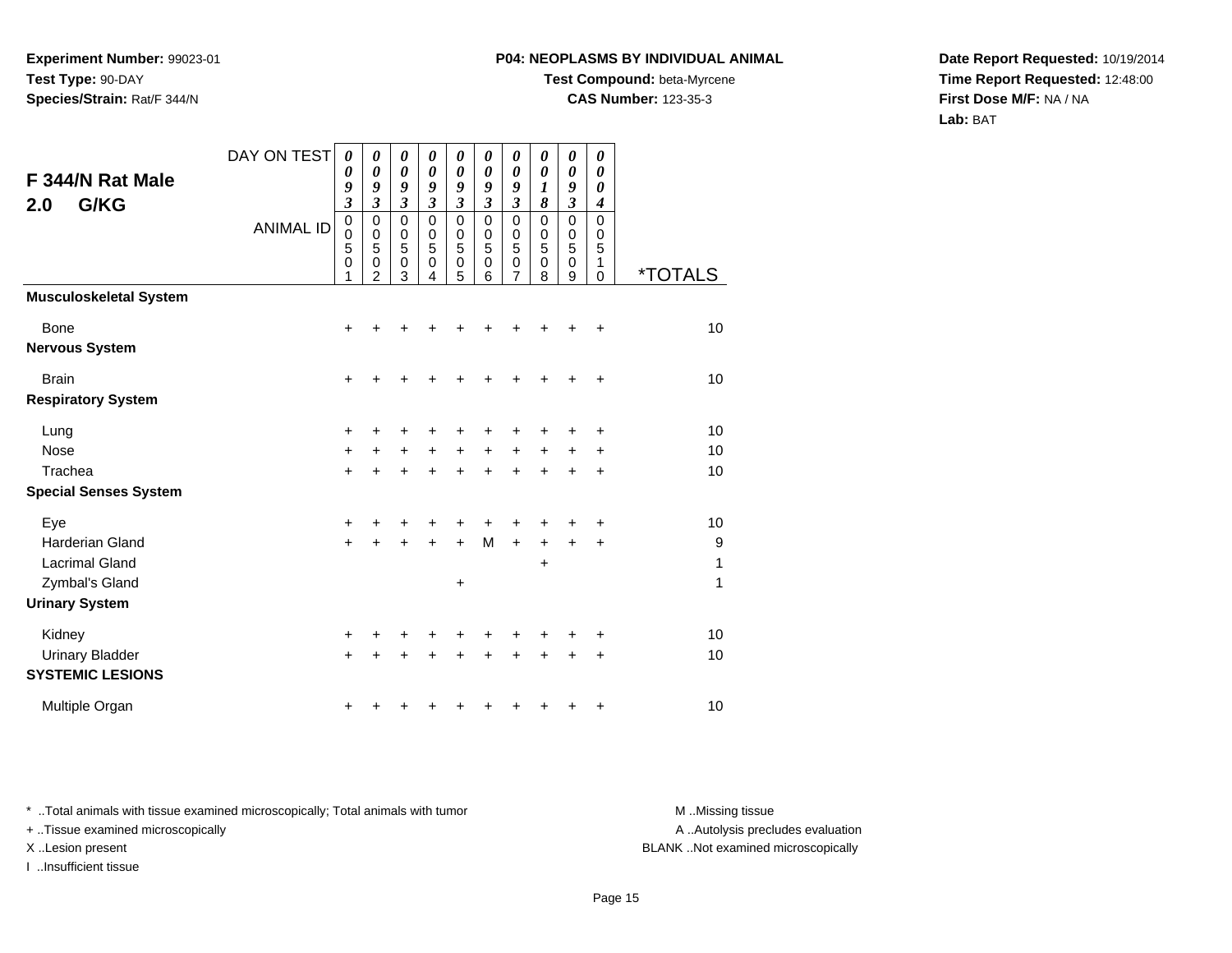# **P04: NEOPLASMS BY INDIVIDUAL ANIMAL**

**Test Compound:** beta-Myrcene

**CAS Number:** 123-35-3

**Date Report Requested:** 10/19/2014**Time Report Requested:** 12:48:00**First Dose M/F:** NA / NA**Lab:** BAT

| F 344/N Rat Male<br>G/KG<br>4.0 | DAY ON TEST<br><b>ANIMAL ID</b> | 0<br>0<br>0<br>3<br>0<br>$\mathbf 0$<br>6<br>$\mathbf 0$<br>1 | 0<br>$\boldsymbol{\theta}$<br>$\boldsymbol{\theta}$<br>$\mathfrak{z}$<br>$\mathbf 0$<br>$\mathbf 0$<br>6<br>$\pmb{0}$<br>$\overline{2}$ | 0<br>0<br>0<br>$\mathfrak{z}$<br>$\mathbf 0$<br>$\mathbf 0$<br>6<br>$\mathbf 0$<br>3 | 0<br>0<br>$\boldsymbol{\theta}$<br>$\mathfrak{z}$<br>$\Omega$<br>$\Omega$<br>6<br>$\mathbf 0$<br>4 | 0<br>$\boldsymbol{\theta}$<br>$\boldsymbol{\theta}$<br>3<br>$\mathbf 0$<br>$\mathbf 0$<br>6<br>$\mathbf 0$<br>5 | 0<br>0<br>$\boldsymbol{\theta}$<br>$\mathfrak{z}$<br>$\Omega$<br>$\mathbf 0$<br>6<br>$\mathbf 0$<br>6 | 0<br>0<br>$\boldsymbol{\theta}$<br>$\boldsymbol{4}$<br>$\mathbf 0$<br>$\mathbf 0$<br>6<br>0<br>$\overline{7}$ | 0<br>$\boldsymbol{\theta}$<br>0<br>$\overline{\mathbf{3}}$<br>$\Omega$<br>0<br>6<br>$\mathbf 0$<br>8 | 0<br>$\boldsymbol{\theta}$<br>0<br>3<br>0<br>$\mathbf 0$<br>6<br>$\mathbf 0$<br>9 | 0<br>0<br>1<br>$\boldsymbol{l}$<br>0<br>$\mathbf 0$<br>6<br>1<br>0 | <i><b>*TOTALS</b></i> |
|---------------------------------|---------------------------------|---------------------------------------------------------------|-----------------------------------------------------------------------------------------------------------------------------------------|--------------------------------------------------------------------------------------|----------------------------------------------------------------------------------------------------|-----------------------------------------------------------------------------------------------------------------|-------------------------------------------------------------------------------------------------------|---------------------------------------------------------------------------------------------------------------|------------------------------------------------------------------------------------------------------|-----------------------------------------------------------------------------------|--------------------------------------------------------------------|-----------------------|
| <b>Alimentary System</b>        |                                 |                                                               |                                                                                                                                         |                                                                                      |                                                                                                    |                                                                                                                 |                                                                                                       |                                                                                                               |                                                                                                      |                                                                                   |                                                                    |                       |
| Esophagus                       |                                 | +                                                             | +                                                                                                                                       | +                                                                                    | +                                                                                                  | +                                                                                                               | +                                                                                                     | +                                                                                                             | +                                                                                                    | +                                                                                 | +                                                                  | 10                    |
| Intestine Large, Cecum          |                                 | +                                                             | +                                                                                                                                       | $\ddot{}$                                                                            | +                                                                                                  | $\ddot{}$                                                                                                       | $\ddot{}$                                                                                             | $\ddot{}$                                                                                                     | +                                                                                                    | $\ddot{}$                                                                         | $\ddot{}$                                                          | 10                    |
| Intestine Large, Colon          |                                 | $\ddot{}$                                                     | $\ddot{}$                                                                                                                               | +                                                                                    | +                                                                                                  | $\ddot{}$                                                                                                       | +                                                                                                     | $\ddot{}$                                                                                                     | +                                                                                                    | $\ddot{}$                                                                         | $\ddot{}$                                                          | 10                    |
| Intestine Large, Rectum         |                                 | +                                                             | $\ddot{}$                                                                                                                               | $\ddot{}$                                                                            | $\ddot{}$                                                                                          | $\ddot{}$                                                                                                       | $\ddot{}$                                                                                             | $\ddot{}$                                                                                                     | $\ddot{}$                                                                                            | $\ddot{}$                                                                         | $\ddot{}$                                                          | 10                    |
| Intestine Small, Duodenum       |                                 | $\ddot{}$                                                     | $\ddot{}$                                                                                                                               | $\ddot{}$                                                                            | $\ddot{}$                                                                                          | $\ddot{}$                                                                                                       | $+$                                                                                                   | $\ddot{}$                                                                                                     | $\ddot{}$                                                                                            | $\ddot{}$                                                                         | $\ddot{}$                                                          | 10                    |
| Intestine Small, Ileum          |                                 | +                                                             | +                                                                                                                                       | +                                                                                    | +                                                                                                  | +                                                                                                               | $\ddot{}$                                                                                             | $\ddot{}$                                                                                                     | +                                                                                                    | +                                                                                 | +                                                                  | 10                    |
| Intestine Small, Jejunum        |                                 | +                                                             | $\ddot{}$                                                                                                                               | $\ddot{}$                                                                            | $\ddot{}$                                                                                          | +                                                                                                               | $\ddot{}$                                                                                             | $\ddot{}$                                                                                                     | $\ddot{}$                                                                                            | +                                                                                 | $\ddot{}$                                                          | 10                    |
| Liver                           |                                 | +                                                             | $\ddot{}$                                                                                                                               | $\ddot{}$                                                                            | $\ddot{}$                                                                                          | $\ddot{}$                                                                                                       | $\ddot{}$                                                                                             | $\ddot{}$                                                                                                     | $\ddot{}$                                                                                            | $\ddot{}$                                                                         | +                                                                  | 10                    |
| Pancreas                        |                                 | $\ddot{}$                                                     | $\ddot{}$                                                                                                                               | $\ddot{}$                                                                            | $\ddot{}$                                                                                          | $\ddot{}$                                                                                                       | $\ddot{}$                                                                                             | $\ddot{}$                                                                                                     | $\ddot{}$                                                                                            | $\ddot{}$                                                                         | $\ddot{}$                                                          | 10                    |
| Salivary Glands                 |                                 | +                                                             | +                                                                                                                                       | +                                                                                    | +                                                                                                  | +                                                                                                               | $\ddot{}$                                                                                             | $\ddot{}$                                                                                                     | +                                                                                                    | +                                                                                 | +                                                                  | 10                    |
| Stomach, Forestomach            |                                 | $\ddot{}$                                                     | $\ddot{}$                                                                                                                               | $\ddot{}$                                                                            | $\ddot{}$                                                                                          | $\ddot{}$                                                                                                       | $+$                                                                                                   | $+$                                                                                                           | $\ddot{}$                                                                                            | $\ddot{}$                                                                         | $\ddot{}$                                                          | 10                    |
| Stomach, Glandular              |                                 | $\ddot{}$                                                     | $\ddot{}$                                                                                                                               | $\ddot{}$                                                                            | $\ddot{}$                                                                                          | $\ddot{}$                                                                                                       | $\ddot{}$                                                                                             | $\ddot{}$                                                                                                     | $\ddot{}$                                                                                            | $\ddot{}$                                                                         | $\ddot{}$                                                          | 10                    |
| <b>Cardiovascular System</b>    |                                 |                                                               |                                                                                                                                         |                                                                                      |                                                                                                    |                                                                                                                 |                                                                                                       |                                                                                                               |                                                                                                      |                                                                                   |                                                                    |                       |
| <b>Blood Vessel</b>             |                                 | +                                                             |                                                                                                                                         | +                                                                                    | +                                                                                                  | +                                                                                                               | +                                                                                                     | +                                                                                                             | +                                                                                                    | +                                                                                 | +                                                                  | 10                    |
| Heart                           |                                 | $\ddot{}$                                                     |                                                                                                                                         | $\ddot{}$                                                                            | $\ddot{}$                                                                                          | $\ddot{}$                                                                                                       | $\ddot{}$                                                                                             | $\ddot{}$                                                                                                     | $\ddot{}$                                                                                            | +                                                                                 | +                                                                  | 10                    |
| <b>Endocrine System</b>         |                                 |                                                               |                                                                                                                                         |                                                                                      |                                                                                                    |                                                                                                                 |                                                                                                       |                                                                                                               |                                                                                                      |                                                                                   |                                                                    |                       |
| <b>Adrenal Cortex</b>           |                                 | +                                                             | +                                                                                                                                       | +                                                                                    | +                                                                                                  | +                                                                                                               | +                                                                                                     | +                                                                                                             | +                                                                                                    | +                                                                                 | +                                                                  | 10                    |
| Adrenal Medulla                 |                                 | +                                                             | $\ddot{}$                                                                                                                               | +                                                                                    | +                                                                                                  | +                                                                                                               | +                                                                                                     | $\ddot{}$                                                                                                     | +                                                                                                    | +                                                                                 | +                                                                  | 10                    |
| Islets, Pancreatic              |                                 | +                                                             | +                                                                                                                                       | +                                                                                    | +                                                                                                  | +                                                                                                               | $\ddot{}$                                                                                             | $+$                                                                                                           | $\ddot{}$                                                                                            | +                                                                                 | +                                                                  | 10                    |
| Parathyroid Gland               |                                 | $\ddot{}$                                                     |                                                                                                                                         | $\ddot{}$                                                                            | $\ddot{}$                                                                                          | $\ddot{}$                                                                                                       | $\ddot{}$                                                                                             | M                                                                                                             | $\ddot{}$                                                                                            | $\ddot{}$                                                                         | $\ddot{}$                                                          | 9                     |

\* ..Total animals with tissue examined microscopically; Total animals with tumor **M** . Missing tissue M ..Missing tissue

+ ..Tissue examined microscopically

I ..Insufficient tissue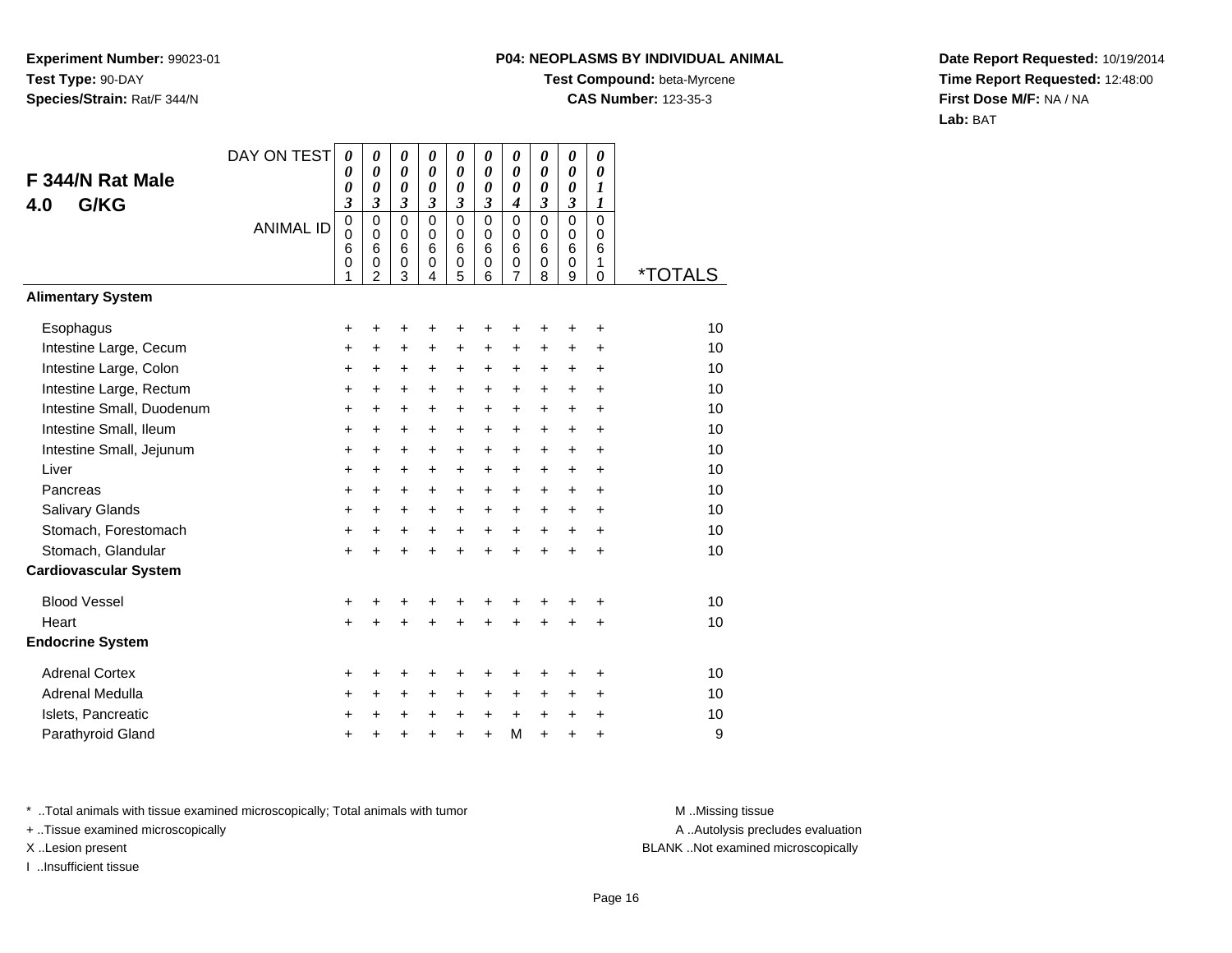#### **P04: NEOPLASMS BY INDIVIDUAL ANIMAL**

**Test Compound:** beta-Myrcene

**CAS Number:** 123-35-3

**Date Report Requested:** 10/19/2014**Time Report Requested:** 12:48:00**First Dose M/F:** NA / NA**Lab:** BAT

| F 344/N Rat Male<br>G/KG<br>4.0 | DAY ON TEST      | 0<br>0<br>$\boldsymbol{\theta}$<br>3      | 0<br>$\boldsymbol{\theta}$<br>0<br>3                | 0<br>$\boldsymbol{\theta}$<br>$\boldsymbol{\theta}$<br>$\mathfrak{z}$ | 0<br>$\boldsymbol{\theta}$<br>$\boldsymbol{\theta}$<br>3 | 0<br>$\boldsymbol{\theta}$<br>$\boldsymbol{\theta}$<br>$\boldsymbol{\beta}$ | 0<br>0<br>0<br>3                          | 0<br>$\boldsymbol{\theta}$<br>$\boldsymbol{\theta}$<br>$\boldsymbol{4}$ | 0<br>$\boldsymbol{\theta}$<br>$\boldsymbol{\theta}$<br>3 | $\boldsymbol{\theta}$<br>$\pmb{\theta}$<br>$\boldsymbol{\theta}$<br>$\boldsymbol{\beta}$ | 0<br>$\boldsymbol{\theta}$<br>1<br>1      |                       |
|---------------------------------|------------------|-------------------------------------------|-----------------------------------------------------|-----------------------------------------------------------------------|----------------------------------------------------------|-----------------------------------------------------------------------------|-------------------------------------------|-------------------------------------------------------------------------|----------------------------------------------------------|------------------------------------------------------------------------------------------|-------------------------------------------|-----------------------|
|                                 | <b>ANIMAL ID</b> | $\mathbf 0$<br>$\mathbf 0$<br>6<br>0<br>1 | $\mathbf 0$<br>$\mathbf 0$<br>6<br>$\mathbf 0$<br>2 | $\mathbf 0$<br>$\mathbf 0$<br>6<br>$\mathbf 0$<br>3                   | 0<br>0<br>6<br>0<br>4                                    | $\mathbf 0$<br>$\pmb{0}$<br>$6\phantom{1}6$<br>$\mathbf 0$<br>5             | $\mathbf 0$<br>0<br>6<br>$\mathbf 0$<br>6 | $\mathbf 0$<br>$\pmb{0}$<br>6<br>$\mathbf 0$<br>$\overline{7}$          | $\mathbf 0$<br>0<br>6<br>0<br>8                          | $\pmb{0}$<br>$\mathbf 0$<br>$\,6$<br>$\mathbf 0$<br>9                                    | $\mathbf 0$<br>0<br>6<br>1<br>$\mathbf 0$ | <i><b>*TOTALS</b></i> |
| <b>Pituitary Gland</b>          |                  | $\ddot{}$                                 | $\ddot{}$                                           | $\ddot{}$                                                             | $\ddot{}$                                                | $\ddot{}$                                                                   | $\ddot{}$                                 | $\ddot{}$                                                               | $\ddot{}$                                                | $\ddot{}$                                                                                | $\ddot{}$                                 | 10                    |
| <b>Thyroid Gland</b>            |                  | +                                         | +                                                   | +                                                                     | +                                                        | +                                                                           | +                                         | +                                                                       | +                                                        | +                                                                                        | $\ddot{}$                                 | 10                    |
| <b>General Body System</b>      |                  |                                           |                                                     |                                                                       |                                                          |                                                                             |                                           |                                                                         |                                                          |                                                                                          |                                           |                       |
| <b>NONE</b>                     |                  |                                           |                                                     |                                                                       |                                                          |                                                                             |                                           |                                                                         |                                                          |                                                                                          |                                           |                       |
| <b>Genital System</b>           |                  |                                           |                                                     |                                                                       |                                                          |                                                                             |                                           |                                                                         |                                                          |                                                                                          |                                           |                       |
| Epididymis                      |                  | +                                         | +                                                   | +                                                                     | +                                                        | +                                                                           | +                                         | +                                                                       |                                                          | +                                                                                        | +                                         | 10                    |
| <b>Preputial Gland</b>          |                  | +                                         | +                                                   | +                                                                     | +                                                        | $\ddot{}$                                                                   | +                                         | +                                                                       | +                                                        | $\ddot{}$                                                                                | +                                         | 10                    |
| Prostate                        |                  | +                                         | $\ddot{}$                                           | $\ddot{}$                                                             | $\ddot{}$                                                | $\ddot{}$                                                                   | $\ddot{}$                                 | $\ddot{}$                                                               | +                                                        | $\ddot{}$                                                                                | $\ddot{}$                                 | 10                    |
| <b>Seminal Vesicle</b>          |                  | +                                         | $\ddot{}$                                           | M                                                                     | $\ddot{}$                                                | $\ddot{}$                                                                   | $\ddot{}$                                 | $\ddot{}$                                                               | +                                                        | $\ddot{}$                                                                                | $\ddot{}$                                 | 9                     |
| <b>Testes</b>                   |                  | $\ddot{}$                                 | $\ddot{}$                                           | $\ddot{}$                                                             | $\ddot{}$                                                | $\ddot{}$                                                                   | $\ddot{}$                                 | $\ddot{}$                                                               | $\ddot{}$                                                | $\ddot{}$                                                                                | $\ddot{}$                                 | 10                    |
| <b>Hematopoietic System</b>     |                  |                                           |                                                     |                                                                       |                                                          |                                                                             |                                           |                                                                         |                                                          |                                                                                          |                                           |                       |
| <b>Bone Marrow</b>              |                  | +                                         | ٠                                                   | ٠                                                                     | +                                                        | ٠                                                                           | +                                         | ٠                                                                       | +                                                        | +                                                                                        | +                                         | 10                    |
| Lymph Node, Mandibular          |                  | M                                         | M                                                   | M                                                                     | M                                                        | M                                                                           | M                                         | M                                                                       | M                                                        | M                                                                                        | M                                         | $\overline{0}$        |
| Lymph Node, Mesenteric          |                  | +                                         | $\ddot{}$                                           | $\ddot{}$                                                             | $\ddot{}$                                                | $\ddot{}$                                                                   | +                                         | $\ddot{}$                                                               | +                                                        | $\ddot{}$                                                                                | +                                         | 10                    |
| Spleen                          |                  | +                                         | +                                                   | $\ddot{}$                                                             | $\ddot{}$                                                | +                                                                           | +                                         | +                                                                       | +                                                        | $\ddot{}$                                                                                | $\ddot{}$                                 | 10                    |
| Thymus                          |                  | $\ddot{}$                                 | $\ddot{}$                                           | $\ddot{}$                                                             | $\ddot{}$                                                | $\ddot{}$                                                                   | $\ddot{}$                                 | $\ddot{}$                                                               | $\ddot{}$                                                | $\ddot{}$                                                                                | $\ddot{}$                                 | 10                    |
| <b>Integumentary System</b>     |                  |                                           |                                                     |                                                                       |                                                          |                                                                             |                                           |                                                                         |                                                          |                                                                                          |                                           |                       |
| <b>Mammary Gland</b>            |                  | +                                         | +                                                   | +                                                                     | +                                                        | +                                                                           | +                                         | +                                                                       | +                                                        | +                                                                                        | +                                         | 10                    |
| Skin                            |                  | +                                         |                                                     | +                                                                     | +                                                        | +                                                                           |                                           | +                                                                       |                                                          | +                                                                                        | +                                         | 10                    |
| <b>Musculoskeletal System</b>   |                  |                                           |                                                     |                                                                       |                                                          |                                                                             |                                           |                                                                         |                                                          |                                                                                          |                                           |                       |

\* ..Total animals with tissue examined microscopically; Total animals with tumor **M** . Missing tissue M ..Missing tissue

+ ..Tissue examined microscopically

I ..Insufficient tissue

A ..Autolysis precludes evaluation

X ..Lesion present BLANK ..Not examined microscopically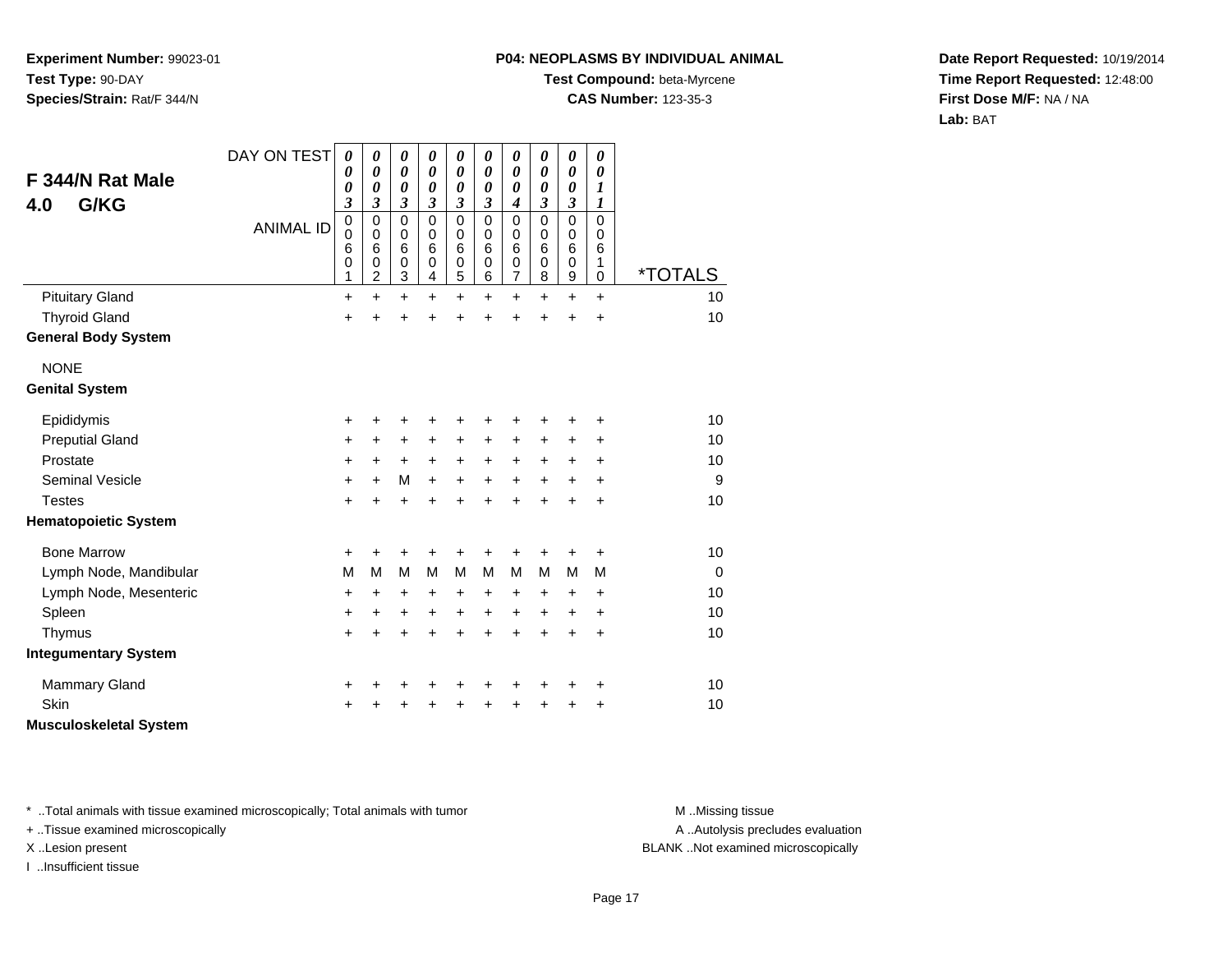#### **P04: NEOPLASMS BY INDIVIDUAL ANIMAL**

**Test Compound:** beta-Myrcene

**CAS Number:** 123-35-3

**Date Report Requested:** 10/19/2014**Time Report Requested:** 12:48:00**First Dose M/F:** NA / NA**Lab:** BAT

| F 344/N Rat Male<br>G/KG<br>4.0 | DAY ON TEST<br><b>ANIMAL ID</b> | 0<br>0<br>0<br>$\overline{\mathbf{3}}$<br>0<br>0<br>6<br>0<br>1 | 0<br>0<br>0<br>3<br>0<br>0<br>6<br>0<br>$\overline{2}$ | 0<br>0<br>0<br>3<br>0<br>0<br>6<br>$\mathbf 0$<br>3 | 0<br>$\boldsymbol{\theta}$<br>$\boldsymbol{\theta}$<br>3<br>0<br>0<br>6<br>0<br>4 | 0<br>0<br>0<br>3<br>0<br>0<br>6<br>$\mathsf 0$<br>5 | 0<br>0<br>0<br>3<br>$\mathbf 0$<br>0<br>6<br>0<br>6 | 0<br>0<br>0<br>4<br>0<br>0<br>6<br>0<br>$\overline{7}$ | 0<br>$\boldsymbol{\theta}$<br>0<br>3<br>$\mathbf 0$<br>0<br>6<br>0<br>8 | 0<br>0<br>0<br>3<br>0<br>0<br>$6\phantom{1}6$<br>0<br>9 | 0<br>0<br>1<br>1<br>$\mathbf 0$<br>0<br>6<br>1<br>0 | <i><b>*TOTALS</b></i>      |
|---------------------------------|---------------------------------|-----------------------------------------------------------------|--------------------------------------------------------|-----------------------------------------------------|-----------------------------------------------------------------------------------|-----------------------------------------------------|-----------------------------------------------------|--------------------------------------------------------|-------------------------------------------------------------------------|---------------------------------------------------------|-----------------------------------------------------|----------------------------|
| Bone                            |                                 | $\ddot{}$                                                       | $\ddot{}$                                              | $\ddot{}$                                           | $\ddot{}$                                                                         | $\ddot{}$                                           | $\ddot{}$                                           | $\ddot{}$                                              | $\ddot{}$                                                               | $\ddot{}$                                               | $\ddot{}$                                           | 10                         |
| <b>Nervous System</b>           |                                 |                                                                 |                                                        |                                                     |                                                                                   |                                                     |                                                     |                                                        |                                                                         |                                                         |                                                     |                            |
| <b>Brain</b>                    |                                 | +                                                               |                                                        |                                                     |                                                                                   |                                                     |                                                     |                                                        |                                                                         |                                                         | ÷                                                   | 10                         |
| <b>Respiratory System</b>       |                                 |                                                                 |                                                        |                                                     |                                                                                   |                                                     |                                                     |                                                        |                                                                         |                                                         |                                                     |                            |
| Lung                            |                                 | +                                                               | +                                                      | +                                                   |                                                                                   | +                                                   |                                                     |                                                        |                                                                         |                                                         | +                                                   | 10                         |
| <b>Nose</b>                     |                                 | $+$                                                             | +                                                      | $\ddot{}$                                           | $\ddot{}$                                                                         | $+$                                                 | $\ddot{}$                                           | $\ddot{}$                                              | $\ddot{}$                                                               | $\ddot{}$                                               | +                                                   | 10                         |
| Trachea                         |                                 | $+$                                                             | $\ddot{}$                                              | $\ddot{}$                                           | $\ddot{}$                                                                         | $+$                                                 | $\ddot{}$                                           | $+$                                                    | $+$                                                                     | $+$                                                     | $\ddot{}$                                           | 10                         |
| <b>Special Senses System</b>    |                                 |                                                                 |                                                        |                                                     |                                                                                   |                                                     |                                                     |                                                        |                                                                         |                                                         |                                                     |                            |
| Eye                             |                                 | +                                                               |                                                        |                                                     |                                                                                   |                                                     |                                                     |                                                        |                                                                         |                                                         | ÷                                                   | 10                         |
| <b>Harderian Gland</b>          |                                 | $\ddot{}$                                                       | +                                                      | $\ddot{}$                                           | $\ddot{}$                                                                         | $\ddot{}$                                           | ÷                                                   | $\ddot{}$                                              | ÷                                                                       | $\div$                                                  | $\ddot{}$                                           | 10                         |
| <b>Urinary System</b>           |                                 |                                                                 |                                                        |                                                     |                                                                                   |                                                     |                                                     |                                                        |                                                                         |                                                         |                                                     |                            |
| Kidney                          |                                 | +                                                               | +                                                      | +                                                   |                                                                                   | +                                                   | ٠                                                   | +                                                      |                                                                         |                                                         | ÷                                                   | 10                         |
| <b>Urinary Bladder</b>          |                                 | $\ddot{}$                                                       | +                                                      | $\ddot{}$                                           |                                                                                   | $\ddot{}$                                           |                                                     | $\ddot{}$                                              | $\ddot{}$                                                               |                                                         | $\ddot{}$                                           | 10                         |
| <b>SYSTEMIC LESIONS</b>         |                                 |                                                                 |                                                        |                                                     |                                                                                   |                                                     |                                                     |                                                        |                                                                         |                                                         |                                                     |                            |
| Multiple Organ                  |                                 | +                                                               | +                                                      | +                                                   | +                                                                                 | ٠                                                   | +                                                   | +                                                      |                                                                         |                                                         | $\ddot{}$                                           | 10                         |
|                                 |                                 |                                                                 |                                                        |                                                     |                                                                                   |                                                     |                                                     |                                                        |                                                                         |                                                         |                                                     | ***<br>***END OF MALE DATA |

\* ..Total animals with tissue examined microscopically; Total animals with tumor **M** . Missing tissue M ..Missing tissue

+ ..Tissue examined microscopically

I ..Insufficient tissue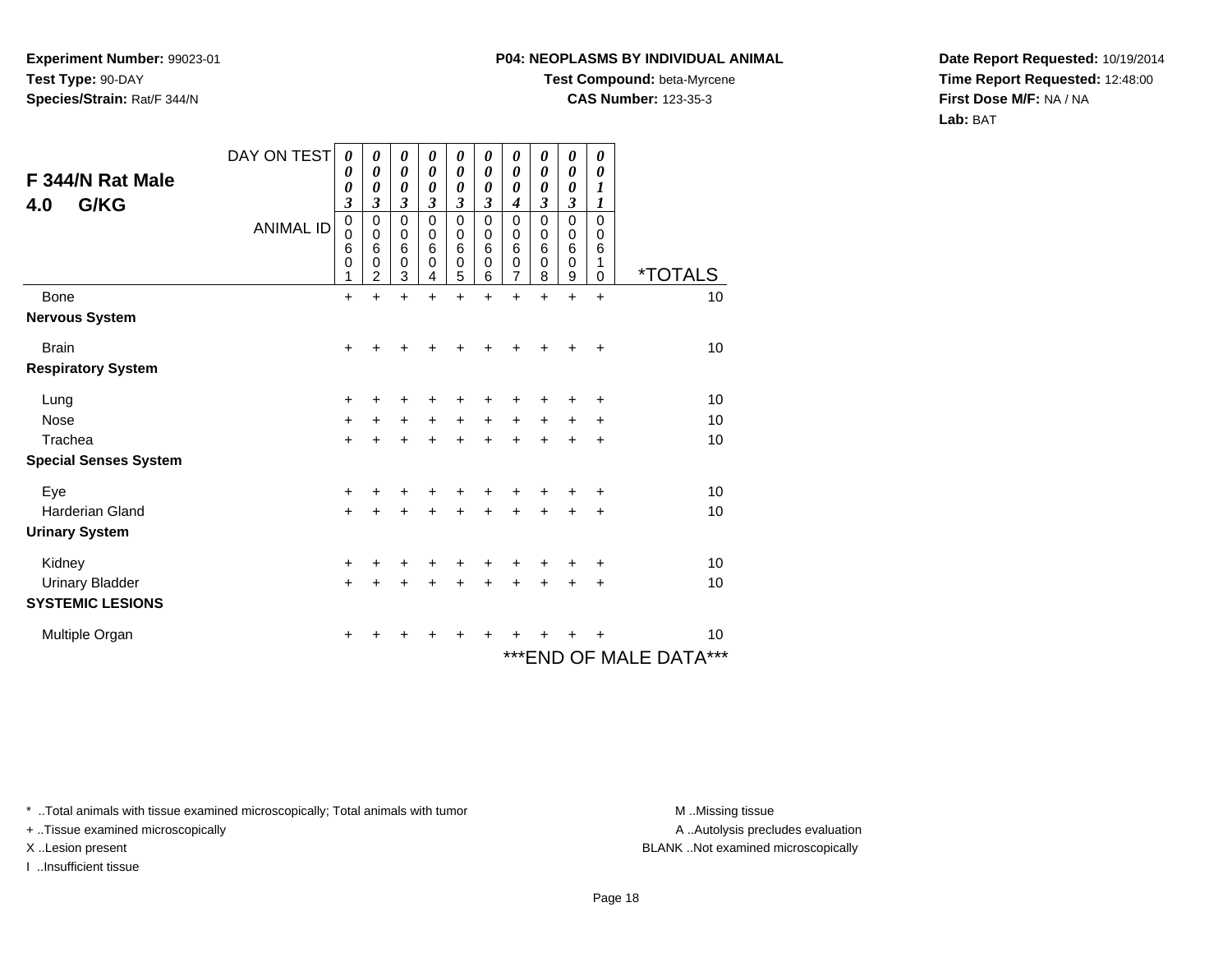# **P04: NEOPLASMS BY INDIVIDUAL ANIMAL**

**Test Compound:** beta-Myrcene

**CAS Number:** 123-35-3

**Date Report Requested:** 10/19/2014**Time Report Requested:** 12:48:00**First Dose M/F:** NA / NA**Lab:** BAT

| <b>F 344/N Rat Female</b><br>0 G/KG | DAY ON TEST<br><b>ANIMAL ID</b> | 0<br>0<br>9<br>3<br>0<br>$\mathbf 0$<br>1<br>5<br>1 | 0<br>0<br>9<br>$\overline{\mathbf{3}}$<br>$\mathbf 0$<br>$\mathbf 0$<br>1<br>5<br>$\mathfrak{p}$ | $\boldsymbol{\theta}$<br>$\boldsymbol{\theta}$<br>9<br>$\overline{\mathbf{3}}$<br>$\mathbf 0$<br>$\pmb{0}$<br>1<br>5<br>$\overline{3}$ | 0<br>0<br>9<br>$\mathfrak{z}$<br>$\mathbf 0$<br>$\mathbf 0$<br>1<br>5<br>$\mathbf{A}$ | 0<br>0<br>9<br>$\overline{\mathbf{3}}$<br>$\mathsf 0$<br>$\mathbf 0$<br>$\mathbf{1}$<br>5<br>$\overline{5}$ | 0<br>$\boldsymbol{\theta}$<br>9<br>$\mathfrak{z}$<br>$\mathbf 0$<br>$\mathbf 0$<br>1<br>5<br>6 | 0<br>$\boldsymbol{\theta}$<br>9<br>$\mathfrak{z}$<br>$\mathbf 0$<br>$\mathbf 0$<br>1<br>5<br>$\overline{7}$ | 0<br>0<br>9<br>$\mathfrak{z}$<br>$\mathbf 0$<br>$\mathbf 0$<br>1<br>5<br>8 | 0<br>$\boldsymbol{\theta}$<br>9<br>$\overline{\mathbf{3}}$<br>$\overline{0}$<br>0<br>1<br>5<br>$\overline{9}$ | 0<br>0<br>9<br>$\mathfrak{z}$<br>$\Omega$<br>0<br>1<br>6<br>$\Omega$ | <i><b>*TOTALS</b></i> |
|-------------------------------------|---------------------------------|-----------------------------------------------------|--------------------------------------------------------------------------------------------------|----------------------------------------------------------------------------------------------------------------------------------------|---------------------------------------------------------------------------------------|-------------------------------------------------------------------------------------------------------------|------------------------------------------------------------------------------------------------|-------------------------------------------------------------------------------------------------------------|----------------------------------------------------------------------------|---------------------------------------------------------------------------------------------------------------|----------------------------------------------------------------------|-----------------------|
| <b>Alimentary System</b>            |                                 |                                                     |                                                                                                  |                                                                                                                                        |                                                                                       |                                                                                                             |                                                                                                |                                                                                                             |                                                                            |                                                                                                               |                                                                      |                       |
| Esophagus                           |                                 | +                                                   | +                                                                                                | +                                                                                                                                      | +                                                                                     | +                                                                                                           | +                                                                                              | +                                                                                                           | +                                                                          | +                                                                                                             | +                                                                    | 10                    |
| Intestine Large, Cecum              |                                 | +                                                   | $\ddot{}$                                                                                        | $\ddot{}$                                                                                                                              | $\ddot{}$                                                                             | $\ddot{}$                                                                                                   | $\ddot{}$                                                                                      | $\ddot{}$                                                                                                   | $\ddot{}$                                                                  | +                                                                                                             | +                                                                    | 10                    |
| Intestine Large, Colon              |                                 | +                                                   | +                                                                                                | +                                                                                                                                      | +                                                                                     | $\pm$                                                                                                       | ٠                                                                                              | $\ddot{}$                                                                                                   | $\pm$                                                                      | $\pm$                                                                                                         | +                                                                    | 10                    |
| Intestine Large, Rectum             |                                 | +                                                   | +                                                                                                | $\ddot{}$                                                                                                                              | $\ddot{}$                                                                             | $\ddot{}$                                                                                                   | $\ddot{}$                                                                                      | $\ddot{}$                                                                                                   | $\ddot{}$                                                                  | $\ddot{}$                                                                                                     | $\ddot{}$                                                            | 10                    |
| Intestine Small, Duodenum           |                                 | +                                                   | +                                                                                                | +                                                                                                                                      | $\ddot{}$                                                                             | $\ddot{}$                                                                                                   | $\ddot{}$                                                                                      | $\ddot{}$                                                                                                   | $\ddot{}$                                                                  | $\ddot{}$                                                                                                     | $\ddot{}$                                                            | 10                    |
| Intestine Small, Ileum              |                                 | +                                                   | $\ddot{}$                                                                                        | $\ddot{}$                                                                                                                              | $\ddot{}$                                                                             | $\ddot{}$                                                                                                   | $\ddot{}$                                                                                      | $\ddot{}$                                                                                                   | $\ddot{}$                                                                  | $\ddot{}$                                                                                                     | $\ddot{}$                                                            | 10                    |
| Intestine Small, Jejunum            |                                 | +                                                   | +                                                                                                | +                                                                                                                                      | +                                                                                     | +                                                                                                           | +                                                                                              | +                                                                                                           | +                                                                          | +                                                                                                             | +                                                                    | 10                    |
| Liver                               |                                 | $\ddot{}$                                           | $\ddot{}$                                                                                        | $\ddot{}$                                                                                                                              | $\ddot{}$                                                                             | $+$                                                                                                         | $\ddot{}$                                                                                      | $\ddot{}$                                                                                                   | $\ddot{}$                                                                  | $\ddot{}$                                                                                                     | $\ddot{}$                                                            | 10                    |
| Pancreas                            |                                 | +                                                   | +                                                                                                | $\ddot{}$                                                                                                                              | $+$                                                                                   | $\ddot{}$                                                                                                   | $\ddot{}$                                                                                      | $\ddot{}$                                                                                                   | $\ddot{}$                                                                  | $\ddot{}$                                                                                                     | +                                                                    | 10                    |
| Salivary Glands                     |                                 | +                                                   | +                                                                                                | +                                                                                                                                      | $\ddot{}$                                                                             | $\ddot{}$                                                                                                   | +                                                                                              | +                                                                                                           | +                                                                          | +                                                                                                             | +                                                                    | 10                    |
| Stomach, Forestomach                |                                 | $\ddot{}$                                           | +                                                                                                | +                                                                                                                                      | +                                                                                     | $\ddot{}$                                                                                                   | $\ddot{}$                                                                                      | $\ddot{}$                                                                                                   | $\ddot{}$                                                                  | +                                                                                                             | $\ddot{}$                                                            | 10                    |
| Stomach, Glandular                  |                                 | $\ddot{}$                                           |                                                                                                  |                                                                                                                                        |                                                                                       | $\ddot{}$                                                                                                   | $\ddot{}$                                                                                      | $\ddot{}$                                                                                                   | $\ddot{}$                                                                  | $\ddot{}$                                                                                                     | $\ddot{}$                                                            | 10                    |
| <b>Cardiovascular System</b>        |                                 |                                                     |                                                                                                  |                                                                                                                                        |                                                                                       |                                                                                                             |                                                                                                |                                                                                                             |                                                                            |                                                                                                               |                                                                      |                       |
| <b>Blood Vessel</b>                 |                                 | +                                                   | +                                                                                                | +                                                                                                                                      | +                                                                                     | +                                                                                                           | +                                                                                              | +                                                                                                           | ٠                                                                          | +                                                                                                             | +                                                                    | 10                    |
| Heart                               |                                 | $\ddot{}$                                           |                                                                                                  |                                                                                                                                        |                                                                                       | Ŧ.                                                                                                          | ÷                                                                                              | $\ddot{}$                                                                                                   | $\ddot{}$                                                                  | $\ddot{}$                                                                                                     | $\ddot{}$                                                            | 10                    |
| <b>Endocrine System</b>             |                                 |                                                     |                                                                                                  |                                                                                                                                        |                                                                                       |                                                                                                             |                                                                                                |                                                                                                             |                                                                            |                                                                                                               |                                                                      |                       |
| <b>Adrenal Cortex</b>               |                                 | +                                                   | +                                                                                                | +                                                                                                                                      | +                                                                                     | +                                                                                                           | +                                                                                              | +                                                                                                           | +                                                                          | +                                                                                                             | +                                                                    | 10                    |
| Adrenal Medulla                     |                                 | +                                                   | +                                                                                                | +                                                                                                                                      | +                                                                                     | +                                                                                                           | +                                                                                              | +                                                                                                           | +                                                                          | +                                                                                                             | +                                                                    | 10                    |
| Islets, Pancreatic                  |                                 | +                                                   | +                                                                                                | +                                                                                                                                      | +                                                                                     | $\ddot{}$                                                                                                   | $\ddot{}$                                                                                      | +                                                                                                           | $\ddot{}$                                                                  | +                                                                                                             | +                                                                    | 10                    |
| Parathyroid Gland                   |                                 | +                                                   |                                                                                                  |                                                                                                                                        |                                                                                       | $\ddot{}$                                                                                                   | M                                                                                              | $\ddot{}$                                                                                                   | +                                                                          | +                                                                                                             | +                                                                    | 9                     |

\* ..Total animals with tissue examined microscopically; Total animals with tumor **M** . Missing tissue M ..Missing tissue

+ ..Tissue examined microscopically

I ..Insufficient tissue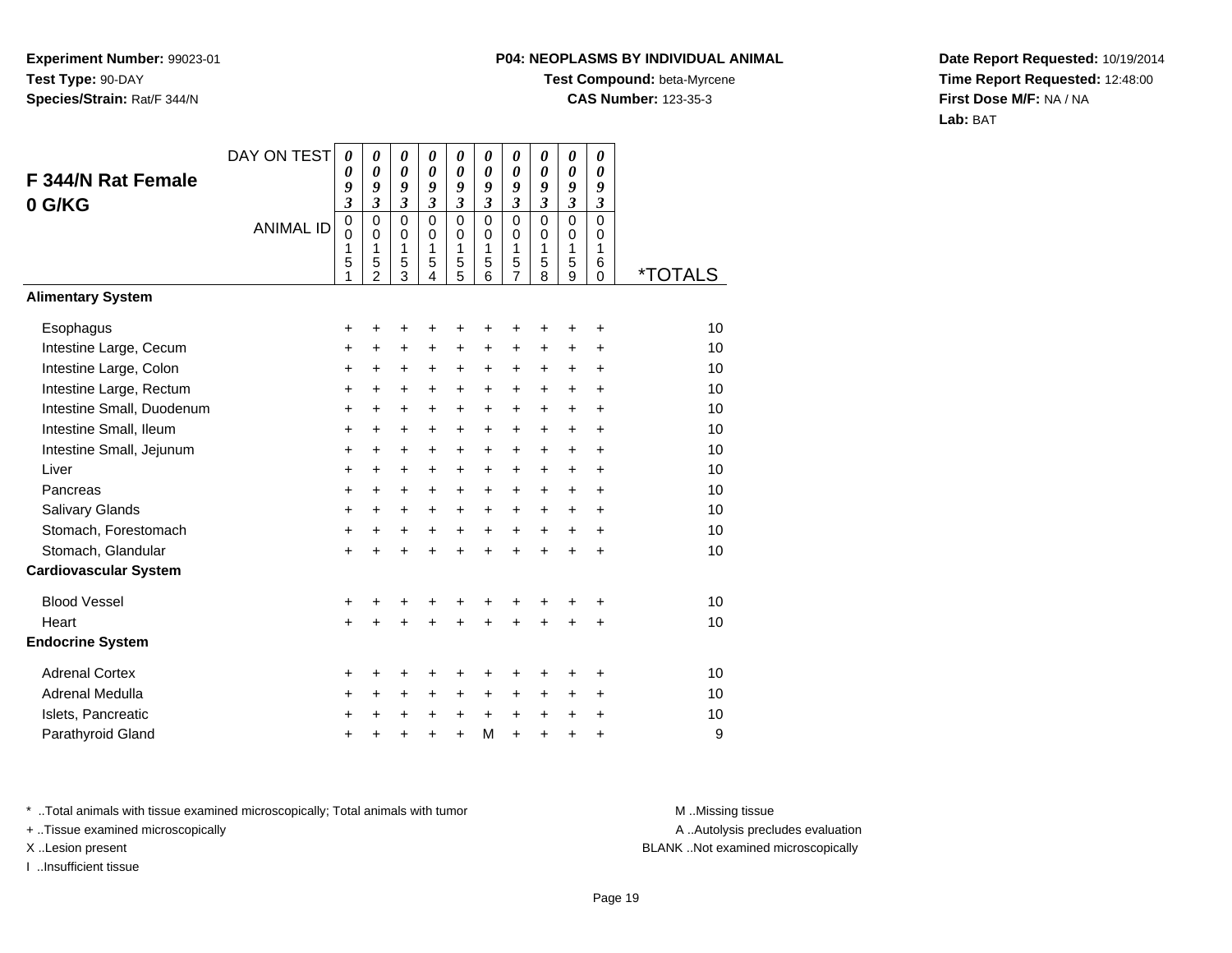#### **P04: NEOPLASMS BY INDIVIDUAL ANIMAL**

**Test Compound:** beta-Myrcene

**CAS Number:** 123-35-3

**Date Report Requested:** 10/19/2014**Time Report Requested:** 12:48:00**First Dose M/F:** NA / NA**Lab:** BAT

| <b>F 344/N Rat Female</b><br>0 G/KG | DAY ON TEST<br><b>ANIMAL ID</b> | $\boldsymbol{\theta}$<br>0<br>9<br>$\overline{\mathbf{3}}$<br>$\pmb{0}$<br>0<br>1<br>5<br>1 | 0<br>$\boldsymbol{\theta}$<br>9<br>$\mathfrak{z}$<br>$\mathbf 0$<br>$\mathbf 0$<br>1<br>5<br>$\overline{c}$ | 0<br>0<br>9<br>$\mathfrak{z}$<br>0<br>0<br>1<br>5<br>3 | 0<br>0<br>9<br>$\mathfrak{z}$<br>$\mathbf{0}$<br>0<br>1<br>5<br>4 | 0<br>0<br>9<br>$\boldsymbol{\beta}$<br>$\mathbf 0$<br>0<br>1<br>$\frac{5}{5}$ | 0<br>$\boldsymbol{\theta}$<br>9<br>3<br>$\mathbf 0$<br>0<br>1<br>$\mathbf 5$<br>6 | $\pmb{\theta}$<br>0<br>9<br>$\boldsymbol{\mathfrak{z}}$<br>$\mathbf 0$<br>0<br>1<br>$\frac{5}{7}$ | 0<br>0<br>9<br>3<br>$\mathbf{0}$<br>0<br>1<br>5<br>8 | 0<br>0<br>9<br>$\mathfrak{z}$<br>0<br>0<br>1<br>5<br>9 | 0<br>0<br>9<br>$\boldsymbol{\beta}$<br>$\Omega$<br>0<br>1<br>6<br>0 | <i><b>*TOTALS</b></i> |
|-------------------------------------|---------------------------------|---------------------------------------------------------------------------------------------|-------------------------------------------------------------------------------------------------------------|--------------------------------------------------------|-------------------------------------------------------------------|-------------------------------------------------------------------------------|-----------------------------------------------------------------------------------|---------------------------------------------------------------------------------------------------|------------------------------------------------------|--------------------------------------------------------|---------------------------------------------------------------------|-----------------------|
| <b>Pituitary Gland</b>              |                                 | +                                                                                           | $\ddot{}$                                                                                                   | $\ddot{}$                                              | $\ddot{}$                                                         | +                                                                             | $\ddot{}$                                                                         | $+$                                                                                               | $\ddot{}$                                            | $\ddot{}$                                              | $\ddot{}$                                                           | 10                    |
| <b>Thyroid Gland</b>                |                                 | $\ddot{}$                                                                                   |                                                                                                             | +                                                      | $\ddot{}$                                                         | $\ddot{}$                                                                     | $\ddot{}$                                                                         | $\ddot{}$                                                                                         | +                                                    | +                                                      | $\ddot{}$                                                           | 10                    |
| <b>General Body System</b>          |                                 |                                                                                             |                                                                                                             |                                                        |                                                                   |                                                                               |                                                                                   |                                                                                                   |                                                      |                                                        |                                                                     |                       |
| <b>NONE</b>                         |                                 |                                                                                             |                                                                                                             |                                                        |                                                                   |                                                                               |                                                                                   |                                                                                                   |                                                      |                                                        |                                                                     |                       |
| <b>Genital System</b>               |                                 |                                                                                             |                                                                                                             |                                                        |                                                                   |                                                                               |                                                                                   |                                                                                                   |                                                      |                                                        |                                                                     |                       |
| <b>Clitoral Gland</b>               |                                 | +                                                                                           | ٠                                                                                                           | +                                                      | +                                                                 | +                                                                             |                                                                                   | ٠                                                                                                 | ٠                                                    | ٠                                                      | +                                                                   | 10                    |
| Ovary                               |                                 | $\ddot{}$                                                                                   |                                                                                                             | $\ddot{}$                                              | $\ddot{}$                                                         | +                                                                             | $\ddot{}$                                                                         | $\ddot{}$                                                                                         | $\ddot{}$                                            | +                                                      | +                                                                   | 10                    |
| <b>Uterus</b>                       |                                 | $\ddot{}$                                                                                   |                                                                                                             | $\ddot{}$                                              | $\ddot{}$                                                         | $\ddot{}$                                                                     | $\ddot{}$                                                                         | $\ddot{}$                                                                                         | ÷                                                    | $\ddot{}$                                              | $\ddot{}$                                                           | 10                    |
| <b>Hematopoietic System</b>         |                                 |                                                                                             |                                                                                                             |                                                        |                                                                   |                                                                               |                                                                                   |                                                                                                   |                                                      |                                                        |                                                                     |                       |
| <b>Bone Marrow</b>                  |                                 | +                                                                                           |                                                                                                             | +                                                      | +                                                                 | +                                                                             | +                                                                                 | +                                                                                                 | +                                                    |                                                        | +                                                                   | 10                    |
| Lymph Node                          |                                 |                                                                                             |                                                                                                             |                                                        |                                                                   |                                                                               |                                                                                   |                                                                                                   |                                                      | +                                                      |                                                                     | 1                     |
| Lymph Node, Mandibular              |                                 | М                                                                                           | M                                                                                                           | M                                                      | М                                                                 | M                                                                             | м                                                                                 | M                                                                                                 | м                                                    | M                                                      | M                                                                   | $\Omega$              |
| Lymph Node, Mesenteric              |                                 | +                                                                                           | +                                                                                                           | +                                                      | +                                                                 | +                                                                             | +                                                                                 | +                                                                                                 | +                                                    | +                                                      | +                                                                   | 10                    |
| Spleen                              |                                 | +                                                                                           | +                                                                                                           | +                                                      | +                                                                 | +                                                                             | $\pm$                                                                             | $\ddot{}$                                                                                         | $\pm$                                                | +                                                      | +                                                                   | 10                    |
| Thymus                              |                                 | +                                                                                           |                                                                                                             | $\ddot{}$                                              | $\ddot{}$                                                         | $\ddot{}$                                                                     | $\ddot{}$                                                                         | $\ddot{}$                                                                                         | $\ddot{}$                                            | +                                                      | $\ddot{}$                                                           | 10                    |
| <b>Integumentary System</b>         |                                 |                                                                                             |                                                                                                             |                                                        |                                                                   |                                                                               |                                                                                   |                                                                                                   |                                                      |                                                        |                                                                     |                       |
| <b>Mammary Gland</b>                |                                 | $\ddot{}$                                                                                   | ٠                                                                                                           | +                                                      | +                                                                 | +                                                                             | +                                                                                 | +                                                                                                 | ٠                                                    | +                                                      | +                                                                   | 10                    |
| Skin                                |                                 | $\ddot{}$                                                                                   |                                                                                                             | +                                                      |                                                                   | $\ddot{}$                                                                     |                                                                                   | +                                                                                                 | +                                                    | +                                                      | $\ddot{}$                                                           | 10                    |
| <b>Musculoskeletal System</b>       |                                 |                                                                                             |                                                                                                             |                                                        |                                                                   |                                                                               |                                                                                   |                                                                                                   |                                                      |                                                        |                                                                     |                       |
| <b>Bone</b>                         |                                 | +                                                                                           |                                                                                                             |                                                        | ٠                                                                 | ٠                                                                             |                                                                                   |                                                                                                   | +                                                    | +                                                      | +                                                                   | 10                    |

\* ..Total animals with tissue examined microscopically; Total animals with tumor **M** . Missing tissue M ..Missing tissue + ..Tissue examined microscopically X ..Lesion present BLANK ..Not examined microscopically

I ..Insufficient tissue

A ..Autolysis precludes evaluation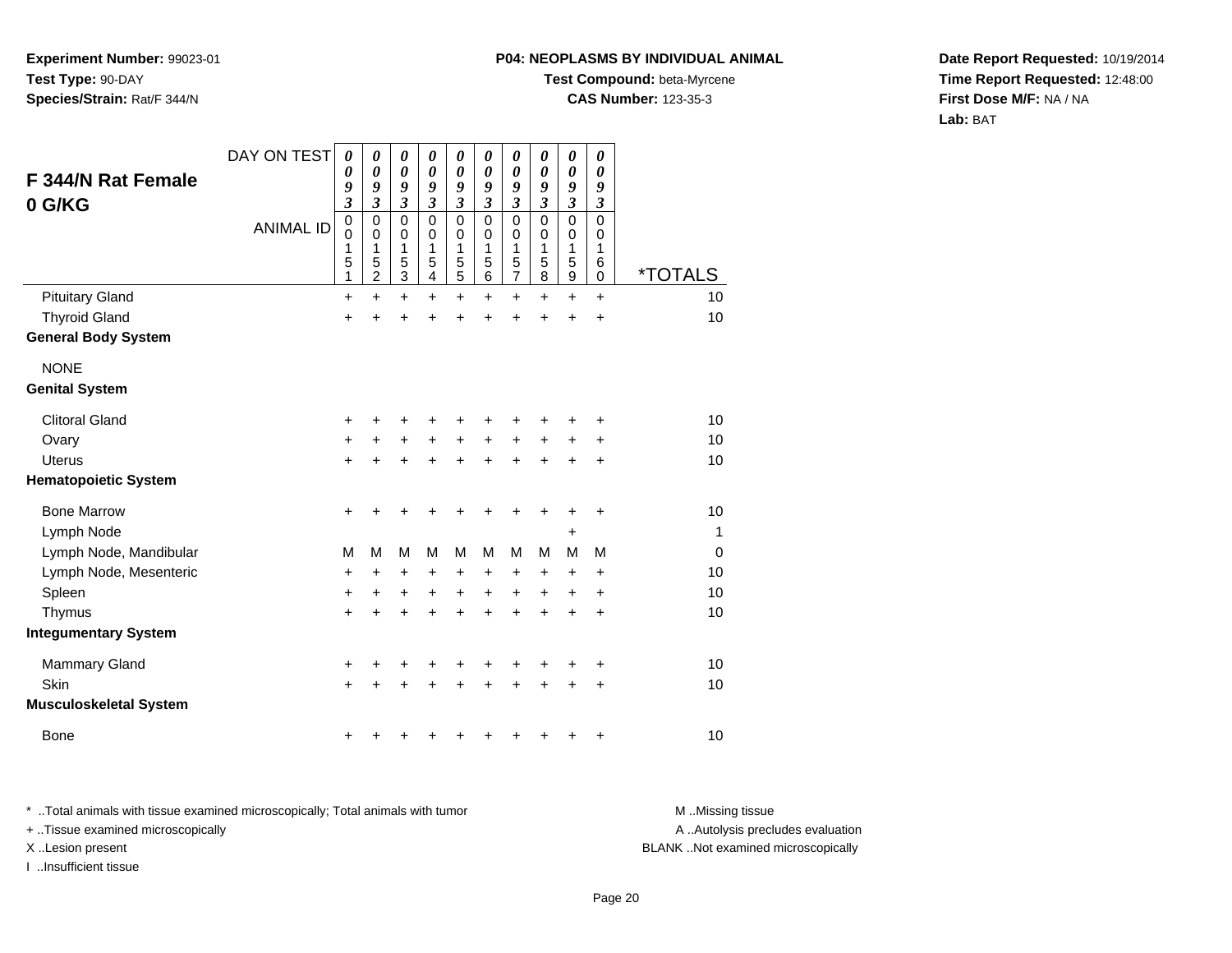## **P04: NEOPLASMS BY INDIVIDUAL ANIMAL**

**Test Compound:** beta-Myrcene

**CAS Number:** 123-35-3

**Date Report Requested:** 10/19/2014**Time Report Requested:** 12:48:00**First Dose M/F:** NA / NA**Lab:** BAT

| F 344/N Rat Female<br>0 G/KG | DAY ON TEST      | 0<br>0<br>9<br>$\overline{\mathbf{3}}$    | 0<br>0<br>9<br>$\overline{\mathbf{3}}$                 | 0<br>0<br>9<br>$\mathfrak{z}$             | 0<br>$\boldsymbol{\theta}$<br>9<br>3      | 0<br>$\boldsymbol{\theta}$<br>9<br>$\mathfrak{z}$ | 0<br>0<br>9<br>3      | 0<br>$\boldsymbol{\theta}$<br>9<br>3 | 0<br>0<br>9<br>3      | 0<br>$\boldsymbol{\theta}$<br>9<br>3 | 0<br>$\boldsymbol{\theta}$<br>9<br>$\mathfrak{z}$ |                       |
|------------------------------|------------------|-------------------------------------------|--------------------------------------------------------|-------------------------------------------|-------------------------------------------|---------------------------------------------------|-----------------------|--------------------------------------|-----------------------|--------------------------------------|---------------------------------------------------|-----------------------|
|                              | <b>ANIMAL ID</b> | $\mathbf 0$<br>$\mathbf 0$<br>1<br>5<br>1 | $\mathbf 0$<br>$\mathbf 0$<br>1<br>5<br>$\overline{2}$ | $\mathbf 0$<br>$\mathbf 0$<br>1<br>5<br>3 | $\mathbf 0$<br>$\mathbf 0$<br>1<br>5<br>4 | $\mathbf 0$<br>$\mathbf 0$<br>1<br>5<br>5         | 0<br>0<br>1<br>5<br>6 | 0<br>0<br>1<br>$\frac{5}{7}$         | 0<br>0<br>1<br>5<br>8 | 0<br>$\mathbf 0$<br>1<br>5<br>9      | $\mathbf 0$<br>0<br>1<br>6<br>$\Omega$            | <i><b>*TOTALS</b></i> |
| <b>Nervous System</b>        |                  |                                           |                                                        |                                           |                                           |                                                   |                       |                                      |                       |                                      |                                                   |                       |
| <b>Brain</b>                 |                  | $\ddot{}$                                 | +                                                      | +                                         |                                           |                                                   |                       |                                      |                       |                                      | $\ddot{}$                                         | 10                    |
| <b>Respiratory System</b>    |                  |                                           |                                                        |                                           |                                           |                                                   |                       |                                      |                       |                                      |                                                   |                       |
| Lung                         |                  | +                                         | +                                                      | +                                         | +                                         | +                                                 |                       | +                                    |                       |                                      | ٠                                                 | 10                    |
| <b>Nose</b>                  |                  | $\ddot{}$                                 | +                                                      | +                                         | $\ddot{}$                                 | $\ddot{}$                                         | +                     | $\ddot{}$                            | +                     | +                                    | ٠                                                 | 10                    |
| Trachea                      |                  | $\ddot{}$                                 | +                                                      | +                                         | $\div$                                    | +                                                 | $\div$                | $\pm$                                | $\div$                | +                                    | $\ddot{}$                                         | 10                    |
| <b>Special Senses System</b> |                  |                                           |                                                        |                                           |                                           |                                                   |                       |                                      |                       |                                      |                                                   |                       |
| Eye                          |                  | $\ddot{}$                                 |                                                        | +                                         |                                           |                                                   |                       |                                      |                       |                                      | +                                                 | 10                    |
| Harderian Gland              |                  | $\ddot{}$                                 | $\ddot{}$                                              | $\ddot{}$                                 | $\ddot{}$                                 | $\ddot{}$                                         | $\ddot{}$             | $\ddot{}$                            | $\ddot{}$             | $\ddot{}$                            | $\ddot{}$                                         | 10                    |
| <b>Urinary System</b>        |                  |                                           |                                                        |                                           |                                           |                                                   |                       |                                      |                       |                                      |                                                   |                       |
| Kidney                       |                  | +                                         |                                                        |                                           |                                           |                                                   |                       |                                      |                       |                                      | +                                                 | 10                    |
| <b>Urinary Bladder</b>       |                  | $\ddot{}$                                 | +                                                      | $\ddot{}$                                 | $\ddot{}$                                 | $\ddot{}$                                         | $\ddot{}$             | $\ddot{}$                            | $\ddot{}$             | +                                    | $\ddot{}$                                         | 10                    |
| <b>SYSTEMIC LESIONS</b>      |                  |                                           |                                                        |                                           |                                           |                                                   |                       |                                      |                       |                                      |                                                   |                       |
| Multiple Organ               |                  | +                                         |                                                        |                                           |                                           |                                                   |                       |                                      |                       | +                                    | +                                                 | 10                    |

\* ..Total animals with tissue examined microscopically; Total animals with tumor **M** . Missing tissue M ..Missing tissue

+ ..Tissue examined microscopically

X ..Lesion present BLANK ..Not examined microscopically

I ..Insufficient tissue

A ..Autolysis precludes evaluation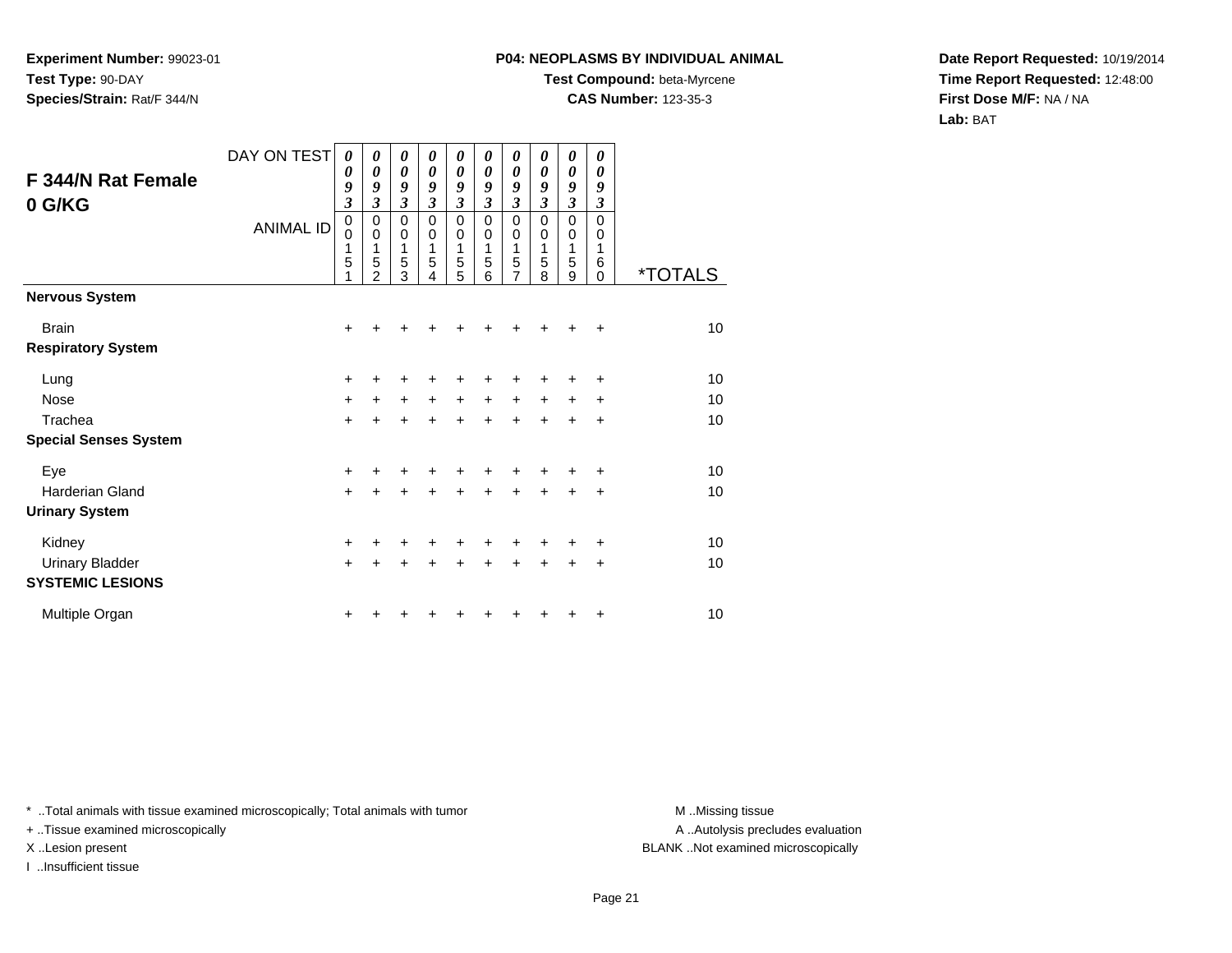## **P04: NEOPLASMS BY INDIVIDUAL ANIMAL**

**Test Compound:** beta-Myrcene

**CAS Number:** 123-35-3

**Date Report Requested:** 10/19/2014**Time Report Requested:** 12:48:00**First Dose M/F:** NA / NA**Lab:** BAT

| F 344/N Rat Female<br>G/KG<br>0.25                 | DAY ON TEST      | 0<br>0<br>9<br>$\boldsymbol{\mathfrak{z}}$           | 0<br>$\pmb{\theta}$<br>9<br>$\boldsymbol{\beta}$          | $\boldsymbol{\theta}$<br>$\pmb{\theta}$<br>$\boldsymbol{g}$<br>$\boldsymbol{\beta}$ | $\boldsymbol{\theta}$<br>$\pmb{\theta}$<br>$\boldsymbol{g}$<br>$\boldsymbol{\beta}$ | 0<br>$\pmb{\theta}$<br>9<br>$\boldsymbol{\beta}$            | $\boldsymbol{\theta}$<br>$\pmb{\theta}$<br>9<br>$\boldsymbol{\mathfrak{z}}$ | $\boldsymbol{\theta}$<br>$\pmb{\theta}$<br>9<br>$\boldsymbol{\mathfrak{z}}$ | $\pmb{\theta}$<br>$\boldsymbol{\theta}$<br>$\boldsymbol{g}$<br>$\mathfrak{z}$ | $\pmb{\theta}$<br>$\pmb{\theta}$<br>$\pmb{9}$<br>$\mathfrak{z}$ | $\boldsymbol{\theta}$<br>$\pmb{\theta}$<br>9<br>$\boldsymbol{\beta}$ |                              |
|----------------------------------------------------|------------------|------------------------------------------------------|-----------------------------------------------------------|-------------------------------------------------------------------------------------|-------------------------------------------------------------------------------------|-------------------------------------------------------------|-----------------------------------------------------------------------------|-----------------------------------------------------------------------------|-------------------------------------------------------------------------------|-----------------------------------------------------------------|----------------------------------------------------------------------|------------------------------|
|                                                    | <b>ANIMAL ID</b> | $\pmb{0}$<br>$\mathbf 0$<br>$\overline{c}$<br>5<br>1 | $\pmb{0}$<br>$\pmb{0}$<br>$\frac{2}{5}$<br>$\overline{2}$ | $\pmb{0}$<br>$\pmb{0}$<br>$\sqrt{2}$<br>$\,$ 5 $\,$<br>3                            | $\pmb{0}$<br>$\pmb{0}$<br>$rac{2}{5}$<br>4                                          | $\mathbf 0$<br>$\pmb{0}$<br>$\frac{2}{5}$<br>$\overline{5}$ | $\pmb{0}$<br>$\pmb{0}$<br>$\frac{2}{5}$<br>6                                | $\mathbf 0$<br>$\,0\,$<br>$\frac{2}{5}$<br>$\overline{7}$                   | $\pmb{0}$<br>$\mathbf 0$<br>$\sqrt{2}$<br>$\sqrt{5}$<br>8                     | $\pmb{0}$<br>$\pmb{0}$<br>$\frac{2}{5}$<br>$\boldsymbol{9}$     | $\pmb{0}$<br>$\mathbf 0$<br>$\boldsymbol{2}$<br>$\,6$<br>0           | <u>*TOTALS</u>               |
| <b>Alimentary System</b>                           |                  |                                                      |                                                           |                                                                                     |                                                                                     |                                                             |                                                                             |                                                                             |                                                                               |                                                                 |                                                                      |                              |
| Liver<br>Mesentery<br><b>Cardiovascular System</b> |                  |                                                      |                                                           | $\ddot{}$                                                                           |                                                                                     |                                                             |                                                                             |                                                                             |                                                                               |                                                                 | $\ddot{}$                                                            | $\mathbf{1}$<br>$\mathbf{1}$ |
| <b>NONE</b><br><b>Endocrine System</b>             |                  |                                                      |                                                           |                                                                                     |                                                                                     |                                                             |                                                                             |                                                                             |                                                                               |                                                                 |                                                                      |                              |
| <b>NONE</b><br><b>General Body System</b>          |                  |                                                      |                                                           |                                                                                     |                                                                                     |                                                             |                                                                             |                                                                             |                                                                               |                                                                 |                                                                      |                              |
| <b>NONE</b><br><b>Genital System</b>               |                  |                                                      |                                                           |                                                                                     |                                                                                     |                                                             |                                                                             |                                                                             |                                                                               |                                                                 |                                                                      |                              |
| <b>NONE</b><br><b>Hematopoietic System</b>         |                  |                                                      |                                                           |                                                                                     |                                                                                     |                                                             |                                                                             |                                                                             |                                                                               |                                                                 |                                                                      |                              |
| Lymph Node<br><b>Integumentary System</b>          |                  |                                                      |                                                           |                                                                                     | $+$                                                                                 |                                                             | $\ddot{}$                                                                   |                                                                             |                                                                               | $\ddot{}$                                                       |                                                                      | 3                            |
| <b>NONE</b><br><b>Musculoskeletal System</b>       |                  |                                                      |                                                           |                                                                                     |                                                                                     |                                                             |                                                                             |                                                                             |                                                                               |                                                                 |                                                                      |                              |
| <b>NONE</b><br><b>Nervous System</b>               |                  |                                                      |                                                           |                                                                                     |                                                                                     |                                                             |                                                                             |                                                                             |                                                                               |                                                                 |                                                                      |                              |
|                                                    |                  |                                                      |                                                           |                                                                                     |                                                                                     |                                                             |                                                                             |                                                                             |                                                                               |                                                                 |                                                                      |                              |

\* ..Total animals with tissue examined microscopically; Total animals with tumor **M** . Missing tissue M ..Missing tissue

+ ..Tissue examined microscopically

I ..Insufficient tissue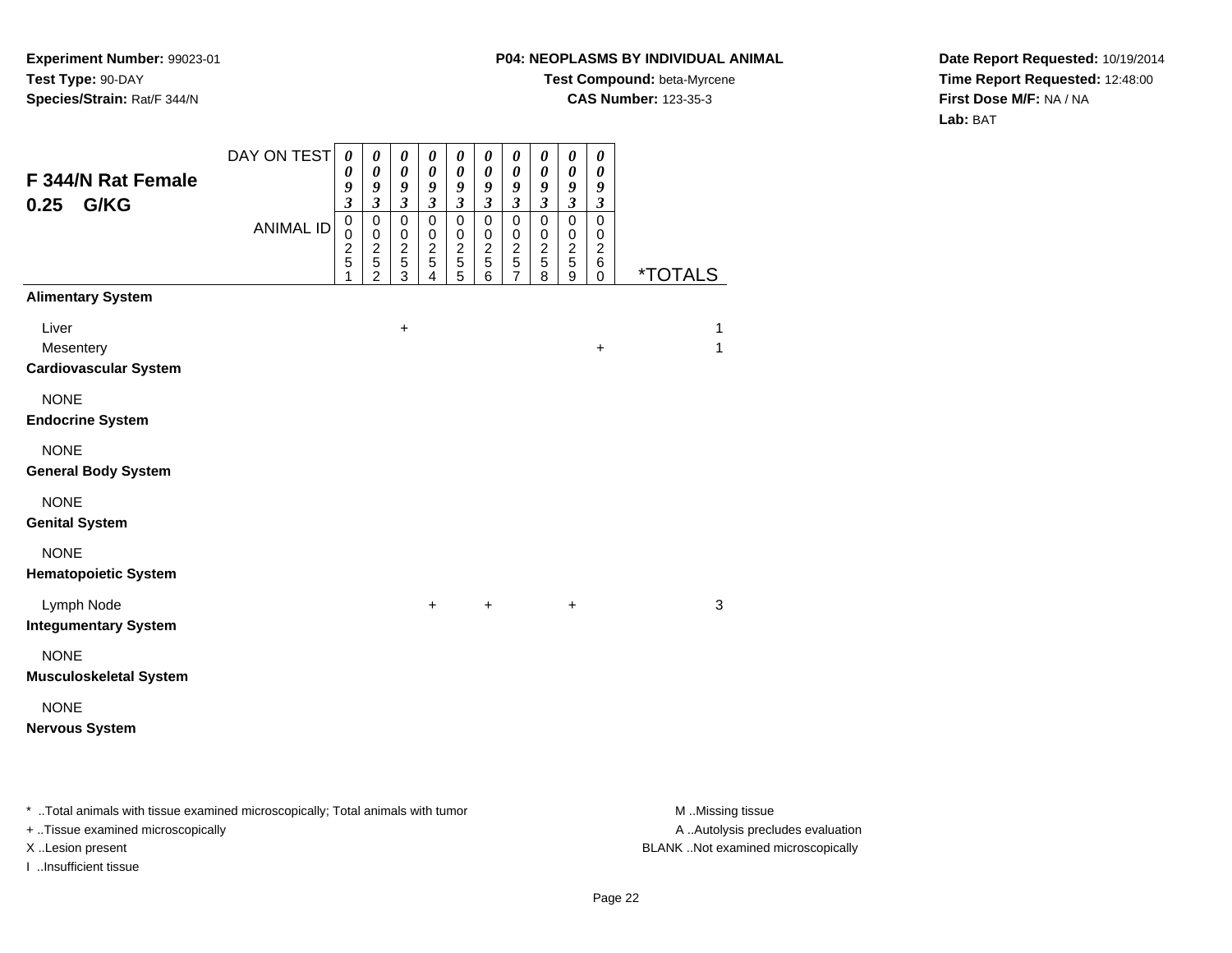## **P04: NEOPLASMS BY INDIVIDUAL ANIMAL**

**Test Compound:** beta-Myrcene**CAS Number:** 123-35-3

**Date Report Requested:** 10/19/2014**Time Report Requested:** 12:48:00**First Dose M/F:** NA / NA**Lab:** BAT

| F 344/N Rat Female<br>G/KG<br>0.25              | DAY ON TEST      | 0<br>0<br>9<br>3                     | 0<br>0<br>9<br>3                       | 0<br>0<br>9<br>3                                       | 0<br>0<br>9<br>$\mathfrak{z}$                     | 0<br>0<br>9<br>3                                          | 0<br>0<br>9<br>3                                 | 0<br>0<br>9<br>3                          | 0<br>0<br>9<br>3                                | 0<br>0<br>9<br>3                   | $\boldsymbol{\theta}$<br>0<br>9<br>3 |                       |
|-------------------------------------------------|------------------|--------------------------------------|----------------------------------------|--------------------------------------------------------|---------------------------------------------------|-----------------------------------------------------------|--------------------------------------------------|-------------------------------------------|-------------------------------------------------|------------------------------------|--------------------------------------|-----------------------|
|                                                 | <b>ANIMAL ID</b> | 0<br>$\Omega$<br>$\overline{c}$<br>5 | 0<br>$\mathbf 0$<br>$\frac{2}{5}$<br>っ | $\mathbf 0$<br>$\mathbf 0$<br>$\overline{c}$<br>5<br>3 | $\mathbf 0$<br>$\mathbf 0$<br>$\overline{c}$<br>5 | $\mathbf 0$<br>0<br>$\overline{2}$<br>$\overline{5}$<br>5 | $\mathbf 0$<br>$\mathbf 0$<br>$\frac{2}{5}$<br>6 | $\Omega$<br>0<br>$\overline{c}$<br>5<br>7 | 0<br>0<br>$\overline{c}$<br>$\overline{5}$<br>8 | 0<br>0<br>$\overline{c}$<br>5<br>9 | $\Omega$<br>0<br>2<br>6<br>0         | <i><b>*TOTALS</b></i> |
| <b>NONE</b><br><b>Respiratory System</b>        |                  |                                      |                                        |                                                        |                                                   |                                                           |                                                  |                                           |                                                 |                                    |                                      |                       |
| <b>NONE</b><br><b>Special Senses System</b>     |                  |                                      |                                        |                                                        |                                                   |                                                           |                                                  |                                           |                                                 |                                    |                                      |                       |
| <b>Harderian Gland</b><br><b>Urinary System</b> |                  | $\ddot{}$                            |                                        |                                                        |                                                   |                                                           |                                                  |                                           |                                                 | +                                  | ÷                                    | 10                    |
| Kidney<br><b>SYSTEMIC LESIONS</b>               |                  | $\ddot{}$                            |                                        |                                                        |                                                   |                                                           |                                                  | ٠                                         | ٠                                               | +                                  | $\ddot{}$                            | 10                    |
| Multiple Organ                                  |                  | ÷                                    |                                        |                                                        |                                                   |                                                           |                                                  |                                           |                                                 | +                                  | ÷                                    | 10                    |

\* ..Total animals with tissue examined microscopically; Total animals with tumor **M** . Missing tissue M ..Missing tissue

+ ..Tissue examined microscopically

I ..Insufficient tissue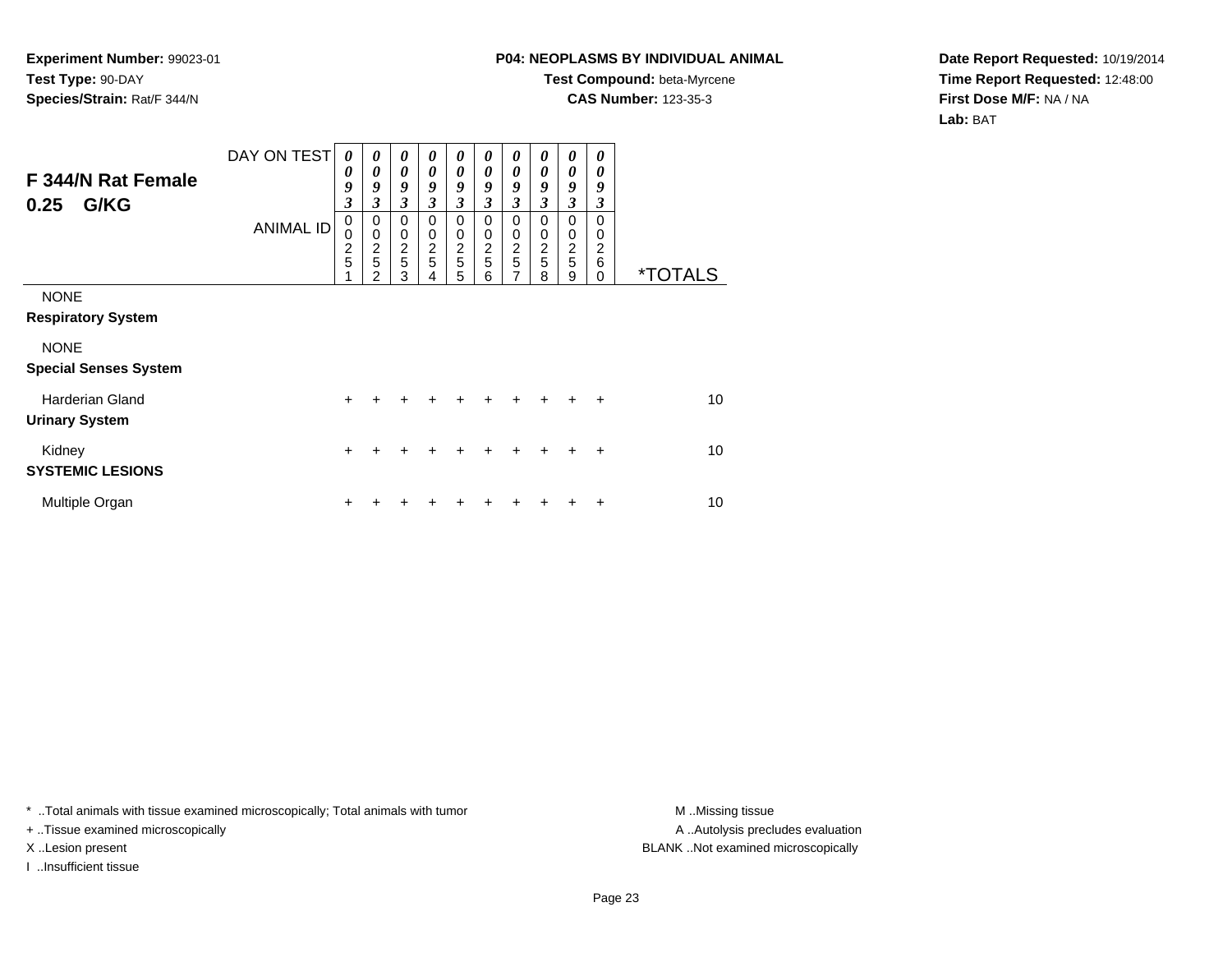## **P04: NEOPLASMS BY INDIVIDUAL ANIMAL**

**Test Compound:** beta-Myrcene

**CAS Number:** 123-35-3

**Date Report Requested:** 10/19/2014**Time Report Requested:** 12:48:00**First Dose M/F:** NA / NA**Lab:** BAT

| F 344/N Rat Female<br>G/KG<br>0.5          | DAY ON TEST      | $\boldsymbol{\theta}$<br>0<br>9<br>$\mathfrak{z}$    | $\pmb{\theta}$<br>$\pmb{\theta}$<br>9<br>$\overline{\mathbf{3}}$                          | 0<br>$\boldsymbol{\theta}$<br>9<br>$\mathfrak{z}$            | $\boldsymbol{\theta}$<br>$\boldsymbol{\theta}$<br>9<br>$\mathfrak{z}$ | $\boldsymbol{\theta}$<br>0<br>9<br>$\boldsymbol{\mathfrak{z}}$             | $\pmb{\theta}$<br>$\boldsymbol{\theta}$<br>9<br>$\mathfrak{z}$ | 0<br>$\pmb{\theta}$<br>9<br>$\overline{\mathbf{3}}$                  | 0<br>$\boldsymbol{\theta}$<br>9<br>$\mathfrak{z}$                              | $\pmb{\theta}$<br>$\boldsymbol{\theta}$<br>9<br>$\overline{\mathbf{3}}$ | $\boldsymbol{\theta}$<br>$\boldsymbol{\theta}$<br>9<br>$\mathfrak{z}$ |                       |
|--------------------------------------------|------------------|------------------------------------------------------|-------------------------------------------------------------------------------------------|--------------------------------------------------------------|-----------------------------------------------------------------------|----------------------------------------------------------------------------|----------------------------------------------------------------|----------------------------------------------------------------------|--------------------------------------------------------------------------------|-------------------------------------------------------------------------|-----------------------------------------------------------------------|-----------------------|
|                                            | <b>ANIMAL ID</b> | $\pmb{0}$<br>$\mathbf 0$<br>3<br>$\overline{5}$<br>1 | $\mathbf 0$<br>$\pmb{0}$<br>$\ensuremath{\mathsf{3}}$<br>$\overline{5}$<br>$\overline{c}$ | $\mathbf 0$<br>$\mathbf 0$<br>$\sqrt{3}$<br>$\,$ 5 $\,$<br>3 | $\pmb{0}$<br>$\pmb{0}$<br>$\frac{3}{5}$<br>$\overline{4}$             | $\pmb{0}$<br>$\pmb{0}$<br>$\ensuremath{\mathsf{3}}$<br>$\overline{5}$<br>5 | $\mathsf 0$<br>$\pmb{0}$<br>$\frac{3}{5}$<br>6                 | 0<br>$\mathbf 0$<br>$\ensuremath{\mathsf{3}}$<br>5<br>$\overline{7}$ | $\mathbf 0$<br>$\mathbf 0$<br>$\ensuremath{\mathsf{3}}$<br>$\overline{5}$<br>8 | $\mathbf 0$<br>0<br>$\ensuremath{\mathsf{3}}$<br>$\sqrt{5}$<br>9        | $\mathbf 0$<br>0<br>$\ensuremath{\mathsf{3}}$<br>6<br>0               | <i><b>*TOTALS</b></i> |
| <b>Alimentary System</b>                   |                  |                                                      |                                                                                           |                                                              |                                                                       |                                                                            |                                                                |                                                                      |                                                                                |                                                                         |                                                                       |                       |
| Liver<br><b>Cardiovascular System</b>      |                  |                                                      |                                                                                           |                                                              |                                                                       |                                                                            |                                                                |                                                                      |                                                                                |                                                                         | $\ddot{}$                                                             | 1                     |
| <b>NONE</b><br><b>Endocrine System</b>     |                  |                                                      |                                                                                           |                                                              |                                                                       |                                                                            |                                                                |                                                                      |                                                                                |                                                                         |                                                                       |                       |
| <b>NONE</b><br><b>General Body System</b>  |                  |                                                      |                                                                                           |                                                              |                                                                       |                                                                            |                                                                |                                                                      |                                                                                |                                                                         |                                                                       |                       |
| <b>NONE</b><br><b>Genital System</b>       |                  |                                                      |                                                                                           |                                                              |                                                                       |                                                                            |                                                                |                                                                      |                                                                                |                                                                         |                                                                       |                       |
| <b>NONE</b><br><b>Hematopoietic System</b> |                  |                                                      |                                                                                           |                                                              |                                                                       |                                                                            |                                                                |                                                                      |                                                                                |                                                                         |                                                                       |                       |
| Lymph Node                                 |                  | $+$                                                  |                                                                                           | +                                                            | $\ddot{}$                                                             |                                                                            |                                                                |                                                                      | +                                                                              | +                                                                       |                                                                       | 5                     |
| Spleen                                     |                  | $+$                                                  | $+$                                                                                       | $\ddot{+}$                                                   |                                                                       | $+ + +$                                                                    |                                                                | $+$                                                                  | $+$                                                                            | $+$                                                                     | $\ddot{}$                                                             | 10<br>1               |
| Thymus<br><b>Integumentary System</b>      |                  |                                                      |                                                                                           |                                                              |                                                                       |                                                                            |                                                                |                                                                      | +                                                                              |                                                                         |                                                                       |                       |
| <b>NONE</b>                                |                  |                                                      |                                                                                           |                                                              |                                                                       |                                                                            |                                                                |                                                                      |                                                                                |                                                                         |                                                                       |                       |
| <b>Musculoskeletal System</b>              |                  |                                                      |                                                                                           |                                                              |                                                                       |                                                                            |                                                                |                                                                      |                                                                                |                                                                         |                                                                       |                       |
| <b>NONE</b>                                |                  |                                                      |                                                                                           |                                                              |                                                                       |                                                                            |                                                                |                                                                      |                                                                                |                                                                         |                                                                       |                       |
|                                            |                  |                                                      |                                                                                           |                                                              |                                                                       |                                                                            |                                                                |                                                                      |                                                                                |                                                                         |                                                                       |                       |
|                                            |                  |                                                      |                                                                                           |                                                              |                                                                       |                                                                            |                                                                |                                                                      |                                                                                |                                                                         |                                                                       |                       |

\* ..Total animals with tissue examined microscopically; Total animals with tumor **M** . Missing tissue M ..Missing tissue

+ ..Tissue examined microscopically

I ..Insufficient tissue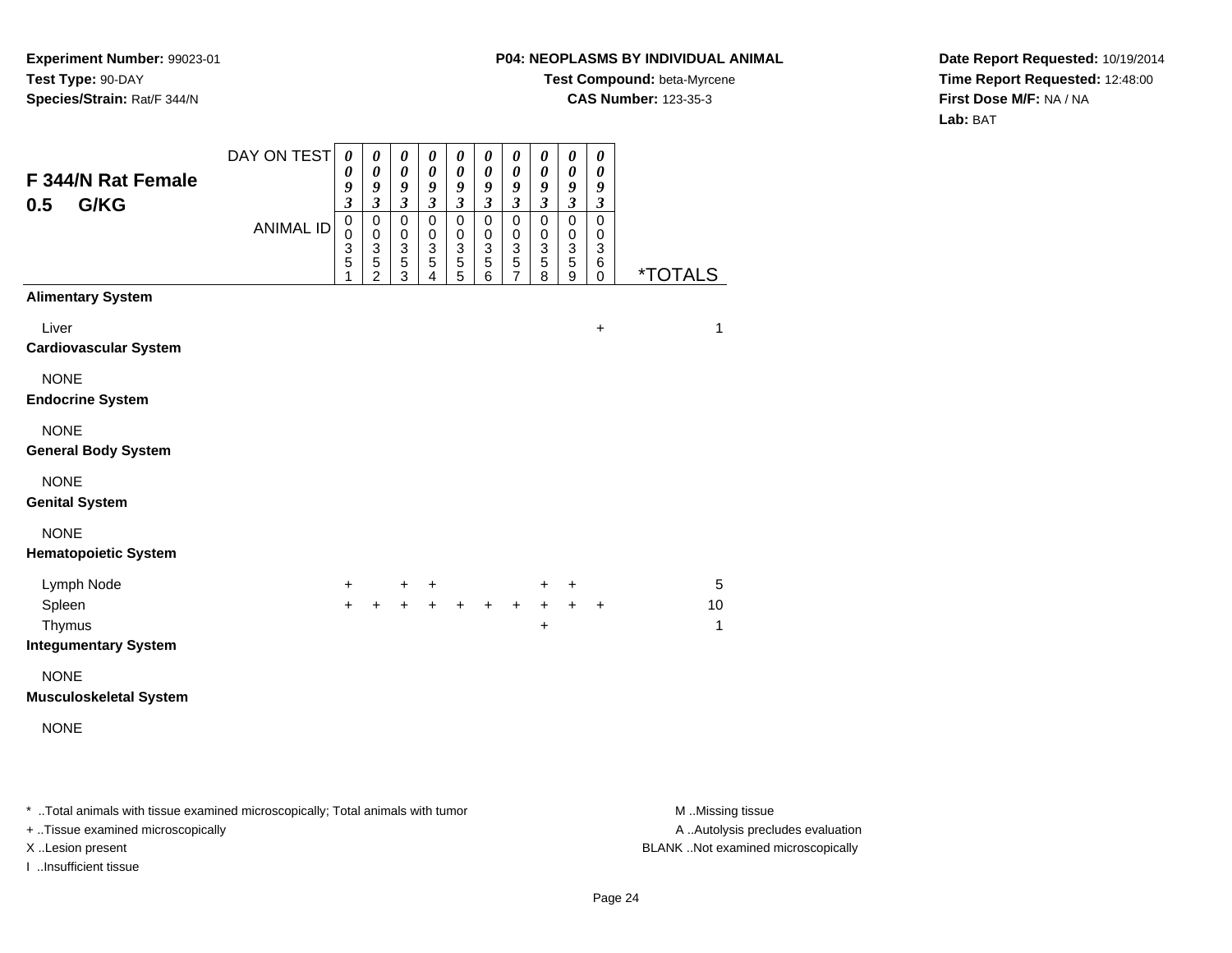# **P04: NEOPLASMS BY INDIVIDUAL ANIMAL**

**Test Compound:** beta-Myrcene**CAS Number:** 123-35-3

**Date Report Requested:** 10/19/2014**Time Report Requested:** 12:48:01**First Dose M/F:** NA / NA**Lab:** BAT

| F 344/N Rat Female<br>G/KG<br>0.5               | DAY ON TEST      | 0<br>0<br>9<br>3 | 0<br>0<br>9<br>3                | 0<br>$\boldsymbol{\theta}$<br>9<br>$\mathfrak{z}$  | 0<br>$\boldsymbol{\theta}$<br>9<br>3 | 0<br>$\boldsymbol{\theta}$<br>9<br>$\mathfrak{z}$    | 0<br>0<br>9<br>3      | 0<br>0<br>9<br>$\mathfrak{z}$                 | 0<br>0<br>9<br>3      | 0<br>0<br>9<br>$\mathfrak{z}$        | 0<br>0<br>9<br>3             |                       |
|-------------------------------------------------|------------------|------------------|---------------------------------|----------------------------------------------------|--------------------------------------|------------------------------------------------------|-----------------------|-----------------------------------------------|-----------------------|--------------------------------------|------------------------------|-----------------------|
|                                                 | <b>ANIMAL ID</b> | 0<br>0<br>3<br>5 | 0<br>$\mathbf 0$<br>3<br>5<br>2 | $\mathbf 0$<br>$\pmb{0}$<br>$\mathbf{3}$<br>5<br>3 | $\Omega$<br>0<br>3<br>5              | $\mathbf 0$<br>$\pmb{0}$<br>$\overline{3}$<br>5<br>5 | 0<br>0<br>3<br>5<br>6 | 0<br>0<br>$\ensuremath{\mathsf{3}}$<br>5<br>7 | 0<br>0<br>3<br>5<br>8 | 0<br>$\pmb{0}$<br>$\frac{3}{5}$<br>9 | 0<br>0<br>3<br>6<br>$\Omega$ | <i><b>*TOTALS</b></i> |
| <b>Nervous System</b>                           |                  |                  |                                 |                                                    |                                      |                                                      |                       |                                               |                       |                                      |                              |                       |
| <b>NONE</b><br><b>Respiratory System</b>        |                  |                  |                                 |                                                    |                                      |                                                      |                       |                                               |                       |                                      |                              |                       |
| Nose<br><b>Special Senses System</b>            |                  | $\ddot{}$        |                                 |                                                    |                                      |                                                      |                       |                                               |                       |                                      | $\ddot{}$                    | 10                    |
| <b>Harderian Gland</b><br><b>Urinary System</b> |                  | $\ddot{}$        |                                 |                                                    |                                      |                                                      |                       | +                                             | +                     |                                      | $\div$                       | 10                    |
| Kidney<br><b>SYSTEMIC LESIONS</b>               |                  | $\ddot{}$        |                                 |                                                    |                                      |                                                      |                       |                                               |                       |                                      | ٠                            | 10                    |
| Multiple Organ                                  |                  |                  |                                 |                                                    |                                      |                                                      |                       |                                               |                       |                                      |                              | 10                    |

\* ..Total animals with tissue examined microscopically; Total animals with tumor **M** . Missing tissue M ..Missing tissue

+ ..Tissue examined microscopically

I ..Insufficient tissue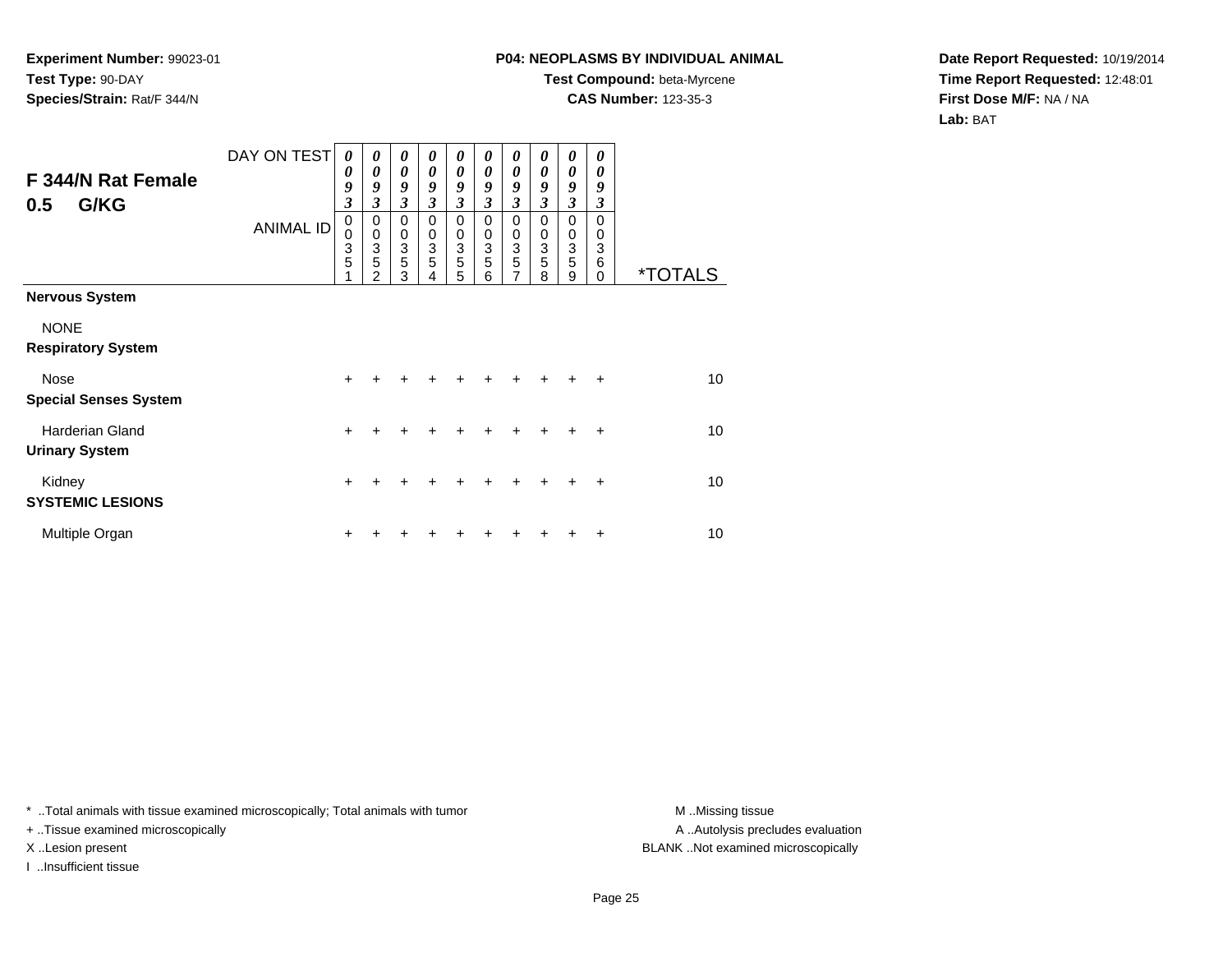### **P04: NEOPLASMS BY INDIVIDUAL ANIMAL**

**Test Compound:** beta-Myrcene

**CAS Number:** 123-35-3

**Date Report Requested:** 10/19/2014**Time Report Requested:** 12:48:01**First Dose M/F:** NA / NA**Lab:** BAT

| <b>F 344/N Rat Female</b><br>G/KG<br>1.0 | DAY ON TEST      | $\boldsymbol{\theta}$<br>0<br>9<br>$\overline{\mathbf{3}}$<br>$\mathbf 0$ | 0<br>$\boldsymbol{\theta}$<br>9<br>$\overline{\mathbf{3}}$<br>$\mathbf 0$ | 0<br>$\boldsymbol{\theta}$<br>9<br>$\boldsymbol{\mathfrak{z}}$<br>$\mathbf 0$ | $\boldsymbol{\theta}$<br>0<br>9<br>$\mathfrak{z}$<br>$\mathbf 0$ | 0<br>$\pmb{\theta}$<br>9<br>$\mathfrak{z}$<br>$\mathbf 0$ | 0<br>$\boldsymbol{\theta}$<br>6<br>$\boldsymbol{4}$<br>$\mathbf 0$ | 0<br>$\boldsymbol{\theta}$<br>9<br>$\mathfrak{z}$<br>$\pmb{0}$ | $\boldsymbol{\theta}$<br>0<br>9<br>$\mathfrak{z}$<br>$\mathbf 0$ | $\boldsymbol{\theta}$<br>$\boldsymbol{\theta}$<br>9<br>$\mathfrak{z}$<br>$\mathbf 0$ | 0<br>0<br>9<br>$\mathfrak{z}$<br>$\mathbf 0$ |                       |
|------------------------------------------|------------------|---------------------------------------------------------------------------|---------------------------------------------------------------------------|-------------------------------------------------------------------------------|------------------------------------------------------------------|-----------------------------------------------------------|--------------------------------------------------------------------|----------------------------------------------------------------|------------------------------------------------------------------|--------------------------------------------------------------------------------------|----------------------------------------------|-----------------------|
|                                          | <b>ANIMAL ID</b> | 0<br>$\overline{4}$<br>5<br>1                                             | $\mathbf 0$<br>$\overline{4}$<br>5<br>$\overline{2}$                      | $\pmb{0}$<br>4<br>5<br>3                                                      | $\pmb{0}$<br>$\overline{4}$<br>5<br>4                            | 0<br>4<br>5<br>$\overline{5}$                             | 0<br>4<br>5<br>6                                                   | 0<br>4<br>$\mathbf 5$<br>$\overline{7}$                        | 0<br>$\overline{\mathbf{4}}$<br>5<br>8                           | 0<br>$\overline{\mathbf{4}}$<br>5<br>9                                               | 0<br>4<br>6<br>$\Omega$                      | <i><b>*TOTALS</b></i> |
| <b>Alimentary System</b>                 |                  |                                                                           |                                                                           |                                                                               |                                                                  |                                                           |                                                                    |                                                                |                                                                  |                                                                                      |                                              |                       |
| Esophagus                                |                  |                                                                           |                                                                           |                                                                               |                                                                  |                                                           | +                                                                  |                                                                |                                                                  |                                                                                      |                                              | 1                     |
| Intestine Large, Cecum                   |                  |                                                                           |                                                                           |                                                                               |                                                                  |                                                           | $\ddot{}$                                                          |                                                                |                                                                  |                                                                                      |                                              | 1                     |
| Intestine Large, Colon                   |                  |                                                                           |                                                                           |                                                                               |                                                                  |                                                           | $\pm$                                                              |                                                                |                                                                  |                                                                                      |                                              | 1                     |
| Intestine Large, Rectum                  |                  |                                                                           |                                                                           |                                                                               |                                                                  |                                                           | +                                                                  |                                                                |                                                                  |                                                                                      |                                              | 1                     |
| Intestine Small, Duodenum                |                  |                                                                           |                                                                           |                                                                               |                                                                  |                                                           | $\pm$                                                              |                                                                |                                                                  |                                                                                      |                                              | 1                     |
| Intestine Small, Ileum                   |                  |                                                                           |                                                                           |                                                                               |                                                                  |                                                           | $\pm$                                                              |                                                                |                                                                  |                                                                                      |                                              | 1                     |
| Intestine Small, Jejunum                 |                  |                                                                           |                                                                           |                                                                               |                                                                  |                                                           | $\pm$                                                              |                                                                |                                                                  |                                                                                      |                                              | 1                     |
| Liver                                    |                  |                                                                           |                                                                           |                                                                               |                                                                  |                                                           | +                                                                  |                                                                | $\ddot{}$                                                        |                                                                                      |                                              | $\overline{c}$        |
| Pancreas                                 |                  |                                                                           |                                                                           |                                                                               |                                                                  |                                                           | +                                                                  |                                                                |                                                                  |                                                                                      |                                              | 1                     |
| Salivary Glands                          |                  |                                                                           |                                                                           |                                                                               |                                                                  |                                                           | +                                                                  |                                                                |                                                                  |                                                                                      |                                              | 1                     |
| Stomach, Forestomach                     |                  | ÷                                                                         |                                                                           |                                                                               |                                                                  |                                                           | +                                                                  |                                                                |                                                                  |                                                                                      |                                              | 10                    |
| Stomach, Glandular                       |                  |                                                                           |                                                                           |                                                                               |                                                                  |                                                           | +                                                                  |                                                                |                                                                  |                                                                                      |                                              | 1                     |
| <b>Cardiovascular System</b>             |                  |                                                                           |                                                                           |                                                                               |                                                                  |                                                           |                                                                    |                                                                |                                                                  |                                                                                      |                                              |                       |
| <b>Blood Vessel</b>                      |                  |                                                                           |                                                                           |                                                                               |                                                                  |                                                           | $\ddot{}$                                                          |                                                                |                                                                  |                                                                                      |                                              | 1                     |
| Heart                                    |                  |                                                                           |                                                                           |                                                                               |                                                                  |                                                           | +                                                                  |                                                                |                                                                  |                                                                                      |                                              | 1                     |
| <b>Endocrine System</b>                  |                  |                                                                           |                                                                           |                                                                               |                                                                  |                                                           |                                                                    |                                                                |                                                                  |                                                                                      |                                              |                       |
| <b>Adrenal Cortex</b>                    |                  |                                                                           |                                                                           |                                                                               |                                                                  |                                                           | $\ddot{}$                                                          |                                                                |                                                                  |                                                                                      |                                              | 1                     |
| Adrenal Medulla                          |                  |                                                                           |                                                                           |                                                                               |                                                                  |                                                           | ٠                                                                  |                                                                |                                                                  |                                                                                      |                                              | 1                     |
| Islets, Pancreatic                       |                  |                                                                           |                                                                           |                                                                               |                                                                  |                                                           | +                                                                  |                                                                |                                                                  |                                                                                      |                                              | 1                     |
| Parathyroid Gland                        |                  |                                                                           |                                                                           |                                                                               |                                                                  |                                                           | +                                                                  |                                                                |                                                                  |                                                                                      |                                              | 1                     |

\* ..Total animals with tissue examined microscopically; Total animals with tumor **M** . Missing tissue M ..Missing tissue

+ ..Tissue examined microscopically

I ..Insufficient tissue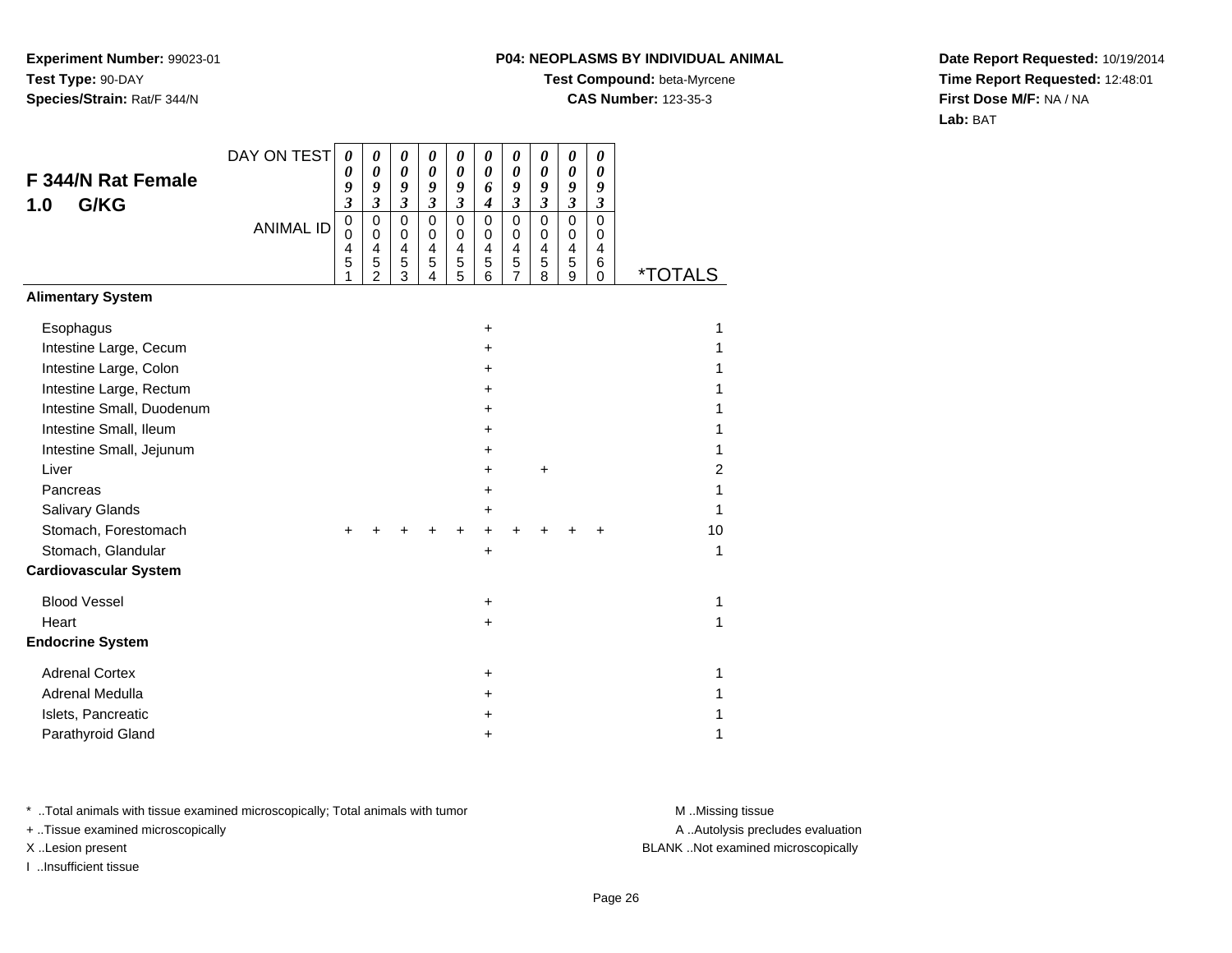#### **P04: NEOPLASMS BY INDIVIDUAL ANIMAL**

**Test Compound:** beta-Myrcene

**CAS Number:** 123-35-3

**Date Report Requested:** 10/19/2014**Time Report Requested:** 12:48:01**First Dose M/F:** NA / NA**Lab:** BAT

|                               | DAY ON TEST      | 0                          | 0                        | 0                             | 0                          | 0                          | 0                          | 0                          | 0                          | 0                        | 0                           |                       |    |
|-------------------------------|------------------|----------------------------|--------------------------|-------------------------------|----------------------------|----------------------------|----------------------------|----------------------------|----------------------------|--------------------------|-----------------------------|-----------------------|----|
| <b>F 344/N Rat Female</b>     |                  | 0<br>9                     | 0<br>9                   | $\pmb{\theta}$<br>9           | $\boldsymbol{\theta}$<br>9 | $\boldsymbol{\theta}$<br>9 | $\boldsymbol{\theta}$<br>6 | $\boldsymbol{\theta}$<br>9 | $\boldsymbol{\theta}$<br>9 | 0<br>9                   | 0<br>9                      |                       |    |
| G/KG<br>1.0                   |                  | $\mathfrak{z}$             | $\mathfrak{z}$           | $\overline{\mathbf{3}}$       | $\mathfrak{z}$             | $\mathfrak{z}$             | $\boldsymbol{4}$           | $\mathfrak{z}$             | $\mathfrak{z}$             | $\boldsymbol{\beta}$     | $\boldsymbol{\mathfrak{z}}$ |                       |    |
|                               | <b>ANIMAL ID</b> | $\mathbf 0$<br>$\mathbf 0$ | $\pmb{0}$<br>$\mathbf 0$ | $\mathbf 0$<br>0              | $\mathbf 0$<br>$\mathbf 0$ | $\pmb{0}$<br>$\pmb{0}$     | $\mathbf 0$<br>$\mathbf 0$ | $\mathbf 0$<br>$\mathbf 0$ | $\mathsf 0$<br>$\mathbf 0$ | $\mathbf 0$<br>$\pmb{0}$ | $\mathbf 0$<br>0            |                       |    |
|                               |                  | 4                          | $\overline{4}$           | 4                             | 4                          | 4                          | 4                          | 4                          | $\overline{4}$             | $\overline{\mathbf{4}}$  | 4                           |                       |    |
|                               |                  | 5<br>1                     | 5<br>$\overline{2}$      | $\mathbf 5$<br>$\overline{3}$ | 5<br>4                     | 5<br>5                     | 5<br>6                     | 5<br>$\overline{7}$        | $\sqrt{5}$<br>8            | 5<br>9                   | 6<br>$\mathbf 0$            | <i><b>*TOTALS</b></i> |    |
| <b>Pituitary Gland</b>        |                  |                            |                          |                               |                            |                            | $\ddot{}$                  |                            |                            |                          |                             |                       | 1  |
| <b>Thyroid Gland</b>          |                  |                            |                          |                               |                            |                            | +                          |                            |                            |                          |                             |                       | 1  |
| <b>General Body System</b>    |                  |                            |                          |                               |                            |                            |                            |                            |                            |                          |                             |                       |    |
| <b>NONE</b>                   |                  |                            |                          |                               |                            |                            |                            |                            |                            |                          |                             |                       |    |
| <b>Genital System</b>         |                  |                            |                          |                               |                            |                            |                            |                            |                            |                          |                             |                       |    |
| <b>Clitoral Gland</b>         |                  |                            |                          |                               |                            |                            | $\ddot{}$                  |                            |                            |                          |                             |                       | 1  |
| Ovary                         |                  |                            |                          |                               |                            |                            | +                          |                            |                            |                          |                             |                       | 1  |
| Uterus                        |                  |                            |                          |                               |                            |                            | +                          |                            |                            |                          |                             |                       | 1  |
| <b>Hematopoietic System</b>   |                  |                            |                          |                               |                            |                            |                            |                            |                            |                          |                             |                       |    |
| <b>Bone Marrow</b>            |                  |                            |                          |                               |                            |                            | +                          |                            |                            |                          |                             |                       | 1  |
| Lymph Node                    |                  | $\ddot{}$                  |                          |                               |                            |                            |                            |                            |                            |                          |                             |                       | 1  |
| Lymph Node, Mandibular        |                  |                            |                          |                               |                            |                            | M                          |                            |                            |                          |                             |                       | 0  |
| Lymph Node, Mesenteric        |                  |                            |                          | +                             |                            | +                          | +                          |                            |                            |                          |                             |                       | 3  |
| Spleen                        |                  | +                          | +                        | +                             | +                          | +                          | +                          | +                          | ٠                          |                          | +                           |                       | 10 |
| Thymus                        |                  | $\ddot{}$                  |                          | +                             | $\ddot{}$                  | $\ddot{}$                  | $\ddot{}$                  | +                          | +                          |                          | +                           |                       | 10 |
| <b>Integumentary System</b>   |                  |                            |                          |                               |                            |                            |                            |                            |                            |                          |                             |                       |    |
| <b>Mammary Gland</b>          |                  |                            |                          |                               |                            |                            | +                          |                            |                            |                          |                             |                       | 1  |
| Skin                          |                  |                            |                          |                               |                            |                            | $\ddot{}$                  |                            |                            |                          |                             |                       | 1  |
| <b>Musculoskeletal System</b> |                  |                            |                          |                               |                            |                            |                            |                            |                            |                          |                             |                       |    |
| <b>Bone</b>                   |                  |                            |                          |                               |                            |                            | +                          |                            |                            |                          |                             |                       | 1  |

\* ..Total animals with tissue examined microscopically; Total animals with tumor **M** . Missing tissue M ..Missing tissue

+ ..Tissue examined microscopically

I ..Insufficient tissue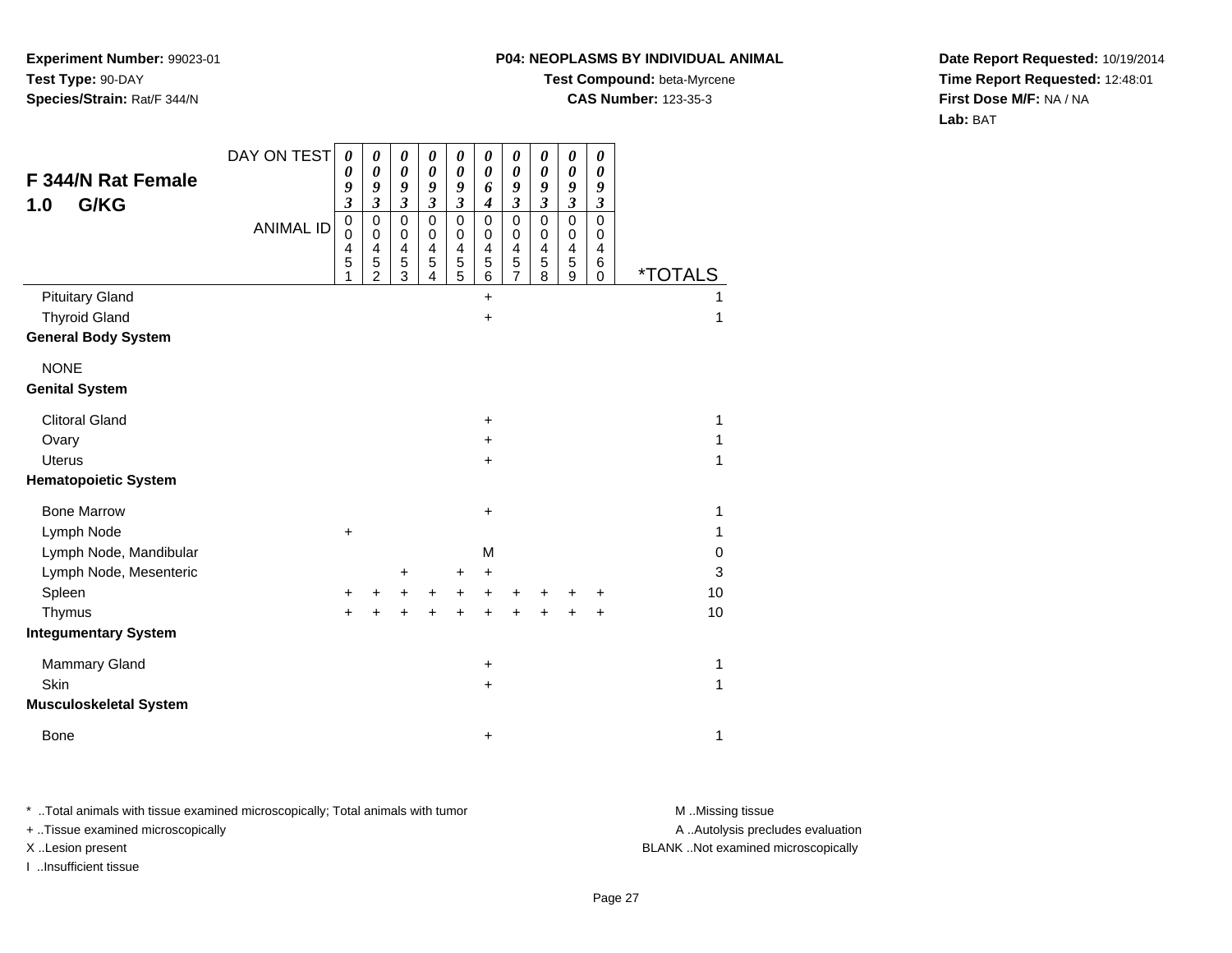### **P04: NEOPLASMS BY INDIVIDUAL ANIMAL**

**Test Compound:** beta-Myrcene

**CAS Number:** 123-35-3

**Date Report Requested:** 10/19/2014**Time Report Requested:** 12:48:01**First Dose M/F:** NA / NA**Lab:** BAT

| F 344/N Rat Female<br>G/KG<br>1.0                           | DAY ON TEST<br><b>ANIMAL ID</b> | $\boldsymbol{\theta}$<br>0<br>9<br>$\overline{\mathbf{3}}$<br>$\mathbf 0$<br>$\mathbf 0$<br>4<br>5<br>1 | 0<br>0<br>9<br>$\overline{\mathbf{3}}$<br>0<br>0<br>4<br>5<br>$\overline{2}$ | 0<br>$\boldsymbol{\theta}$<br>9<br>$\mathfrak{z}$<br>$\mathbf 0$<br>$\mathbf 0$<br>4<br>5<br>3 | 0<br>$\boldsymbol{\theta}$<br>9<br>$\overline{\mathbf{3}}$<br>$\mathbf 0$<br>0<br>4<br>5<br>4 | 0<br>$\boldsymbol{\theta}$<br>9<br>$\mathfrak{z}$<br>$\mathbf 0$<br>$\mathbf 0$<br>$\overline{4}$<br>$\sqrt{5}$<br>5 | 0<br>0<br>6<br>4<br>$\mathbf 0$<br>0<br>4<br>5<br>6 | 0<br>0<br>9<br>$\mathfrak{z}$<br>$\pmb{0}$<br>$\mathbf 0$<br>$\overline{\mathbf{4}}$<br>$\mathbf 5$<br>$\overline{7}$ | 0<br>0<br>9<br>$\mathfrak{z}$<br>$\mathbf 0$<br>0<br>4<br>5<br>8 | 0<br>0<br>9<br>$\mathfrak{z}$<br>0<br>0<br>4<br>5<br>9 | 0<br>0<br>9<br>3<br>$\Omega$<br>0<br>4<br>6<br>$\mathbf 0$ | <i><b>*TOTALS</b></i> |
|-------------------------------------------------------------|---------------------------------|---------------------------------------------------------------------------------------------------------|------------------------------------------------------------------------------|------------------------------------------------------------------------------------------------|-----------------------------------------------------------------------------------------------|----------------------------------------------------------------------------------------------------------------------|-----------------------------------------------------|-----------------------------------------------------------------------------------------------------------------------|------------------------------------------------------------------|--------------------------------------------------------|------------------------------------------------------------|-----------------------|
| <b>Nervous System</b>                                       |                                 |                                                                                                         |                                                                              |                                                                                                |                                                                                               |                                                                                                                      |                                                     |                                                                                                                       |                                                                  |                                                        |                                                            |                       |
| <b>Brain</b><br><b>Respiratory System</b>                   |                                 |                                                                                                         |                                                                              |                                                                                                |                                                                                               |                                                                                                                      | $\ddot{}$                                           |                                                                                                                       |                                                                  |                                                        |                                                            | 1                     |
| Lung                                                        |                                 |                                                                                                         |                                                                              |                                                                                                |                                                                                               |                                                                                                                      | $\ddot{}$                                           |                                                                                                                       |                                                                  |                                                        |                                                            | $\mathbf{1}$          |
| <b>Nose</b>                                                 |                                 | $\ddot{}$                                                                                               |                                                                              |                                                                                                | +                                                                                             | +                                                                                                                    | +                                                   |                                                                                                                       |                                                                  |                                                        | $\ddot{}$                                                  | 10                    |
| Trachea<br><b>Special Senses System</b>                     |                                 |                                                                                                         |                                                                              |                                                                                                |                                                                                               |                                                                                                                      | $+$                                                 |                                                                                                                       |                                                                  |                                                        |                                                            | $\mathbf 1$           |
| Eye                                                         |                                 |                                                                                                         |                                                                              |                                                                                                |                                                                                               |                                                                                                                      | $\ddot{}$                                           |                                                                                                                       |                                                                  |                                                        |                                                            | $\mathbf{1}$          |
| Harderian Gland                                             |                                 | $\ddot{}$                                                                                               |                                                                              |                                                                                                |                                                                                               |                                                                                                                      |                                                     |                                                                                                                       |                                                                  |                                                        | +                                                          | 10                    |
| <b>Urinary System</b>                                       |                                 |                                                                                                         |                                                                              |                                                                                                |                                                                                               |                                                                                                                      |                                                     |                                                                                                                       |                                                                  |                                                        |                                                            |                       |
| Kidney<br><b>Urinary Bladder</b><br><b>SYSTEMIC LESIONS</b> |                                 | $\ddot{}$                                                                                               |                                                                              |                                                                                                |                                                                                               |                                                                                                                      | $\ddot{}$                                           |                                                                                                                       |                                                                  |                                                        | +                                                          | 10<br>$\mathbf 1$     |
| Multiple Organ                                              |                                 | +                                                                                                       |                                                                              |                                                                                                |                                                                                               |                                                                                                                      |                                                     |                                                                                                                       |                                                                  |                                                        | ٠                                                          | 10                    |

\* ..Total animals with tissue examined microscopically; Total animals with tumor **M** . Missing tissue M ..Missing tissue

+ ..Tissue examined microscopically

I ..Insufficient tissue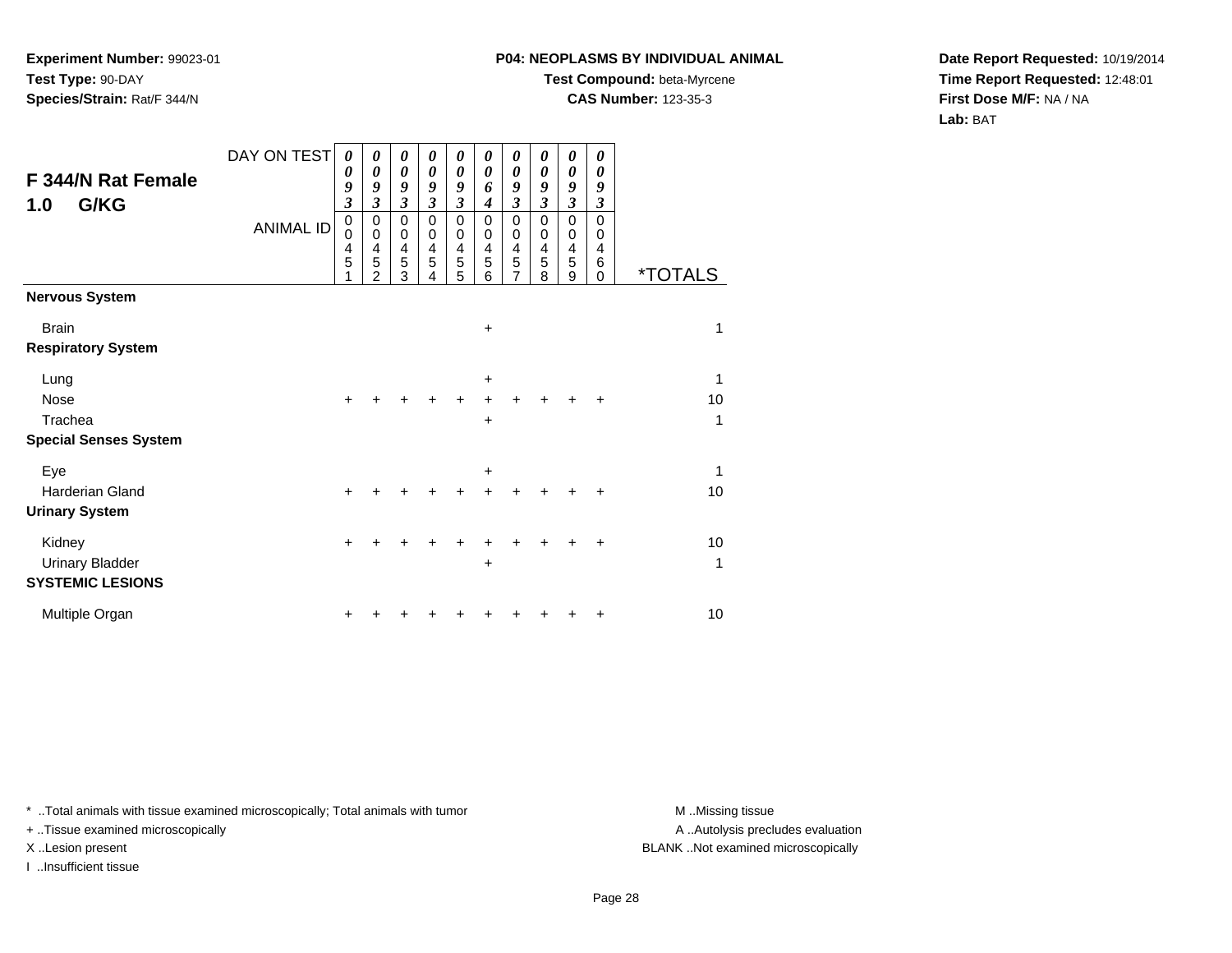## **P04: NEOPLASMS BY INDIVIDUAL ANIMAL**

**Test Compound:** beta-Myrcene

**CAS Number:** 123-35-3

**Date Report Requested:** 10/19/2014**Time Report Requested:** 12:48:01**First Dose M/F:** NA / NA**Lab:** BAT

| <b>F 344/N Rat Female</b><br>G/KG<br>2.0 | DAY ON TEST      | 0<br>0<br>9<br>$\boldsymbol{\beta}$     | 0<br>0<br>9<br>$\mathfrak{z}$                          | 0<br>0<br>9<br>$\mathfrak{z}$                          | 0<br>0<br>0<br>$\boldsymbol{4}$        | $\pmb{\theta}$<br>0<br>9<br>3   | 0<br>$\boldsymbol{\theta}$<br>9<br>$\overline{\mathbf{3}}$ | 0<br>0<br>0<br>3                         | 0<br>0<br>8<br>7                       | 0<br>0<br>9<br>$\overline{\mathbf{3}}$ | 0<br>0<br>$\boldsymbol{\theta}$<br>$\boldsymbol{2}$ |                       |
|------------------------------------------|------------------|-----------------------------------------|--------------------------------------------------------|--------------------------------------------------------|----------------------------------------|---------------------------------|------------------------------------------------------------|------------------------------------------|----------------------------------------|----------------------------------------|-----------------------------------------------------|-----------------------|
|                                          | <b>ANIMAL ID</b> | $\pmb{0}$<br>$\mathbf 0$<br>5<br>5<br>1 | $\mathbf 0$<br>$\mathbf 0$<br>5<br>5<br>$\overline{2}$ | $\mathbf 0$<br>$\mathbf 0$<br>5<br>5<br>$\overline{3}$ | $\mathbf 0$<br>$\Omega$<br>5<br>5<br>4 | $\mathbf 0$<br>0<br>5<br>5<br>5 | $\mathbf 0$<br>$\Omega$<br>5<br>5<br>6                     | $\mathbf 0$<br>0<br>5<br>$\sqrt{5}$<br>7 | $\mathbf 0$<br>$\Omega$<br>5<br>5<br>8 | 0<br>$\Omega$<br>5<br>5<br>9           | $\mathbf 0$<br>$\Omega$<br>5<br>6<br>0              | <i><b>*TOTALS</b></i> |
| <b>Alimentary System</b>                 |                  |                                         |                                                        |                                                        |                                        |                                 |                                                            |                                          |                                        |                                        |                                                     |                       |
| Esophagus                                |                  | +                                       | +                                                      | +                                                      | +                                      | ٠                               | +                                                          | +                                        |                                        | ٠                                      | +                                                   | 10                    |
| Intestine Large, Cecum                   |                  | +                                       | $\ddot{}$                                              | $\ddot{}$                                              | $\ddot{}$                              | $\ddot{}$                       | $\ddot{}$                                                  | $\ddot{}$                                | $\ddot{}$                              | $\ddot{}$                              | $\ddot{}$                                           | 10                    |
| Intestine Large, Colon                   |                  | $\ddot{}$                               | +                                                      | +                                                      | $\pm$                                  | $\ddot{}$                       | $\ddot{}$                                                  | +                                        | $\ddot{}$                              | $\pm$                                  | $\ddot{}$                                           | 10                    |
| Intestine Large, Rectum                  |                  | +                                       | +                                                      | +                                                      | +                                      | $\ddot{}$                       | +                                                          | +                                        | $\ddot{}$                              | $\ddot{}$                              | +                                                   | 10                    |
| Intestine Small, Duodenum                |                  | +                                       | $\ddot{}$                                              | +                                                      | $+$                                    | $\ddot{}$                       | $\ddot{}$                                                  | $\ddot{}$                                | $\ddot{}$                              | $\ddot{}$                              | $\ddot{}$                                           | 10                    |
| Intestine Small, Ileum                   |                  | +                                       | +                                                      | +                                                      | +                                      | $\ddot{}$                       | +                                                          | +                                        | +                                      | $\ddot{}$                              | +                                                   | 10                    |
| Intestine Small, Jejunum                 |                  | $\ddot{}$                               | $\ddot{}$                                              | $\ddot{}$                                              | $\ddot{}$                              | $\ddot{}$                       | $\ddot{}$                                                  | $\ddot{}$                                | $\ddot{}$                              | $\ddot{}$                              | $\ddot{}$                                           | 10                    |
| Liver                                    |                  | $\ddot{}$                               | $\ddot{}$                                              | +                                                      | $\ddot{}$                              | $\ddot{}$                       | +                                                          | $\ddot{}$                                | $\ddot{}$                              | $\ddot{}$                              | +                                                   | 10                    |
| Pancreas                                 |                  | $\ddot{}$                               | $\ddot{}$                                              | $\ddot{}$                                              | $\ddot{}$                              | $+$                             | $\ddot{}$                                                  | $\ddot{}$                                | $\ddot{}$                              | $\ddot{}$                              | $\ddot{}$                                           | 10                    |
| Salivary Glands                          |                  | +                                       | +                                                      | +                                                      | $\ddot{}$                              | $\pm$                           | $\pm$                                                      | $\pm$                                    | $\ddot{}$                              | $\pm$                                  | $\ddot{}$                                           | 10                    |
| Stomach, Forestomach                     |                  | $\ddot{}$                               | $\ddot{}$                                              | $\ddot{}$                                              | $\ddot{}$                              | $\ddot{}$                       | $\ddot{}$                                                  | $\ddot{}$                                | $\ddot{}$                              | $\ddot{}$                              | $\ddot{}$                                           | 10                    |
| Stomach, Glandular                       |                  | $\ddot{}$                               | ÷                                                      | $\ddot{}$                                              | $\ddot{}$                              | $+$                             | $\ddot{}$                                                  | $\ddot{}$                                | ÷                                      | $\ddot{}$                              | $\ddot{}$                                           | 10                    |
| <b>Cardiovascular System</b>             |                  |                                         |                                                        |                                                        |                                        |                                 |                                                            |                                          |                                        |                                        |                                                     |                       |
| <b>Blood Vessel</b>                      |                  | +                                       | +                                                      | +                                                      |                                        | +                               | +                                                          | +                                        |                                        | ٠                                      | +                                                   | 10                    |
| Heart                                    |                  | $\ddot{}$                               | $\ddot{}$                                              | $\ddot{}$                                              | $\ddot{}$                              | $\ddot{}$                       | $\ddot{}$                                                  | $\ddot{}$                                | $\ddot{}$                              | +                                      | +                                                   | 10                    |
| <b>Endocrine System</b>                  |                  |                                         |                                                        |                                                        |                                        |                                 |                                                            |                                          |                                        |                                        |                                                     |                       |
| <b>Adrenal Cortex</b>                    |                  | +                                       | +                                                      | +                                                      |                                        | ٠                               | +                                                          |                                          |                                        | +                                      | $\ddot{}$                                           | 10                    |
| Adrenal Medulla                          |                  | +                                       | $\ddot{}$                                              | $\ddot{}$                                              | $\ddot{}$                              | $\ddot{}$                       | $\ddot{}$                                                  | +                                        | $\ddot{}$                              | $\ddot{}$                              | $\ddot{}$                                           | 10                    |
| Islets, Pancreatic                       |                  | +                                       | +                                                      | +                                                      | $\pm$                                  | $\ddot{}$                       | +                                                          | $\ddot{}$                                | $\ddot{}$                              | +                                      | $\ddot{}$                                           | 10                    |
| Parathyroid Gland                        |                  | $\ddot{}$                               | +                                                      | +                                                      | $\ddot{}$                              | $\ddot{}$                       | +                                                          | $\ddot{}$                                | $\ddot{}$                              | $\ddot{}$                              | +                                                   | 10                    |

\* ..Total animals with tissue examined microscopically; Total animals with tumor **M** . Missing tissue M ..Missing tissue

+ ..Tissue examined microscopically

I ..Insufficient tissue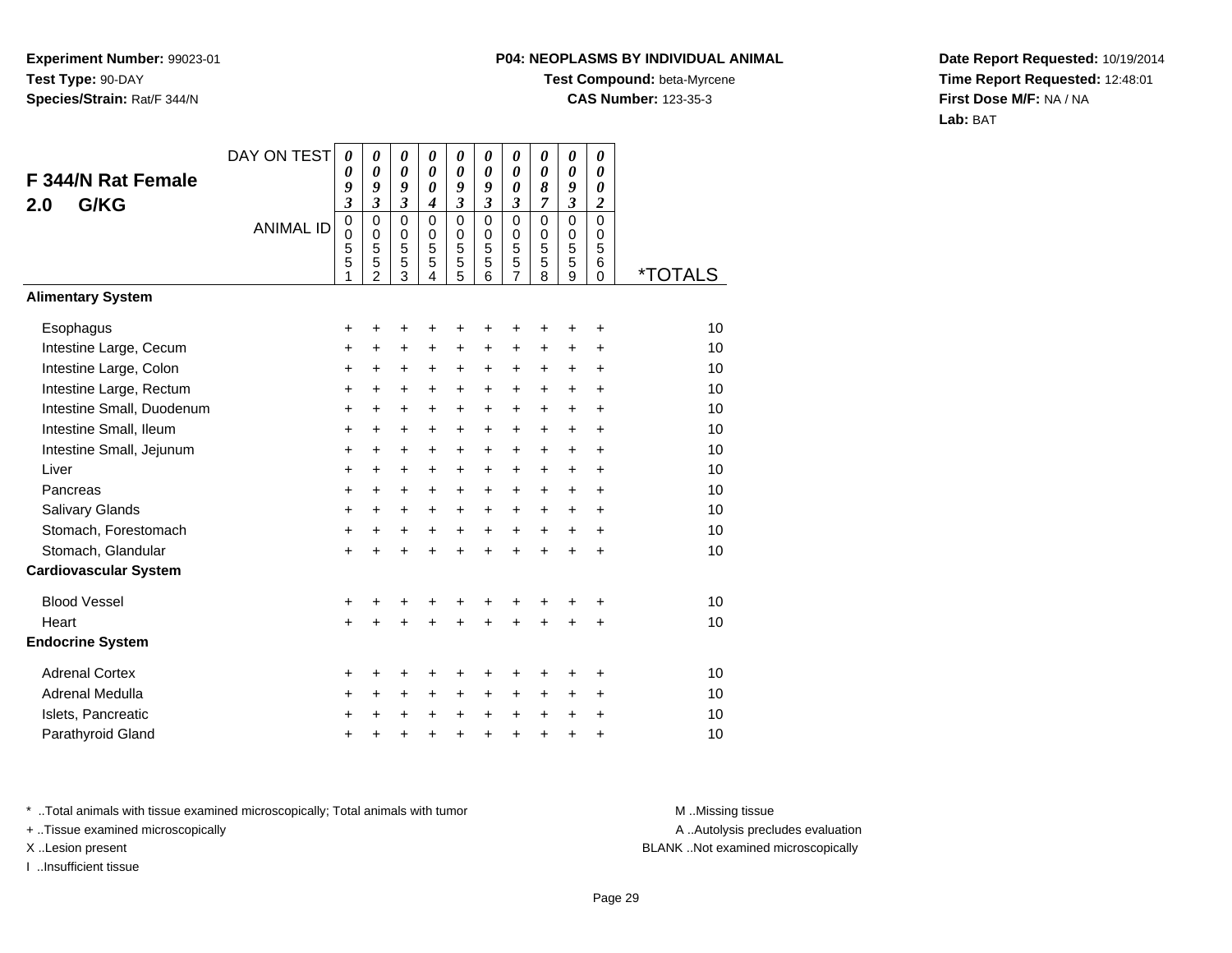#### **P04: NEOPLASMS BY INDIVIDUAL ANIMAL**

**Test Compound:** beta-Myrcene

**CAS Number:** 123-35-3

**Date Report Requested:** 10/19/2014**Time Report Requested:** 12:48:01**First Dose M/F:** NA / NA**Lab:** BAT

| <b>F 344/N Rat Female</b><br>G/KG<br>2.0 | DAY ON TEST<br><b>ANIMAL ID</b> | 0<br>0<br>9<br>$\overline{\mathbf{3}}$<br>0<br>$\boldsymbol{0}$<br>5<br>5<br>1 | 0<br>0<br>9<br>$\overline{\mathbf{3}}$<br>0<br>$\mathbf 0$<br>5<br>5<br>$\overline{c}$ | $\boldsymbol{\theta}$<br>$\boldsymbol{\theta}$<br>9<br>$\overline{\mathbf{3}}$<br>$\mathbf 0$<br>$\mathbf 0$<br>5<br>5<br>3 | 0<br>$\boldsymbol{\theta}$<br>$\boldsymbol{\theta}$<br>$\boldsymbol{4}$<br>$\mathbf 0$<br>$\mathbf 0$<br>$\sqrt{5}$<br>5<br>$\overline{\mathbf{4}}$ | $\boldsymbol{\theta}$<br>$\boldsymbol{\theta}$<br>9<br>$\mathfrak{z}$<br>$\mathbf 0$<br>0<br>5<br>5<br>5 | 0<br>0<br>9<br>$\mathfrak{z}$<br>$\mathbf 0$<br>$\mathbf 0$<br>5<br>5<br>6 | 0<br>0<br>0<br>$\boldsymbol{\mathfrak{z}}$<br>$\mathbf 0$<br>0<br>5<br>5<br>7 | 0<br>0<br>8<br>7<br>$\mathbf 0$<br>0<br>5<br>5<br>8 | 0<br>$\boldsymbol{\theta}$<br>9<br>$\mathfrak{z}$<br>$\mathbf 0$<br>$\mathbf 0$<br>$\frac{5}{5}$<br>$\overline{9}$ | 0<br>$\boldsymbol{\theta}$<br>0<br>$\boldsymbol{2}$<br>$\mathbf 0$<br>$\mathbf 0$<br>5<br>6<br>0 | <i><b>*TOTALS</b></i> |
|------------------------------------------|---------------------------------|--------------------------------------------------------------------------------|----------------------------------------------------------------------------------------|-----------------------------------------------------------------------------------------------------------------------------|-----------------------------------------------------------------------------------------------------------------------------------------------------|----------------------------------------------------------------------------------------------------------|----------------------------------------------------------------------------|-------------------------------------------------------------------------------|-----------------------------------------------------|--------------------------------------------------------------------------------------------------------------------|--------------------------------------------------------------------------------------------------|-----------------------|
| <b>Pituitary Gland</b>                   |                                 | $\ddot{}$                                                                      | $\ddot{}$                                                                              | $\ddot{}$                                                                                                                   | $\ddot{}$                                                                                                                                           | $\ddot{}$                                                                                                | $\ddot{}$                                                                  | $\ddot{}$                                                                     | $\ddot{}$                                           | $+$                                                                                                                | $\ddot{}$                                                                                        | 10                    |
| <b>Thyroid Gland</b>                     |                                 | +                                                                              | +                                                                                      | +                                                                                                                           | +                                                                                                                                                   | +                                                                                                        | +                                                                          | +                                                                             | +                                                   | $\ddot{}$                                                                                                          | $\ddot{}$                                                                                        | 10                    |
| <b>General Body System</b>               |                                 |                                                                                |                                                                                        |                                                                                                                             |                                                                                                                                                     |                                                                                                          |                                                                            |                                                                               |                                                     |                                                                                                                    |                                                                                                  |                       |
| <b>NONE</b><br><b>Genital System</b>     |                                 |                                                                                |                                                                                        |                                                                                                                             |                                                                                                                                                     |                                                                                                          |                                                                            |                                                                               |                                                     |                                                                                                                    |                                                                                                  |                       |
| <b>Clitoral Gland</b>                    |                                 | +                                                                              |                                                                                        | +                                                                                                                           |                                                                                                                                                     |                                                                                                          |                                                                            | +                                                                             |                                                     | +                                                                                                                  | +                                                                                                | 10                    |
| Ovary                                    |                                 | +                                                                              | $\pm$                                                                                  | +                                                                                                                           | +                                                                                                                                                   | $\ddot{}$                                                                                                | $+$                                                                        | +                                                                             | $\pm$                                               | $\ddot{}$                                                                                                          | $\ddot{}$                                                                                        | 10                    |
| <b>Uterus</b>                            |                                 | $\ddot{}$                                                                      |                                                                                        | +                                                                                                                           |                                                                                                                                                     | +                                                                                                        |                                                                            | $\ddot{}$                                                                     | $\ddot{}$                                           | $\ddot{}$                                                                                                          | $\ddot{}$                                                                                        | 10                    |
| <b>Hematopoietic System</b>              |                                 |                                                                                |                                                                                        |                                                                                                                             |                                                                                                                                                     |                                                                                                          |                                                                            |                                                                               |                                                     |                                                                                                                    |                                                                                                  |                       |
| <b>Bone Marrow</b>                       |                                 | +                                                                              | +                                                                                      | +                                                                                                                           | +                                                                                                                                                   | +                                                                                                        | +                                                                          | +                                                                             | +                                                   | +                                                                                                                  | +                                                                                                | 10                    |
| Lymph Node                               |                                 |                                                                                |                                                                                        |                                                                                                                             |                                                                                                                                                     |                                                                                                          | +                                                                          |                                                                               |                                                     |                                                                                                                    |                                                                                                  | $\mathbf{1}$          |
| Lymph Node, Mandibular                   |                                 | M                                                                              | M                                                                                      | M                                                                                                                           | M                                                                                                                                                   | м                                                                                                        | M                                                                          | M                                                                             | м                                                   | M                                                                                                                  | М                                                                                                | $\Omega$              |
| Lymph Node, Mesenteric                   |                                 | +                                                                              | $\pm$                                                                                  | +                                                                                                                           | +                                                                                                                                                   | +                                                                                                        | $\ddot{}$                                                                  | +                                                                             | +                                                   | +                                                                                                                  | $\ddot{}$                                                                                        | 10                    |
| Spleen                                   |                                 | +                                                                              | +                                                                                      | +                                                                                                                           | +                                                                                                                                                   | $\ddot{}$                                                                                                | $\ddot{}$                                                                  | +                                                                             | +                                                   | +                                                                                                                  | +                                                                                                | 10                    |
| Thymus                                   |                                 | +                                                                              |                                                                                        | +                                                                                                                           |                                                                                                                                                     | $\ddot{}$                                                                                                |                                                                            | $\ddot{}$                                                                     | $\ddot{}$                                           | $\ddot{}$                                                                                                          | $\ddot{}$                                                                                        | 10                    |
| <b>Integumentary System</b>              |                                 |                                                                                |                                                                                        |                                                                                                                             |                                                                                                                                                     |                                                                                                          |                                                                            |                                                                               |                                                     |                                                                                                                    |                                                                                                  |                       |
| <b>Mammary Gland</b>                     |                                 | +                                                                              | +                                                                                      | +                                                                                                                           | +                                                                                                                                                   | +                                                                                                        | +                                                                          | +                                                                             | +                                                   | +                                                                                                                  | +                                                                                                | 10                    |
| Skin                                     |                                 | $\ddot{}$                                                                      |                                                                                        | +                                                                                                                           |                                                                                                                                                     |                                                                                                          |                                                                            | +                                                                             | +                                                   | +                                                                                                                  | +                                                                                                | 10                    |
| <b>Musculoskeletal System</b>            |                                 |                                                                                |                                                                                        |                                                                                                                             |                                                                                                                                                     |                                                                                                          |                                                                            |                                                                               |                                                     |                                                                                                                    |                                                                                                  |                       |
| <b>Bone</b>                              |                                 | +                                                                              |                                                                                        |                                                                                                                             |                                                                                                                                                     |                                                                                                          |                                                                            | ٠                                                                             | +                                                   | +                                                                                                                  | +                                                                                                | 10                    |

\* ..Total animals with tissue examined microscopically; Total animals with tumor **M** . Missing tissue M ..Missing tissue + ..Tissue examined microscopically

I ..Insufficient tissue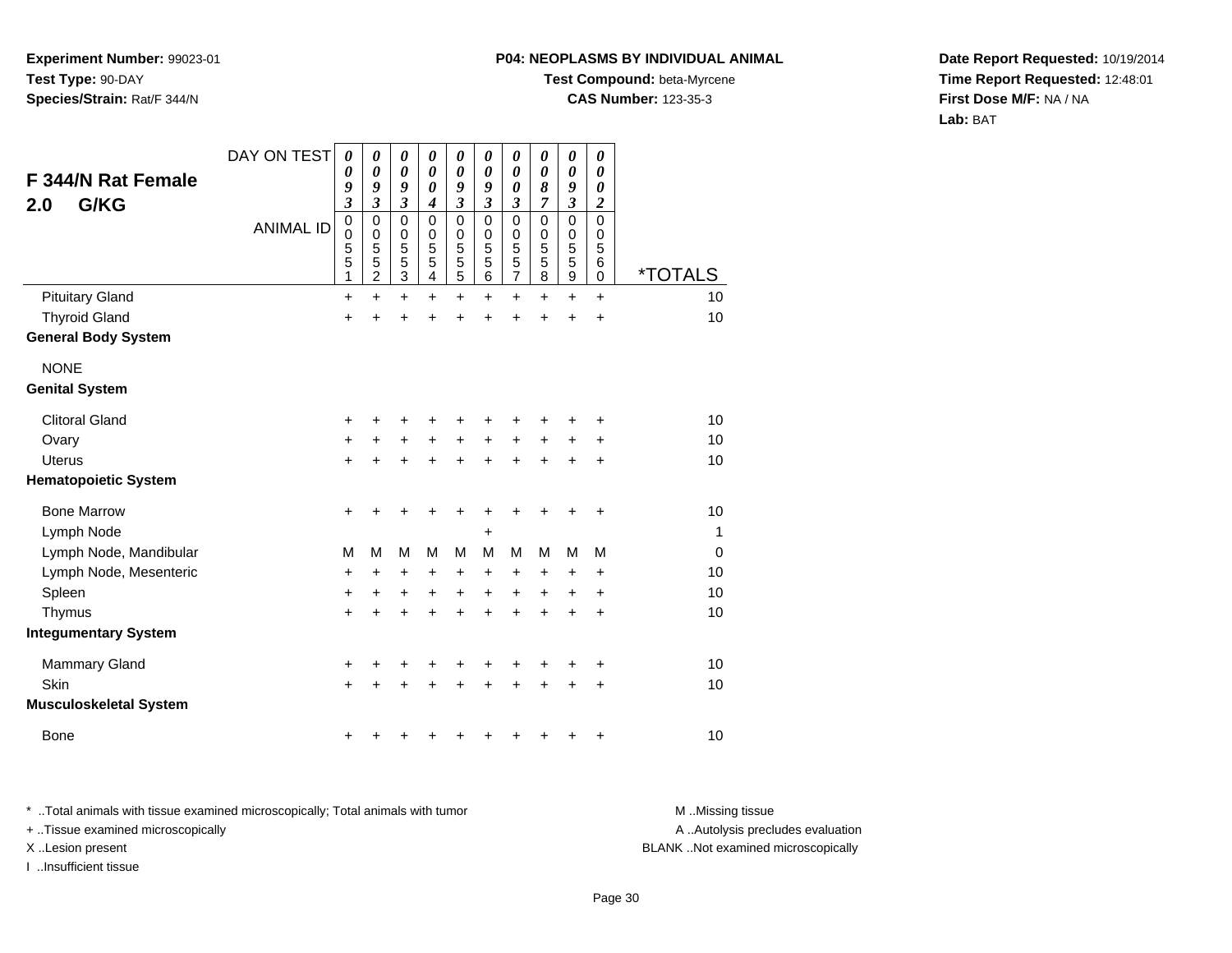### **P04: NEOPLASMS BY INDIVIDUAL ANIMAL**

**Test Compound:** beta-Myrcene

**CAS Number:** 123-35-3

**Date Report Requested:** 10/19/2014**Time Report Requested:** 12:48:01**First Dose M/F:** NA / NA**Lab:** BAT

| F 344/N Rat Female<br>G/KG<br>2.0         | DAY ON TEST<br><b>ANIMAL ID</b> | $\boldsymbol{\theta}$<br>0<br>9<br>$\boldsymbol{\beta}$<br>$\mathbf 0$<br>$\mathbf 0$<br>5<br>$\overline{5}$<br>1 | 0<br>0<br>9<br>3<br>0<br>$\mathbf 0$<br>5<br>5<br>$\mathcal{P}$ | 0<br>0<br>9<br>3<br>0<br>0<br>$\frac{5}{5}$<br>3 | 0<br>0<br>0<br>4<br>$\mathbf 0$<br>0<br>5<br>5<br>4 | 0<br>0<br>9<br>3<br>$\mathbf 0$<br>0<br>5<br>5<br>5 | 0<br>$\boldsymbol{\theta}$<br>9<br>$\mathfrak{z}$<br>$\mathbf 0$<br>$\mathbf 0$<br>5<br>5<br>6 | 0<br>0<br>0<br>$\mathfrak{z}$<br>$\mathbf 0$<br>$\mathbf 0$<br>5<br>5<br>7 | 0<br>0<br>8<br>7<br>$\mathbf 0$<br>$\mathbf 0$<br>5<br>5<br>8 | 0<br>0<br>9<br>3<br>$\mathbf 0$<br>$\mathbf 0$<br>5<br>5<br>9 | 0<br>0<br>0<br>2<br>$\mathbf 0$<br>$\mathbf 0$<br>5<br>6<br>$\Omega$ | <i><b>*TOTALS</b></i> |
|-------------------------------------------|---------------------------------|-------------------------------------------------------------------------------------------------------------------|-----------------------------------------------------------------|--------------------------------------------------|-----------------------------------------------------|-----------------------------------------------------|------------------------------------------------------------------------------------------------|----------------------------------------------------------------------------|---------------------------------------------------------------|---------------------------------------------------------------|----------------------------------------------------------------------|-----------------------|
| <b>Nervous System</b>                     |                                 |                                                                                                                   |                                                                 |                                                  |                                                     |                                                     |                                                                                                |                                                                            |                                                               |                                                               |                                                                      |                       |
| <b>Brain</b><br><b>Respiratory System</b> |                                 | +                                                                                                                 |                                                                 |                                                  |                                                     |                                                     |                                                                                                |                                                                            |                                                               |                                                               | +                                                                    | 10                    |
| Lung                                      |                                 | +                                                                                                                 |                                                                 |                                                  |                                                     |                                                     |                                                                                                |                                                                            |                                                               |                                                               | +                                                                    | 10                    |
| <b>Nose</b>                               |                                 | $\ddot{}$                                                                                                         | +                                                               | $\ddot{}$                                        | $\ddot{}$                                           | $\ddot{}$                                           | $\ddot{}$                                                                                      | $\ddot{}$                                                                  | $\ddot{}$                                                     | $\ddot{}$                                                     | +                                                                    | 10                    |
| Trachea                                   |                                 | $\ddot{}$                                                                                                         | +                                                               | $\ddot{}$                                        | $\ddot{}$                                           | $\ddot{}$                                           | $\ddot{}$                                                                                      | $\ddot{}$                                                                  | $\ddot{}$                                                     | $\ddot{}$                                                     | $\ddot{}$                                                            | 10                    |
| <b>Special Senses System</b>              |                                 |                                                                                                                   |                                                                 |                                                  |                                                     |                                                     |                                                                                                |                                                                            |                                                               |                                                               |                                                                      |                       |
| Eye                                       |                                 | +                                                                                                                 |                                                                 |                                                  |                                                     |                                                     |                                                                                                |                                                                            |                                                               |                                                               | +                                                                    | 10                    |
| Harderian Gland                           |                                 | $\ddot{}$                                                                                                         | $\ddot{}$                                                       | $\ddot{}$                                        | $\ddot{}$                                           | $\ddot{}$                                           | $\ddot{}$                                                                                      | $\ddot{}$                                                                  | $\ddot{}$                                                     | +                                                             | $\ddot{}$                                                            | 10                    |
| <b>Urinary System</b>                     |                                 |                                                                                                                   |                                                                 |                                                  |                                                     |                                                     |                                                                                                |                                                                            |                                                               |                                                               |                                                                      |                       |
| Kidney                                    |                                 | +                                                                                                                 |                                                                 | ٠                                                |                                                     | +                                                   |                                                                                                |                                                                            |                                                               |                                                               | ÷                                                                    | 10                    |
| <b>Urinary Bladder</b>                    |                                 | $+$                                                                                                               | +                                                               | $\ddot{}$                                        | $\ddot{}$                                           | $\ddot{}$                                           | $\ddot{}$                                                                                      | $\ddot{}$                                                                  | $\ddot{}$                                                     | +                                                             | $\ddot{}$                                                            | 10                    |
| <b>SYSTEMIC LESIONS</b>                   |                                 |                                                                                                                   |                                                                 |                                                  |                                                     |                                                     |                                                                                                |                                                                            |                                                               |                                                               |                                                                      |                       |
| Multiple Organ                            |                                 | +                                                                                                                 |                                                                 |                                                  |                                                     |                                                     |                                                                                                |                                                                            |                                                               | +                                                             | +                                                                    | 10                    |

\* ..Total animals with tissue examined microscopically; Total animals with tumor **M** . Missing tissue M ..Missing tissue

+ ..Tissue examined microscopically

I ..Insufficient tissue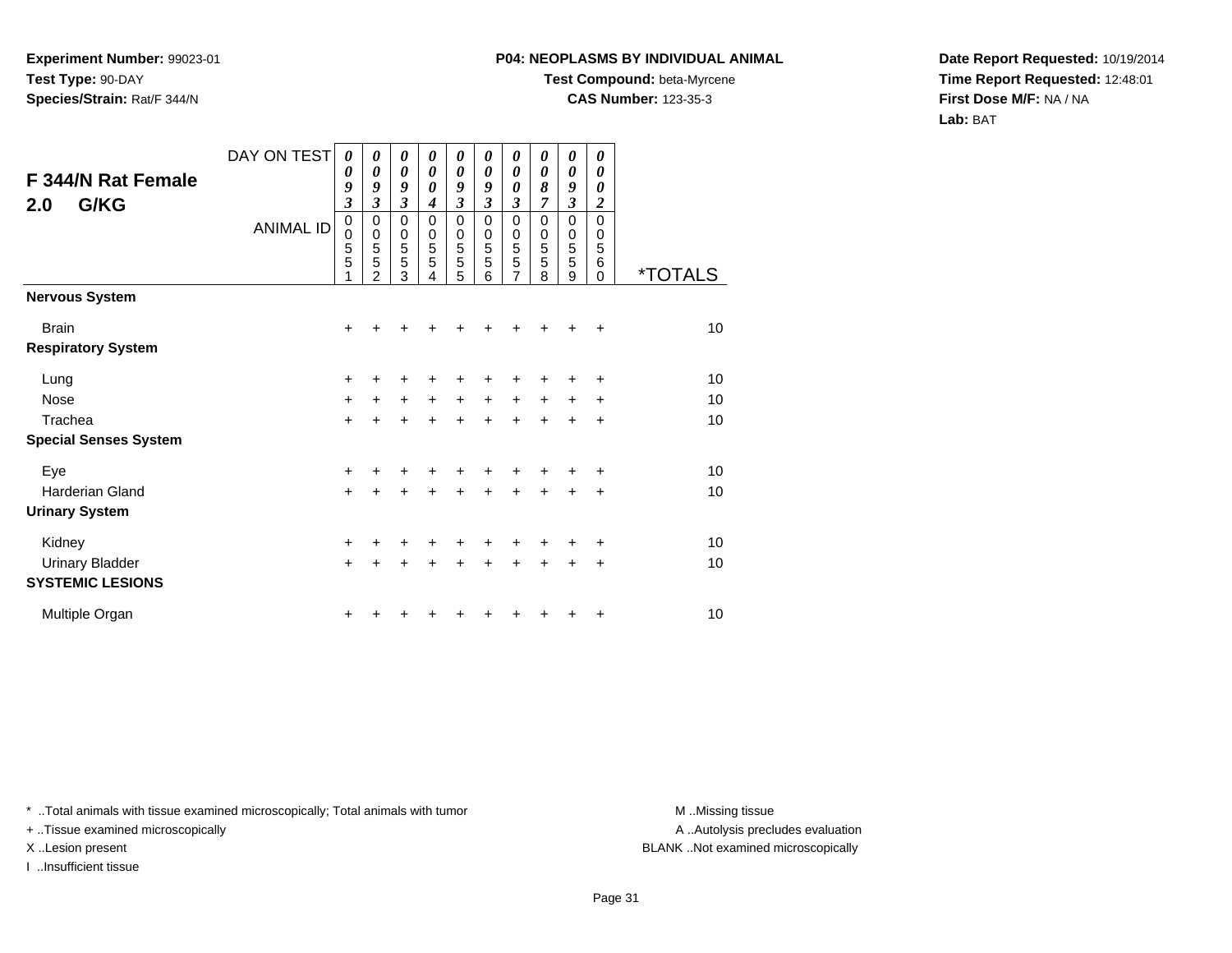## **P04: NEOPLASMS BY INDIVIDUAL ANIMAL**

**Test Compound:** beta-Myrcene

**CAS Number:** 123-35-3

**Date Report Requested:** 10/19/2014**Time Report Requested:** 12:48:01**First Dose M/F:** NA / NA**Lab:** BAT

| <b>F 344/N Rat Female</b><br>G/KG<br>4.0 | DAY ON TEST      | 0<br>0<br>0<br>$\boldsymbol{\beta}$       | 0<br>0<br>0<br>3                                       | 0<br>$\boldsymbol{\theta}$<br>$\boldsymbol{\theta}$<br>3   | 0<br>0<br>$\boldsymbol{\theta}$<br>3   | 0<br>0<br>0<br>3                             | 0<br>0<br>0<br>2             | 0<br>0<br>0<br>3                | $\boldsymbol{\theta}$<br>0<br>0<br>3   | 0<br>0<br>0<br>3                | $\boldsymbol{\theta}$<br>$\boldsymbol{\theta}$<br>$\boldsymbol{\theta}$<br>3 |                       |
|------------------------------------------|------------------|-------------------------------------------|--------------------------------------------------------|------------------------------------------------------------|----------------------------------------|----------------------------------------------|------------------------------|---------------------------------|----------------------------------------|---------------------------------|------------------------------------------------------------------------------|-----------------------|
|                                          | <b>ANIMAL ID</b> | $\mathbf 0$<br>$\mathbf 0$<br>6<br>5<br>1 | $\mathbf 0$<br>$\mathbf 0$<br>6<br>5<br>$\mathfrak{p}$ | $\mathbf 0$<br>0<br>$6\phantom{1}6$<br>5<br>$\overline{3}$ | $\mathbf 0$<br>$\Omega$<br>6<br>5<br>4 | $\mathbf 0$<br>0<br>6<br>5<br>$\overline{5}$ | 0<br>$\Omega$<br>6<br>5<br>6 | $\mathbf 0$<br>0<br>6<br>5<br>7 | $\mathbf 0$<br>$\Omega$<br>6<br>5<br>8 | $\mathbf 0$<br>0<br>6<br>5<br>9 | 0<br>$\Omega$<br>6<br>6<br>0                                                 | <i><b>*TOTALS</b></i> |
| <b>Alimentary System</b>                 |                  |                                           |                                                        |                                                            |                                        |                                              |                              |                                 |                                        |                                 |                                                                              |                       |
| Esophagus                                |                  | +                                         | +                                                      | +                                                          | +                                      | +                                            | +                            | +                               |                                        | +                               | +                                                                            | 10                    |
| Intestine Large, Cecum                   |                  | +                                         | +                                                      | +                                                          | +                                      | $\ddot{}$                                    | +                            | +                               | +                                      | $\pm$                           | +                                                                            | 10                    |
| Intestine Large, Colon                   |                  | +                                         | +                                                      | +                                                          | +                                      | $\ddot{}$                                    | $\ddot{}$                    | +                               | +                                      | +                               | +                                                                            | 10                    |
| Intestine Large, Rectum                  |                  | +                                         | +                                                      | +                                                          | $\ddot{}$                              | $\ddot{}$                                    | +                            | $\ddot{}$                       | $\ddot{}$                              | $\ddot{}$                       | +                                                                            | 10                    |
| Intestine Small, Duodenum                |                  | $\ddot{}$                                 | $\ddot{}$                                              | +                                                          | $\ddot{}$                              | $\ddot{}$                                    | $\ddot{}$                    | $\ddot{}$                       | $\ddot{}$                              | $\ddot{}$                       | +                                                                            | 10                    |
| Intestine Small, Ileum                   |                  | +                                         | +                                                      | +                                                          | $\ddot{}$                              | $\ddot{}$                                    | +                            | +                               | $\ddot{}$                              | $\ddot{}$                       | +                                                                            | 10                    |
| Intestine Small, Jejunum                 |                  | +                                         | +                                                      | +                                                          | +                                      | +                                            | $\ddot{}$                    | +                               | +                                      | +                               | +                                                                            | 10                    |
| Liver                                    |                  | $\ddot{}$                                 | $\ddot{}$                                              | $\ddot{}$                                                  | $\ddot{}$                              | $\ddot{}$                                    | +                            | $\ddot{}$                       | $\ddot{}$                              | $\ddot{}$                       | +                                                                            | 10                    |
| Pancreas                                 |                  | $\ddot{}$                                 | $\ddot{}$                                              | +                                                          | $\ddot{}$                              | $\ddot{}$                                    | +                            | $\ddot{}$                       | $\ddot{}$                              | $\ddot{}$                       | +                                                                            | 10                    |
| Salivary Glands                          |                  | +                                         | +                                                      | +                                                          | $\ddot{}$                              | $\ddot{}$                                    | +                            | $\ddot{}$                       | $\ddot{}$                              | +                               | $\ddot{}$                                                                    | 10                    |
| Stomach, Forestomach                     |                  | $\ddot{}$                                 | +                                                      | +                                                          | $\ddot{}$                              | $\ddot{}$                                    | $+$                          | $\ddot{}$                       | $\ddot{}$                              | $\ddot{}$                       | $\ddot{}$                                                                    | 10                    |
| Stomach, Glandular                       |                  | $\ddot{}$                                 | $\ddot{}$                                              | $\ddot{}$                                                  | $\ddot{}$                              | $\ddot{}$                                    | $\ddot{}$                    | $\ddot{}$                       | ÷                                      | $\ddot{}$                       | $\ddot{}$                                                                    | 10                    |
| <b>Cardiovascular System</b>             |                  |                                           |                                                        |                                                            |                                        |                                              |                              |                                 |                                        |                                 |                                                                              |                       |
| <b>Blood Vessel</b>                      |                  | +                                         | +                                                      | +                                                          |                                        | +                                            | +                            | +                               |                                        | +                               | +                                                                            | 10                    |
| Heart                                    |                  | $\ddot{}$                                 | +                                                      | $\ddot{}$                                                  | $\ddot{}$                              | $\ddot{}$                                    | $\ddot{}$                    | $\ddot{}$                       | $\ddot{}$                              | +                               | +                                                                            | 10                    |
| <b>Endocrine System</b>                  |                  |                                           |                                                        |                                                            |                                        |                                              |                              |                                 |                                        |                                 |                                                                              |                       |
| <b>Adrenal Cortex</b>                    |                  | +                                         | +                                                      | +                                                          |                                        | ٠                                            | +                            |                                 |                                        | +                               | +                                                                            | 10                    |
| Adrenal Medulla                          |                  | +                                         | $\ddot{}$                                              | $\ddot{}$                                                  | $\ddot{}$                              | $\ddot{}$                                    | $\ddot{}$                    | +                               | $\ddot{}$                              | +                               | $\ddot{}$                                                                    | 10                    |
| Islets, Pancreatic                       |                  | +                                         | +                                                      | +                                                          | $\pm$                                  | $\ddot{}$                                    | +                            | $\ddot{}$                       | $\ddot{}$                              | +                               | $\ddot{}$                                                                    | 10                    |
| Parathyroid Gland                        |                  | $\ddot{}$                                 | +                                                      | +                                                          | +                                      | $\ddot{}$                                    | +                            | $\ddot{}$                       | $\ddot{}$                              | +                               | +                                                                            | 10                    |

\* ..Total animals with tissue examined microscopically; Total animals with tumor **M** . Missing tissue M ..Missing tissue

+ ..Tissue examined microscopically

I ..Insufficient tissue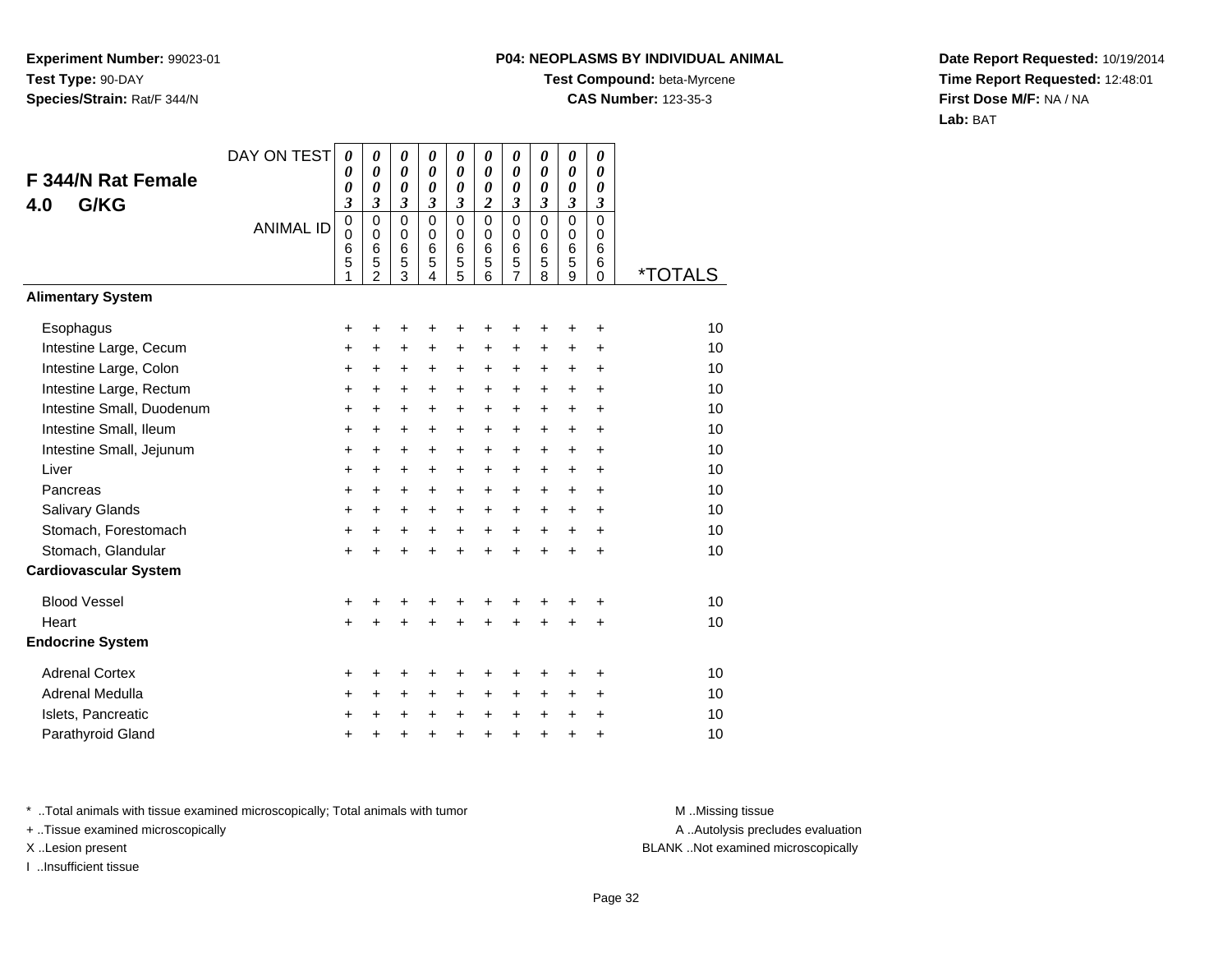#### **P04: NEOPLASMS BY INDIVIDUAL ANIMAL**

**Test Compound:** beta-Myrcene

**CAS Number:** 123-35-3

**Date Report Requested:** 10/19/2014**Time Report Requested:** 12:48:01**First Dose M/F:** NA / NA**Lab:** BAT

| F 344/N Rat Female<br>G/KG<br>4.0 | DAY ON TEST<br><b>ANIMAL ID</b> | 0<br>0<br>0<br>3<br>0<br>$\boldsymbol{0}$<br>6<br>5<br>1 | 0<br>0<br>0<br>3<br>$\mathbf 0$<br>0<br>6<br>5<br>$\overline{2}$ | $\boldsymbol{\theta}$<br>$\boldsymbol{\theta}$<br>$\boldsymbol{\theta}$<br>$\boldsymbol{\beta}$<br>$\mathbf 0$<br>0<br>6<br>5<br>$\overline{3}$ | $\boldsymbol{\theta}$<br>$\boldsymbol{\theta}$<br>$\boldsymbol{\theta}$<br>$\boldsymbol{\beta}$<br>$\mathbf 0$<br>0<br>6<br>5<br>$\overline{\mathbf{4}}$ | $\boldsymbol{\theta}$<br>$\boldsymbol{\theta}$<br>0<br>$\boldsymbol{\beta}$<br>0<br>0<br>6<br>$\overline{5}$<br>$\overline{5}$ | 0<br>0<br>0<br>$\boldsymbol{2}$<br>$\mathbf 0$<br>0<br>6<br>5<br>$\overline{6}$ | 0<br>0<br>0<br>3<br>$\mathbf 0$<br>0<br>6<br>$\frac{5}{7}$ | 0<br>0<br>0<br>3<br>$\mathbf 0$<br>$\Omega$<br>6<br>5<br>8 | $\boldsymbol{\theta}$<br>$\boldsymbol{\theta}$<br>$\boldsymbol{\theta}$<br>3<br>$\mathbf 0$<br>$\mathbf 0$<br>$6\phantom{1}6$<br>5<br>$\overline{9}$ | 0<br>0<br>0<br>$\boldsymbol{\beta}$<br>$\mathbf 0$<br>0<br>6<br>6<br>$\mathbf 0$ | <i><b>*TOTALS</b></i> |
|-----------------------------------|---------------------------------|----------------------------------------------------------|------------------------------------------------------------------|-------------------------------------------------------------------------------------------------------------------------------------------------|----------------------------------------------------------------------------------------------------------------------------------------------------------|--------------------------------------------------------------------------------------------------------------------------------|---------------------------------------------------------------------------------|------------------------------------------------------------|------------------------------------------------------------|------------------------------------------------------------------------------------------------------------------------------------------------------|----------------------------------------------------------------------------------|-----------------------|
| <b>Pituitary Gland</b>            |                                 | $\ddot{}$                                                | $\ddot{}$                                                        | $\ddot{}$                                                                                                                                       | $\ddot{}$                                                                                                                                                | $\ddot{}$                                                                                                                      | $\ddot{}$                                                                       | $\ddot{}$                                                  | $\ddot{}$                                                  | $+$                                                                                                                                                  | $\ddot{}$                                                                        | 10                    |
| <b>Thyroid Gland</b>              |                                 | $\ddot{}$                                                | +                                                                | $\ddot{}$                                                                                                                                       | +                                                                                                                                                        | $\ddot{}$                                                                                                                      |                                                                                 | $\ddot{}$                                                  | $\ddot{}$                                                  | $\ddot{}$                                                                                                                                            | $\ddot{}$                                                                        | 10                    |
| <b>General Body System</b>        |                                 |                                                          |                                                                  |                                                                                                                                                 |                                                                                                                                                          |                                                                                                                                |                                                                                 |                                                            |                                                            |                                                                                                                                                      |                                                                                  |                       |
| <b>NONE</b>                       |                                 |                                                          |                                                                  |                                                                                                                                                 |                                                                                                                                                          |                                                                                                                                |                                                                                 |                                                            |                                                            |                                                                                                                                                      |                                                                                  |                       |
| <b>Genital System</b>             |                                 |                                                          |                                                                  |                                                                                                                                                 |                                                                                                                                                          |                                                                                                                                |                                                                                 |                                                            |                                                            |                                                                                                                                                      |                                                                                  |                       |
| <b>Clitoral Gland</b>             |                                 | +                                                        | +                                                                | +                                                                                                                                               | +                                                                                                                                                        | +                                                                                                                              | +                                                                               | +                                                          | +                                                          | +                                                                                                                                                    | +                                                                                | 10                    |
| Ovary                             |                                 | +                                                        | +                                                                | $\ddot{}$                                                                                                                                       | $\ddot{}$                                                                                                                                                | $\ddot{}$                                                                                                                      | $\ddot{}$                                                                       | $\ddot{}$                                                  | $\ddot{}$                                                  | $\ddot{}$                                                                                                                                            | +                                                                                | 10                    |
| <b>Uterus</b>                     |                                 | $\ddot{}$                                                | +                                                                | $\ddot{}$                                                                                                                                       | $\ddot{}$                                                                                                                                                | $\ddot{}$                                                                                                                      | $\ddot{}$                                                                       | $\ddot{}$                                                  | $\ddot{}$                                                  | $\ddot{}$                                                                                                                                            | $\ddot{}$                                                                        | 10                    |
| <b>Hematopoietic System</b>       |                                 |                                                          |                                                                  |                                                                                                                                                 |                                                                                                                                                          |                                                                                                                                |                                                                                 |                                                            |                                                            |                                                                                                                                                      |                                                                                  |                       |
| <b>Bone Marrow</b>                |                                 | +                                                        | +                                                                | +                                                                                                                                               |                                                                                                                                                          |                                                                                                                                |                                                                                 | +                                                          | +                                                          | +                                                                                                                                                    | +                                                                                | 10                    |
| Lymph Node, Mandibular            |                                 | M                                                        | м                                                                | M                                                                                                                                               | M                                                                                                                                                        | M                                                                                                                              | M                                                                               | M                                                          | M                                                          | M                                                                                                                                                    | M                                                                                | $\Omega$              |
| Lymph Node, Mesenteric            |                                 | +                                                        | +                                                                | +                                                                                                                                               | +                                                                                                                                                        | +                                                                                                                              | $\ddot{}$                                                                       | +                                                          | +                                                          | +                                                                                                                                                    | ÷                                                                                | 10                    |
| Spleen                            |                                 | $\ddot{}$                                                | $\ddot{}$                                                        | $\ddot{}$                                                                                                                                       | $\ddot{}$                                                                                                                                                | $\ddot{}$                                                                                                                      | $\ddot{}$                                                                       | $\ddot{}$                                                  | $\ddot{}$                                                  | +                                                                                                                                                    | $\ddot{}$                                                                        | 10                    |
| Thymus                            |                                 | $\ddot{}$                                                | $\ddot{}$                                                        | $\ddot{}$                                                                                                                                       | $\ddot{}$                                                                                                                                                | $\ddot{}$                                                                                                                      | $\ddot{}$                                                                       | $\ddot{}$                                                  | $\ddot{}$                                                  | $\ddot{}$                                                                                                                                            | $\ddot{}$                                                                        | 10                    |
| <b>Integumentary System</b>       |                                 |                                                          |                                                                  |                                                                                                                                                 |                                                                                                                                                          |                                                                                                                                |                                                                                 |                                                            |                                                            |                                                                                                                                                      |                                                                                  |                       |
| <b>Mammary Gland</b>              |                                 | +                                                        | +                                                                | +                                                                                                                                               |                                                                                                                                                          |                                                                                                                                |                                                                                 | +                                                          |                                                            | +                                                                                                                                                    | +                                                                                | 10                    |
| Skin                              |                                 | +                                                        | +                                                                | +                                                                                                                                               |                                                                                                                                                          | +                                                                                                                              |                                                                                 | $\ddot{}$                                                  | $\ddot{}$                                                  | $\ddot{}$                                                                                                                                            | +                                                                                | 10                    |
| <b>Musculoskeletal System</b>     |                                 |                                                          |                                                                  |                                                                                                                                                 |                                                                                                                                                          |                                                                                                                                |                                                                                 |                                                            |                                                            |                                                                                                                                                      |                                                                                  |                       |
| <b>Bone</b>                       |                                 | +                                                        |                                                                  |                                                                                                                                                 |                                                                                                                                                          |                                                                                                                                |                                                                                 | +                                                          | +                                                          | +                                                                                                                                                    | $\ddot{}$                                                                        | 10                    |

\* ..Total animals with tissue examined microscopically; Total animals with tumor **M** . Missing tissue M ..Missing tissue

+ ..Tissue examined microscopically

I ..Insufficient tissue